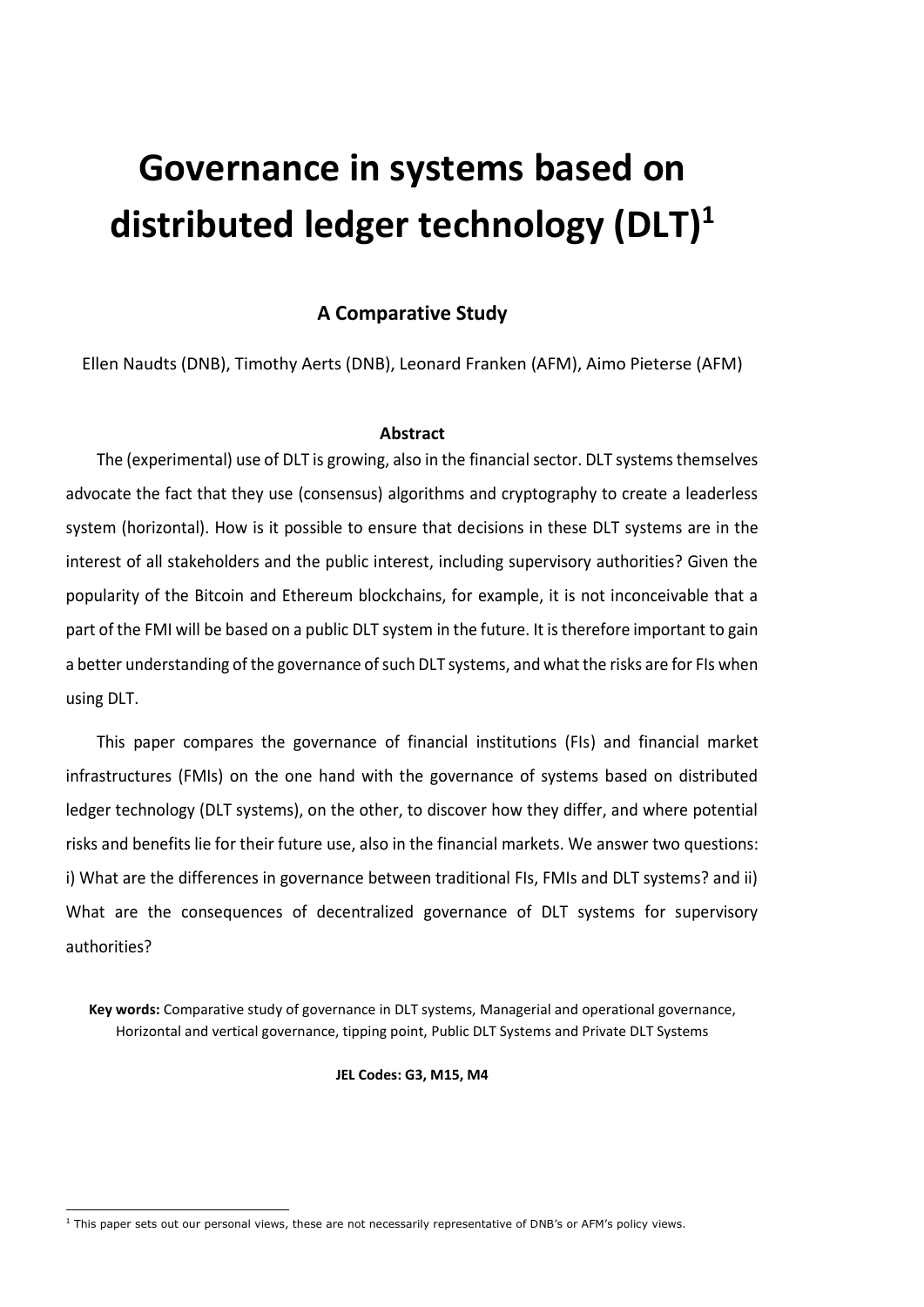## **Executive Summary**

This paper compares the governance of financial institutions (FIs) and financial market infrastructures (FMIs) on the one hand with the governance of systems based on distributed ledger technology (DLT systems), on the other, to discover how they differ, and where potential risks and benefits lie for their future use, also in the financial markets. We answer two questions: i) What are the differences in governance between traditional FIs, FMIs and DLT systems? and ii) What are the consequences of decentralized governance of DLT systems for supervisory authorities?

We chose the following four DLT systems because they each have a rather different setup, due to which we can cover more of the available design possibilities for DLT systems and compare their setup and governance with the traditional setup of governance in FIs and FMIs. We compare: (i) Ethereum, because it is a widely used public blockchain, ii) Corda, because it is widely used as private blockchain not only in the financial sector, iii) Diem, because this private blockchain has been developed and discussed extensively throughout the world, iv) Fnality, because this is a new private blockchain initiative by financial institutions only.

DLT systems themselves advocate the fact that they use (consensus) algorithms and cryptography to create a leaderless system (horizontal). How is it possible to ensure that decisions in these DLT systems are in the interest of all stakeholders and the public interest, including supervisory authorities? Given the popularity of the Bitcoin and Ethereum blockchains, for example, it is not inconceivable that a part of the FMI will be based on a public DLT system in the future. It is therefore important to gain a better understanding of the governance of such DLT systems, what the risks are for FIs when using DLT.

For our research we introduce the concept of *administrative or managerial governance* for the continued functioning and development of a system, infrastructure or institution and *operational governance* for the actual operation of the system, infrastructure or institution. Our research shows that there are similarities and differences between the governance of FIs, FMIs and DLT systems.

To answer research question 1, we introduce the concept of *vertical governance* in traditional FIs, which are governed centrally and *horizontal governance* in the traditional FMIs. Horizontal governance in the latter is made up of the good governance of all individual FIs together complemented with supervision based on relevant laws and regulations. Like an FMI, public permissionless DLT systems can exist without the presence of one single (legal) entity that is responsible for the whole of the infrastructure. In these DLT systems users, service providers/miners and the software developers stand side by side horizontally. We see that where traditional FIs can operationally take individual decisions, for example regarding the approval of transactions, DLT systems cannot. The operational governance structure therefore differs. Contrary to an FMI, data and software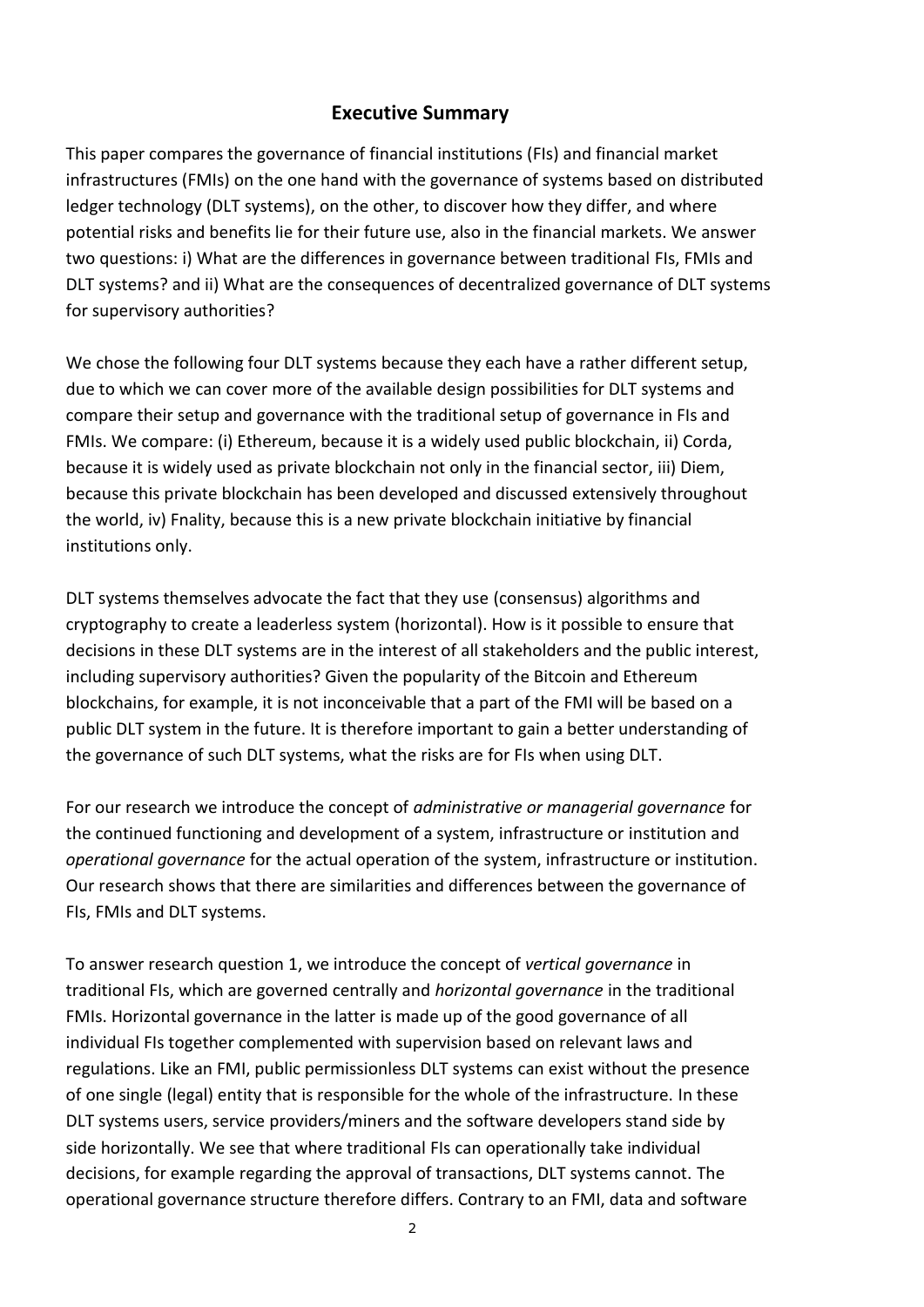is shared within DLT systems. Given the fact that a public DLT has no legal structure or central authority, the governance model is set up to involve all those parties that are participating in the decision making, and that are needed to achieve common goals. The interesting aspect is that this community of participants, and thus decision makers, is fluid and can include literally all participants; e.g. end-users, node operators, developers, ideologists and experts. In reality however, we see forms of centralisation, likely to coalesce around experts. We therefore also conclude that the managerial governance of public DLT systems in particular is less horizontal than the decentralised name would suggest and hence entails risks of decision-making contrary to or not in line with the interests of the whole community. Governance models of private DLT systems resemble the vertical governance models of an FI more. Within a private DLT the governance model supports those involved in this private community.

Secondly, we researched the impact of such DLT governance models for financial sector supervisors. Private DLTs seem to have fit with current applications within the financial sector. Our research showed that public DLTs are more challenging from a governance perspective, because of their horizontal decentralised nature contrary to the traditional centralised financial sector. The objective of supervision is to ensure that FIs comply with the current regulation, ensure financial stability, promote the smooth operation of payment market infrastructures and protect consumers. An FI can use DLT to support its business if it can stay compliant with applicable laws and if risks related to the DLT can be mitigated. Within a DLT there may be conflicts of interest between the shared objectives of the DLT and the individual objective of a participant, like an FI. For a private DLTs this may be less complex since a private DLT has a legal structure where the FI(s) are responsible, accountable and liable. For public DLTs this is not a given, because anyone can join, also none financials next to the fact that a public DLT system exists without a legal structure or central authority. As a consequence, FIs in public DLT systems cannot mitigate risks using legal contracts and service level agreements. In general, for both public and private DLTs the FI has the responsibility to evaluate implemented operational and managerial governance models and to take appropriate action to stay compliant with regulation. We need to build experience and knowledge around the usage of DLT systems in a highly regulated financial sector. The DLT pilot regime may contribute to building this experience.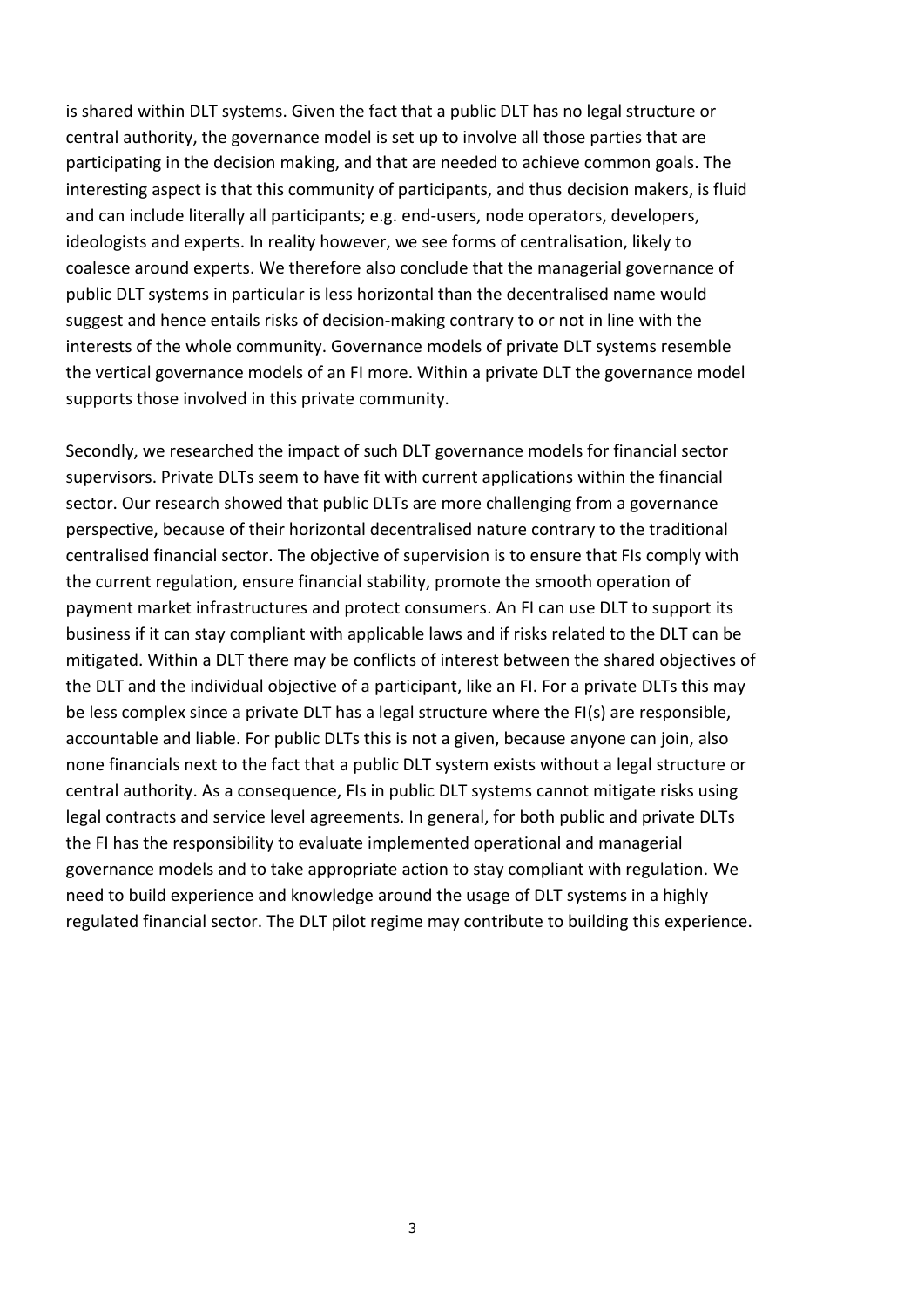## **1. Introduction**

1

A decade ago, many people were surprised by the emergence of the new peer-to-peer Bitcoin crypto phenomenon, because the design was so revolutionary. The introduction of Bitcoin (Nakamoto, 2008) brought the underlying blockchain technology to the attention of the public at large.<sup>2</sup> Bitcoin resulted from a desire in the market, which was based on a lack of trust regarding central authorities and institutions, to create a payment system and means of payment without involving a traditional central financial intermediary. The Bitcoin technology also solved the "double spending problem" of digital currencies, with financial transactions no longer requiring a central trusted third party. This distributed ledger technology (DLT) is now the transformational spearhead of a new method for storing and sharing in principle immutable transaction data, possibly by means of smart contracts in a decentralised, traceable and secure manner, and in many cases without intermediaries. The potential applications of this new technology are vast, including within financial market infrastructures (hereinafter FMIs) on which this study focuses.

The decentralised nature of DLT systems is of particular interest. DLT systems can function without a central responsible party. Whereas we can characterise current FIs as centralized, because the organization, including governance, has a hierarchical structure in which the board is ultimately responsible. For decentralized systems, like public DLT systems, we characterise the governance as horizontal because for these systems there is



no central responsible body (Schrepel, 2020)<sup>†</sup>. As stated by Schrepel (2020), with a pure form of horizontal governance no one controls any one. In the absence of any control, the existence of the system or entity is random and cannot be ensured or maximized. That being said, even with horizontal governance, we expect some form of control for the system to "survive", to ensure the continued existence of the system. In a perfectly decentralized system the governance lies with all the participants and serves the common goals of the system and its community. We do not foresee, nor have we found in our comparative analysis, any system with 100% horizontal governance, without at least some kind of centralised control. An apparent risk with horizontally governed decentralized systems however, is that the decision-making regarding the system does not serve its entire community. When a system claims to be completely decentralized and have a horizontal governance structure, we would assume that the goals and strategies of the system cannot change without full consensus amongst all the participants. Rules are not

<sup>&</sup>lt;sup>2</sup> A blockchain is an electronic ledger that is shared over a network of operators. The ledger comprises a series of blocks. Each block contains a collection of transactions. New blocks are added by agents in the network (also referred to as operators). The decentralised nature of this network means that reaching consensus on the existing content of the ledger and new blocks is no trivial matter. A blockchain uses a consensus protocol to ensure consensus among operators. The consensus protocol is a set of rules whereby new blocks can be added to the ledger. The first public blockchain, Bitcoin, launched in 2009, uses a consensus protocol known as *Proof of Work (PoW).* Since then many alternatives have been developed, such as: *Proof of Stake (PoS), Hybrid PoW/PoS*, *Delegated Proof of Stake (DPoS)* etc. For more empirical background on these different consensus protocols, see for example (Hinzen, 2019).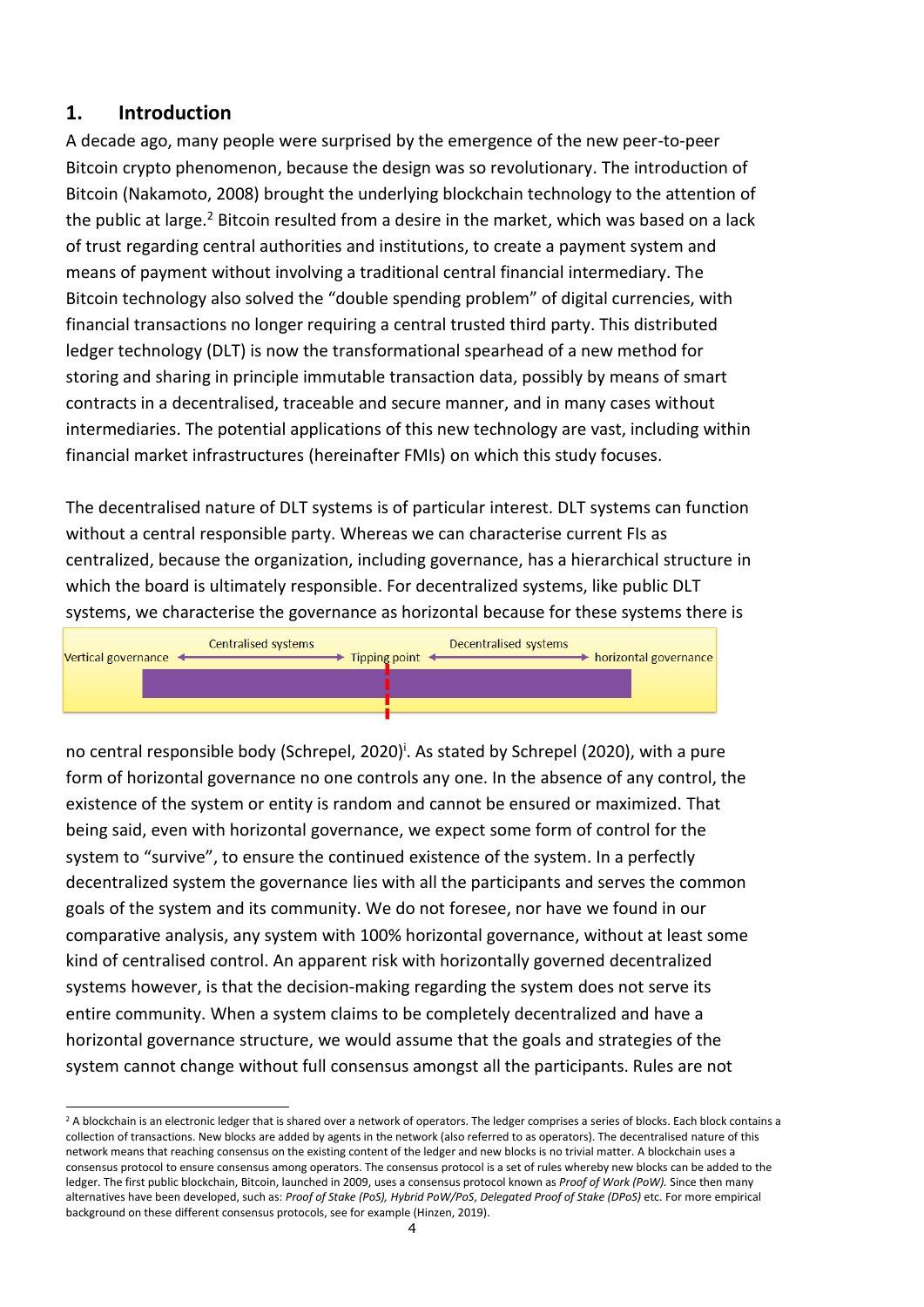expected to suddenly change (Schrepel & Buterin 2021). But when we see the governance structure shifting from horizontal towards vertical, thus passing the tipping point, goals and strategy changes can be reached with very limited consensus or by a smaller group. Against this background in this working paper we analyse and compare the governance mechanisms of different DLT systems also to understand the impact on the liability and accountability of the system as a whole.

The integrity, safety and stability of financial markets relies on trust in financial institutions (hereinafter FIs), and FMIs. When these rely on the decentralized characteristics of a DLT with a horizontal governance structure, the integrity safety and stability of the DLT becomes important to financial institutions and financial markets. We therefore analyse governance mechanisms of different DLT systems and compare these to the governance mechanisms of FIs and FMIs to gain a better understanding of possible risks. Because of its horizontal design, DLT systems lack the traditional structure in which governance of FIs has been developed. Governance concerns the [management method,](https://nl.wikipedia.org/wiki/Bestuur) the [code of conduct](https://nl.wikipedia.org/wiki/Gedragscode) and supervision of [organisations.](https://nl.wikipedia.org/wiki/Organisatie) It concerns decisions which determine expectations, [grant](https://nl.wikipedia.org/wiki/Macht_(menswetenschappen))  [power](https://nl.wikipedia.org/wiki/Macht_(menswetenschappen)) or verify performances. In a centrally controlled organisation the ultimate responsibility rests with the management board and standards are defined for good corporate governance, such as the Dutch Corporate Governance Code (Van Manen, 2016). The aim of this is to ensure that decisions taken by the management board are in the interest of all stakeholders, including the supervisory authorities. But how does governance operate within decentralised environments, where transactions are processed by a decentralised network of different independent parties? How centralised are the current traditional FMIs and will we see the emergence of more decentralised infrastructures due to the interconnectedness of institutions and longer financial and commercial chains? The governance structure of FMIs is amongst others directed at looking after the interest of the FMI as a whole. The supervisor is amongst others mandated to ensure financial stability and the smooth operation of the payments and securities market infrastructure. How can we promote that all decentralised parties that are part of a DLT system will act in the interest of the system as a whole and all stakeholders collectively, rather than in their own interest alone? How can the continuity and integrity of these decentralised networks be guaranteed? Who is liable in the event of operational problems or a difference of opinion among the member stakeholders? A better understanding of the governance of decentralised DLT systems is essential to enable regulatory and supervisory authorities to respond appropriately and determine whether these systems can be described as secure, reliable, efficient and sustainable systems for usage in the financial sector or whether modifications are required. In order to gain a better understanding of the governance of DLT systems we compare four examples of such systems with the governance of traditional FIs and FMIs. Hence, a comparative study in order to better understand what the differences in governance are. Future research may be directed at determining whether these differences entail risks that need to be addressed so that these DLT systems can potentially in the future also be used in the financial sector.

5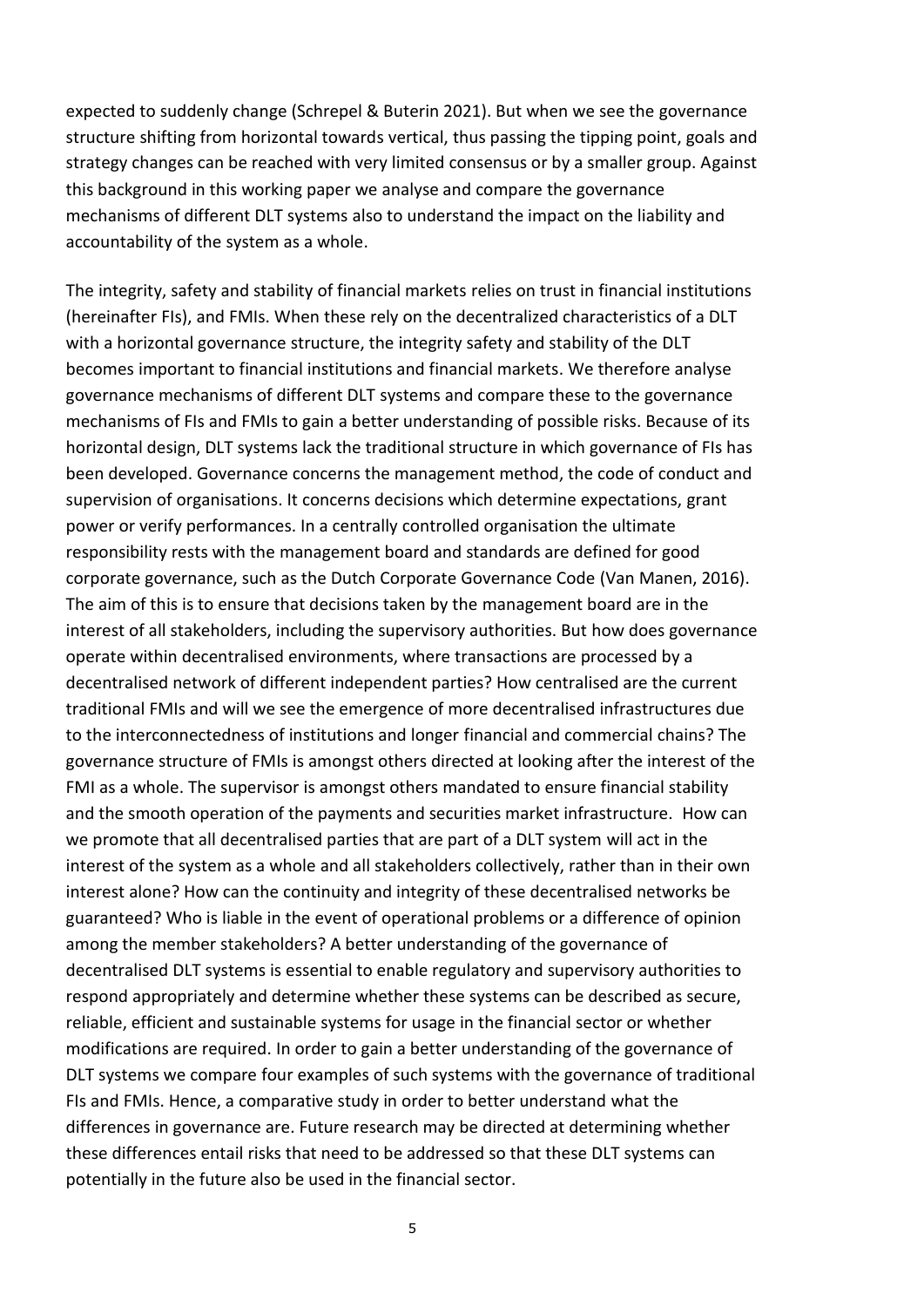#### **1.1 Central question & scope of study**

From the above collection of questions, we have distilled one central question and a follow-up question:

- i) What are the differences in governance between traditional financial market infrastructures and DLT/Blockchain infrastructures?
- ii) What are the consequences of decentralized governance of DLT based infrastructures for supervisory authorities (supervision)?

In order to answer these questions, we begin with defining governance for the sake of this paper. We consider governance on a macro-level that is to say on the level of an institution, infrastructure or system as a whole, contrary to governance on a micro-level for individual contracts or smart contracts, the latter possibly a subject for further research. Also, algorithms or the governance of stable coins or other tokens using DLT are not part of this study. In section 2 we describe the governance in traditional FIs and FMIs based on a strong vertical top-down approach regarding the governance in FIs and a more horizontal approach regarding the governance in FMIs. Thereafter in section 3, we consider innovative DLT systems on the basis of four practical examples. We chose the following four DLT systems because they each have a rather different setup, due to which we can cover more of the available design possibilities for DLT systems and compare their setup and governance with the traditional setup of governance in FIs and FMIs. We compare: (i) Ethereum, because it is a widely used public blockchain, ii) Corda, because it is widely used as private blockchain not only in the financial sector, iii) Diem, because this private blockchain has been developed and discussed extensively throughout the world, iv) Fnality, because this is a new private blockchain initiative by financial institutions only. In section 4 we discuss the governance (both operational and managerial) of open source software projects, because many DLT systems use these projects. In section 5 we compare the governance of FIs, FMIs with the governance of DLT systems. Finally, in section 6 we conclude by answering our research questions. Annex I contains a schematic summary table with the key aspects of the comparative analysis.

#### **1.2 A further definition of the research field**

FMIs are essential for the proper, orderly operation of the financial system. Examples of organisations participating in FMIs are FIs, central counterparties, securities settlement systems, central securities depositories, transaction registers and payment systems. The institutions that pursue a particular common objective, such as securities trading, are referred to collectively as an ecosystem or FMI. FMIs arise in different parts of the financial sector due to the interconnectedness of institutions and infrastructure chains that collectively provide services for consumers and professionals. We can also describe an FMI as a decentralised system, because there is not one single party liable for the whole FMI. A comparison can be made here with a DLT system, which is a system based on distributed ledger technology, and which can also be seen as an FMI due to its design and structure. If such an infrastructure encounters operational difficulties, there can be major consequences for the operation of financial markets. A uniform set of standards for FMIs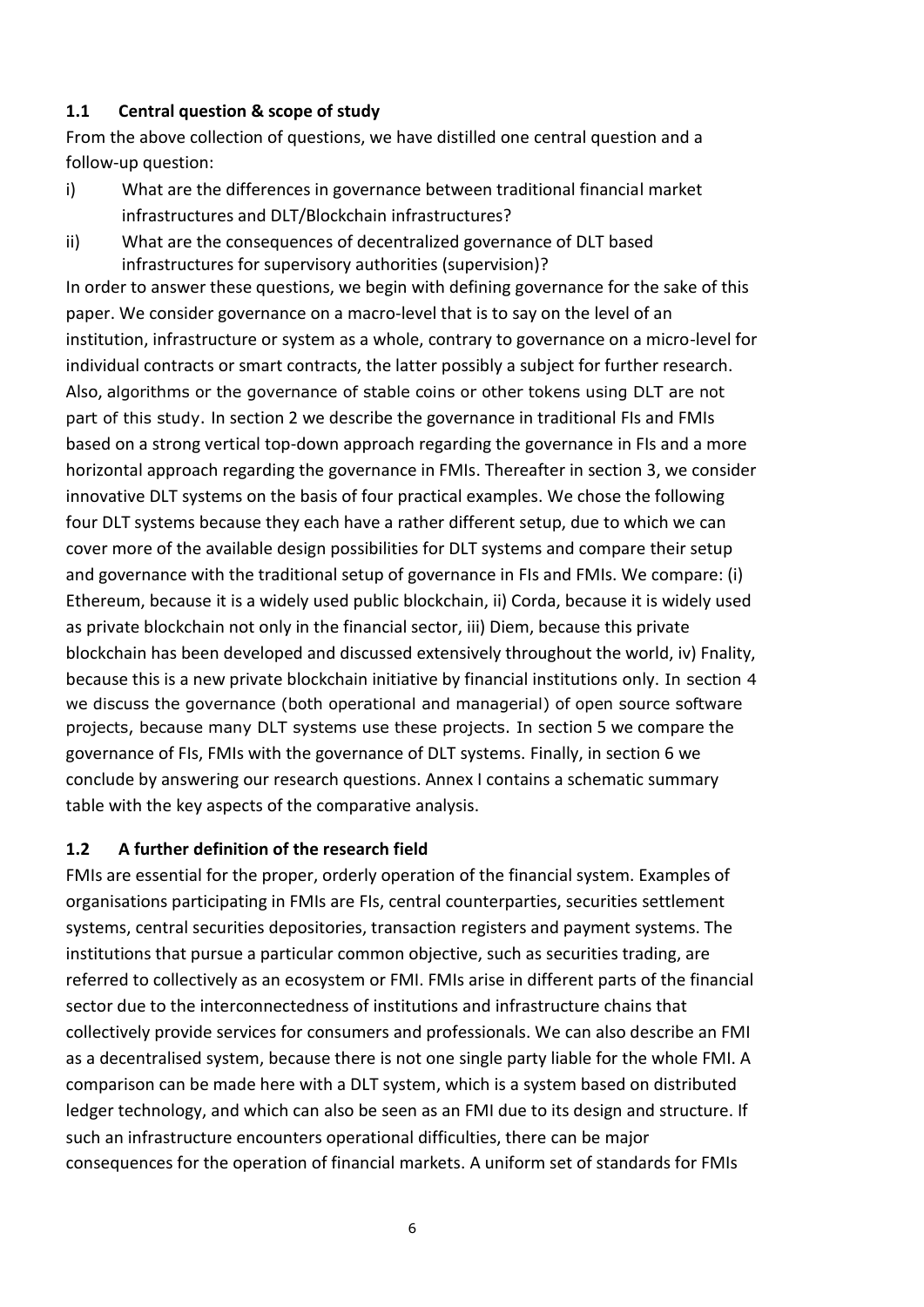(such as the Principles for Financial Market Infrastructures (PFMI) of CPMI-IOSCO) support the smooth operation of financial markets (BIS, 2012).

Traditional FIs have a hierarchical organisation with clear organisational boundaries. Governance in such organisations is vertical. However, FIs increasingly outsource services, partly to take advantage of new technological developments. Outsourcing does not mean that the FI is no longer responsible; the institution is and remains responsible for its contribution to the chain and is accountable for it through the partner in the chain under service level agreements (SLAs).<sup>3</sup> It is increasingly the case that no single party exerts control along the entire length of the chain. The complexity and interconnectedness of the chain, the intelligibility, intransparency, interdependence and hence also vulnerability of the chain will therefore increase further. In standard outsourcing however, there is still a customer/supplier relationship and responsibilities are assigned at organisational level, not at ecosystem or infrastructure level.

A public DLT system, which is different from a privately owned DLT system, comprises a network of businesses and private individuals (the nodes) who all participate out of their own free will and contribute to the operation of the blockchain.<sup>4</sup> However, in such a DLT system not one single node has any legal obligation towards the other nodes or users of the DLT system. This is what makes it different from an FI and FMI. For the sake of the continuance of the DLT system, the nodes must out of their own free will cooperate with each other (Schrepel, 2020) and reach consensus on matters, such as but not only regarding software modifications and transactions. In these situations, there is no longer a clear customer/supplier relationship based on contracts and there are no legal obligations. Due to the decentralised, horizontal organisational structure, the question is how important strategic decisions regarding the DLT system are taken and who is responsible.

1

<sup>&</sup>lt;sup>3</sup> The parties agree on matters such as services, operational availability, fall-back options and compensation. See also section 2.1.6.

<sup>4</sup> This does not mean there is no corresponding remuneration.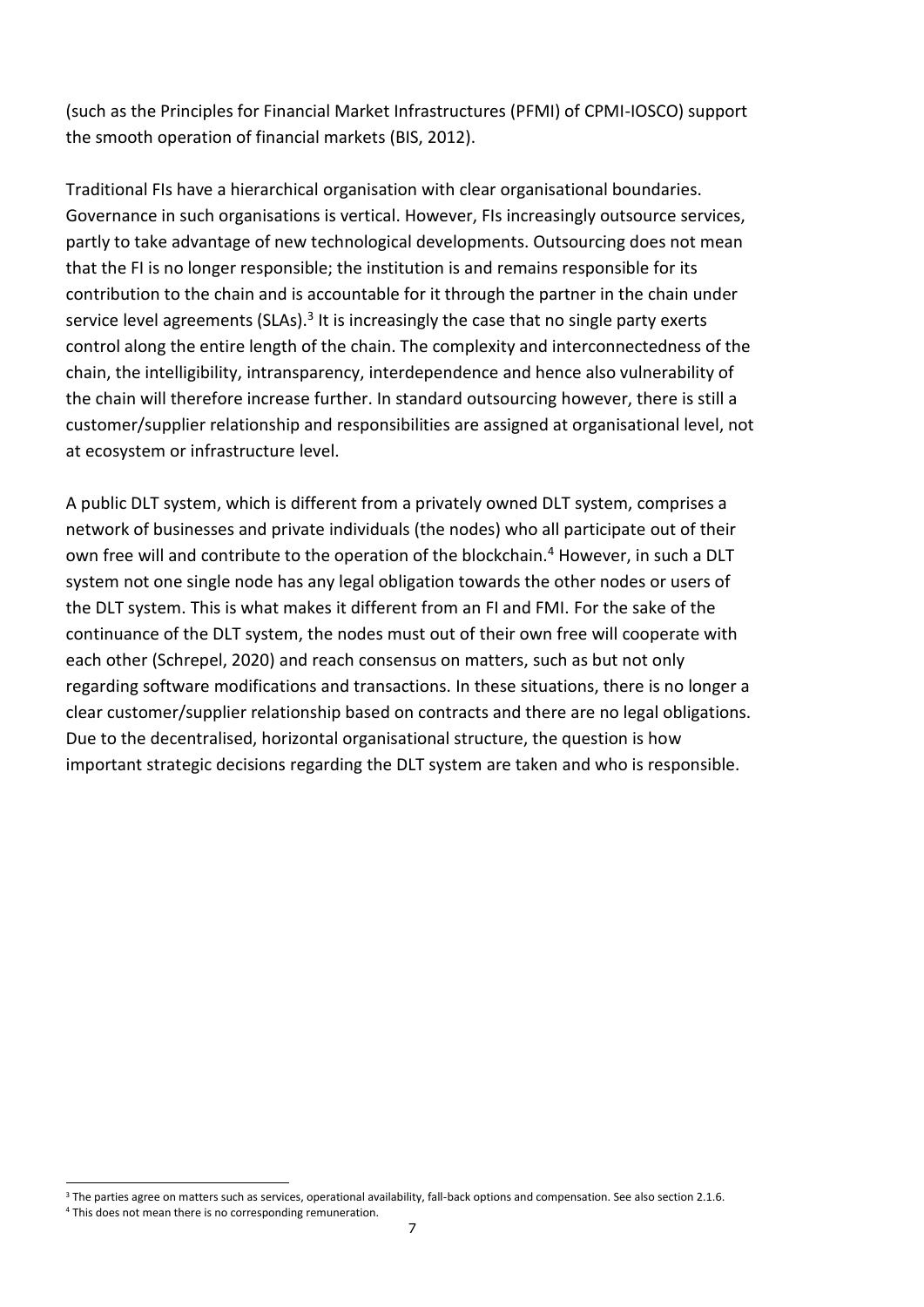## **2. Governance of the traditional FI and the FMI**

In this section we consider the governance of an FI that forms part of an FMI and the governance of the FMI itself. The aim is to provide an understanding of the way in which governance is set up in FIs and FMIs first, so that we can ultimately compare it with the governance of DLT systems (both public and private). We start with the governance of the FI (in 2.1) after which we consider the governance of an FMI (in 2.2).

## **2.1 Governance of the FI**

The aim of good governance in financial undertakings and pension funds is to ensure that risks are identified and managed in a proper and timely manner. Governance is important for supervisory authorities, because it provides the basis for controlled operational management. If the top tier of a company is not properly organised, there is a probability that the management of the risks in the operational processes will not be either. Good



governance of the FI thus helps to protect the interests of all related parties, including the FI itself, customers and regulators. The use and meaning of the concept of governance is a key aspect of our study. The definition we use is as follows: **In the case of an FI, governance refers to the organisation of powers, responsibilities and liabilities with regard to the achievement of the FIs objectives. The aim of the governance structure of** 

**FIs is to create an efficient, secure, reliable, adaptable and sustainable FI.** 

Figure 1 Governance of the FI. The governance of the FI entails the entire FI, but we can, as we will do later, make a distinction between the managerial and operational governance. The supervisor is not part of the FI governance, the supervisor has an interest in the proper functioning of the governance of the FI.

Although this definition is concise, we note that the concept of governance is susceptible to many nuances, additions and elaborations. In the following sections we first describe the concept of governance for the FI further, before we consider governance for the FMI in some greater detail. We will focus on the distinction between managerial and operational governance, the development from governance to good governance and the organisation of good governance.

## **2.1.1 Distinction between managerial and operational governance**

The concept of governance is very broad in scope. It is used in a range of sectors (political, economic and social) and within sectors it is viewed from different perspectives (administrative, financial, operational, technical/IT). It is therefore very important to define the concept clearly in order to avoid miscommunication. Within an FI there is operational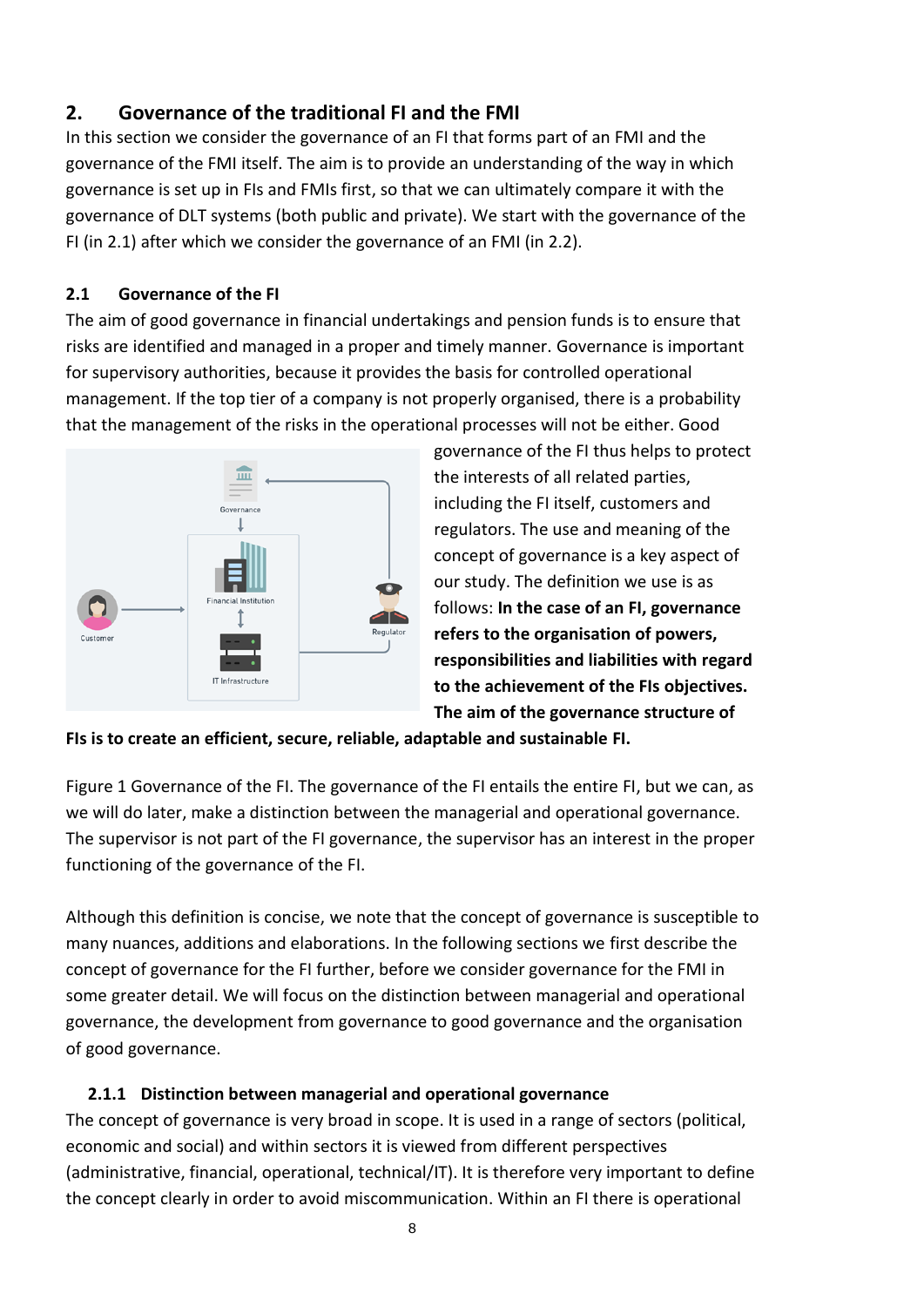governance, for the provision of services (including IT), and managerial governance for the development of services and the continued development of the FI itself. We apply this distinction because we also see these two forms in a DLT system.

Governance was originally focused on each of the individual institutions participating in the FMI on the assumption that if each component met the requirements of good governance, the ecosystem of the FMI as a whole would also fulfil the requirements of good governance (sum of the parts), with the supervisory authority being mandated by law and regulation to promote good governance and the interests of the FMI ecosystem as a whole (like a cherry on top)*.* 

#### **2.1.2 Good governance**

A consideration of governance, and particularly the requirements that governance must fulfil, leads naturally to a description of what is understood by "good governance". After researching the concept of governance, we have found that thinking on governance has evolved over time. In the past, it was focused on ensuring secure and reliable FIs. Subsequently other criteria were added: robustness, crisis management and efficiency, as well as the concept of availability, accessibility and inclusiveness. The objective of sustainability has also recently been added. At present we consider an efficient, secure and reliable FI to be an institution or system that processes transactions rapidly, transparently, in a cost-conscious manner and on the basis of inclusive participation. Such an FI provides valuable services for participants and enjoys the trust of participants, supervisory authorities and central banks. Good governance of FIs and FMIs is directed at both the continued smooth operation as well as the sustainability, the continued development of the FIs and FMIs. Therefore, good governance of FIs and FMIs entails both the operational and managerial governance.

#### **2.1.3 Good corporate governance**

The concept of corporate governance refers to the structure through which an institution is managed: its internal structures, the allocation of tasks and powers, the strategy, policy, processes and internal control functions. The Dutch Corporate Governance Code, often referred to as the Tabaksblat Code (Van Manen, 2016) is [a code of conduct](https://nl.wikipedia.org/wiki/Gedragscode) for [listed](https://nl.wikipedia.org/wiki/Beurshandel) [companies](https://nl.wikipedia.org/wiki/Bedrijf) which aims to improve the transparency of [financial statements,](https://nl.wikipedia.org/wiki/Jaarrekening) improve accountability to the [supervisory board](https://nl.wikipedia.org/wiki/Raad_van_commissarissen) and provide greater control and protection for [shareholders.](https://nl.wikipedia.org/wiki/Aandeel) This Code contains guidelines for the relationships between: the management board, the supervisory board, the annual general meeting and shareholders of listed companies and is also used by many unlisted organisations that have an important social function. These guidelines can also be applied to institutions that are part of the FMI. The nature, size and complexity of the institution can be considered in fulfilling the requirements of the Tabaksblat Code. This means that although all institutions have to fulfil the requirements, some may have scope to take less far-reaching measures than others.

Best practices for the organisation of Good Corporate Governance are: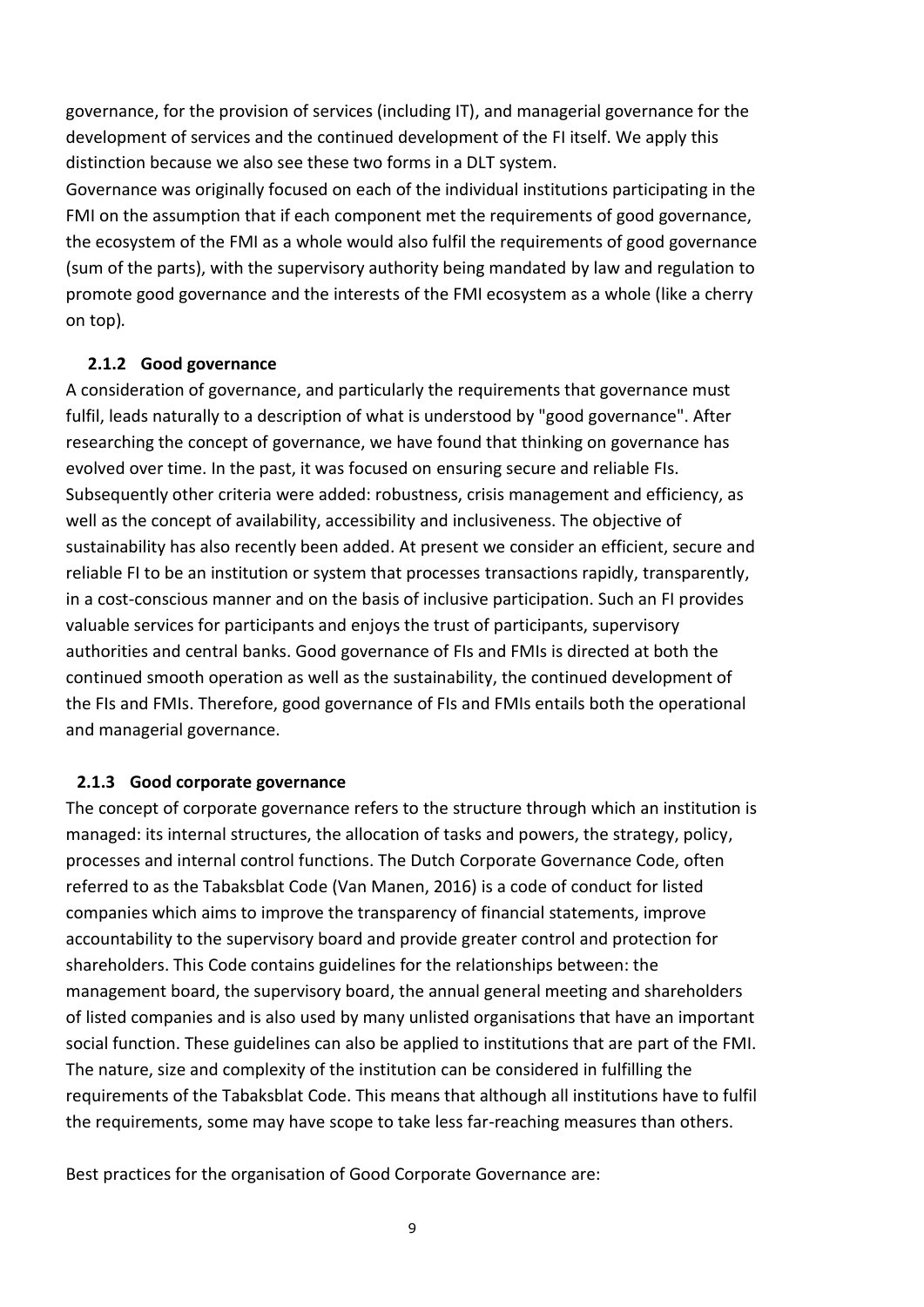- Management Board The management board (MB) is responsible for the day-to-day management of the organisation, achieving the organisation's objectives, preparing its policy, defining the strategy and objectives and defining the risk appetite.
- Supervisory Board (SB) Supervising the management board and giving advice. They are also represented on important committees (see below).
- Shareholders The shareholders can vote on important resolutions at the annual general meeting. Shareholders can dismiss members of the MB and SB and approve new members. The shareholders also approve the remuneration policy of the MB and the SB.
- Nomination Committee New members of the MB and the SB are proposed by the nomination committee and approved by the shareholders.
- Remuneration Committee The remuneration of the MB and the SB is proposed by the remuneration committee and approved by the shareholders. The remuneration must achieve the organisational objectives and promote integrity.
- Audit Committee Responsible for supervising financial reporting, risk management and legal compliance. Internal audit provides independent assurance<sup>5</sup> that risks are properly managed and reports to the audit committee.

#### **2.1.4 Internal control**

Control measures are intended to ensure that risks fall within the risk appetite defined by the Management Board. This means an institution must assess the risks and then take adequate control measures. Control is the process designed to obtain reasonable assurance concerning the achievement of the organisation's objectives. Examples of control measures include segregation of duties, frameworks and guidelines, processes and procedures. A financial undertaking must have an adequate risk management system, in other words effective processes to identify, measure, determine, monitor, mitigate and report risks. It is important that a company has a clear and comprehensible risk control system. This could include processes for strategy, policy, individual risks, embedding in operational management, allocation of capacity and responsibilities. To ensure effective risk management, it is important that all risks/risk areas are controlled both individually and collectively. Institutions must have an internal control framework (second line of defence). The control function is important in assessing the efficiency of this internal control framework within the institution. The control functions must be organisationally separate from the units which they control and the management must be able to rely on the operation of the control functions.

A financial undertaking's control functions must include:

- Chief risk officer: responsible for the risk control function
- Compliance function
- Risk management function
- **·** Internal audit function
- **External audit function**

<sup>5</sup> <https://www.iia.org.uk/about-us/what-is-internal-audit/> – What is internal audit?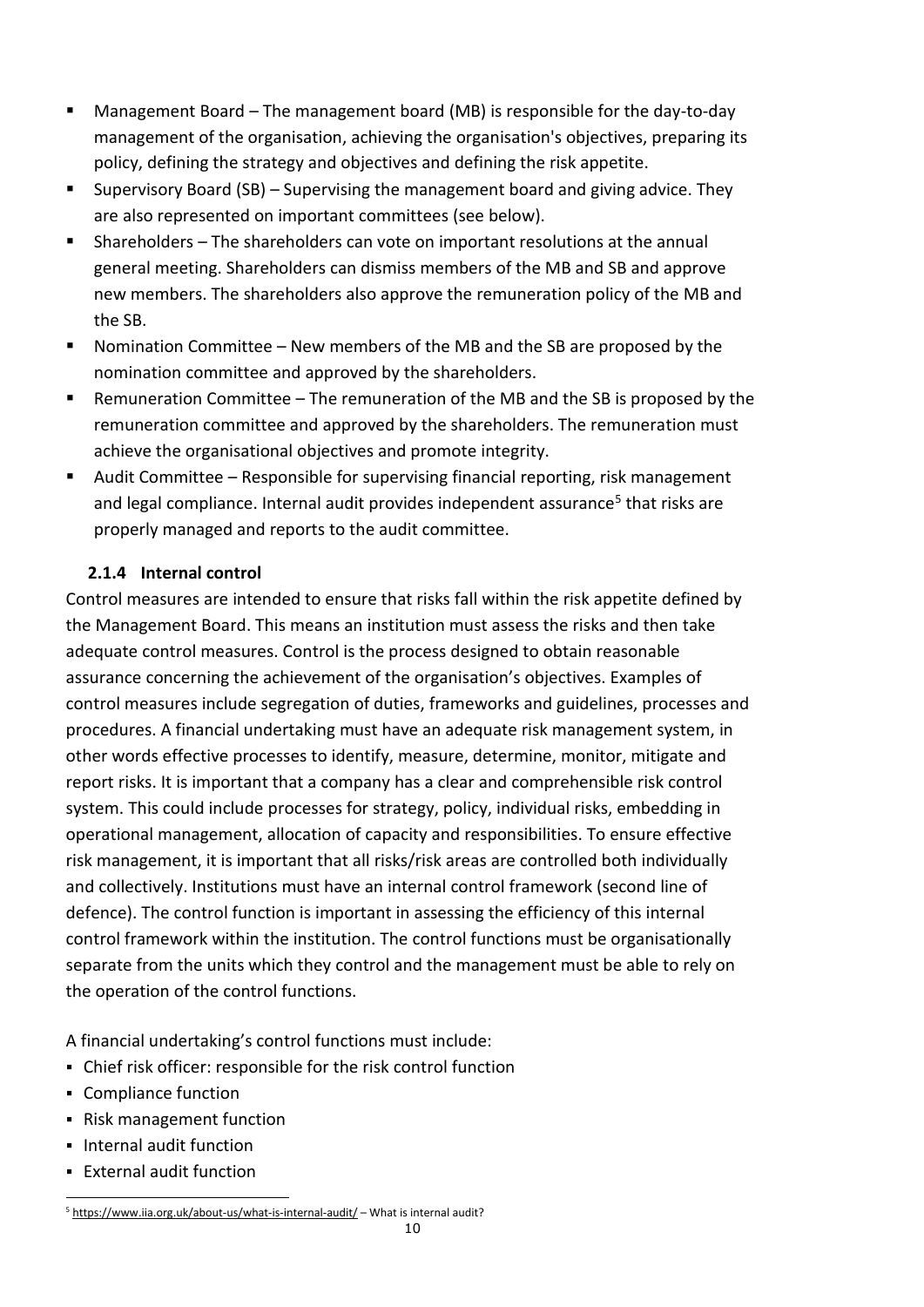#### *And in the case of insurance also:*

▪ Actuarial function (internal control and risk management)

In more detail, the internal control measures must ensure among other things that the software used to process financial transactions is reliable and that transaction data are properly protected.

The operational management of financial institutions must not only be sound but also ethical in order to control integrity risks and safeguard the integrity of the financial sector as a whole. The compliance function is responsible for compliance with laws and regulations.

#### **2.2 Governance of an FMI**

A traditional FMI<sup>6</sup> comprises not one FI but a set of interdependent institutions that supply services collectively. The use and meaning of the concept of governance in an FMI is a key aspect of our study. The definition we use is as follows:

**In the case of an FMI, governance refers to the organisation of powers, responsibilities and liabilities with regard to the infrastructure as a whole and its participants. The aim of the governance structure of FMIs is to create an efficient, secure, reliable, adaptable and sustainable infrastructure.** 



## Figure 2 Governance of the FMI

An FMI is a collection of FIs. The governance of the FMI can be understood as the sum of the good governance of individual FIs together in combination with the regulatory

<sup>1</sup> <sup>6</sup> Clearing, settlement and payment institutions are FIs, but are sometimes also described as FMI. In this paper an FMI is not one single FI, but a collection of FIs.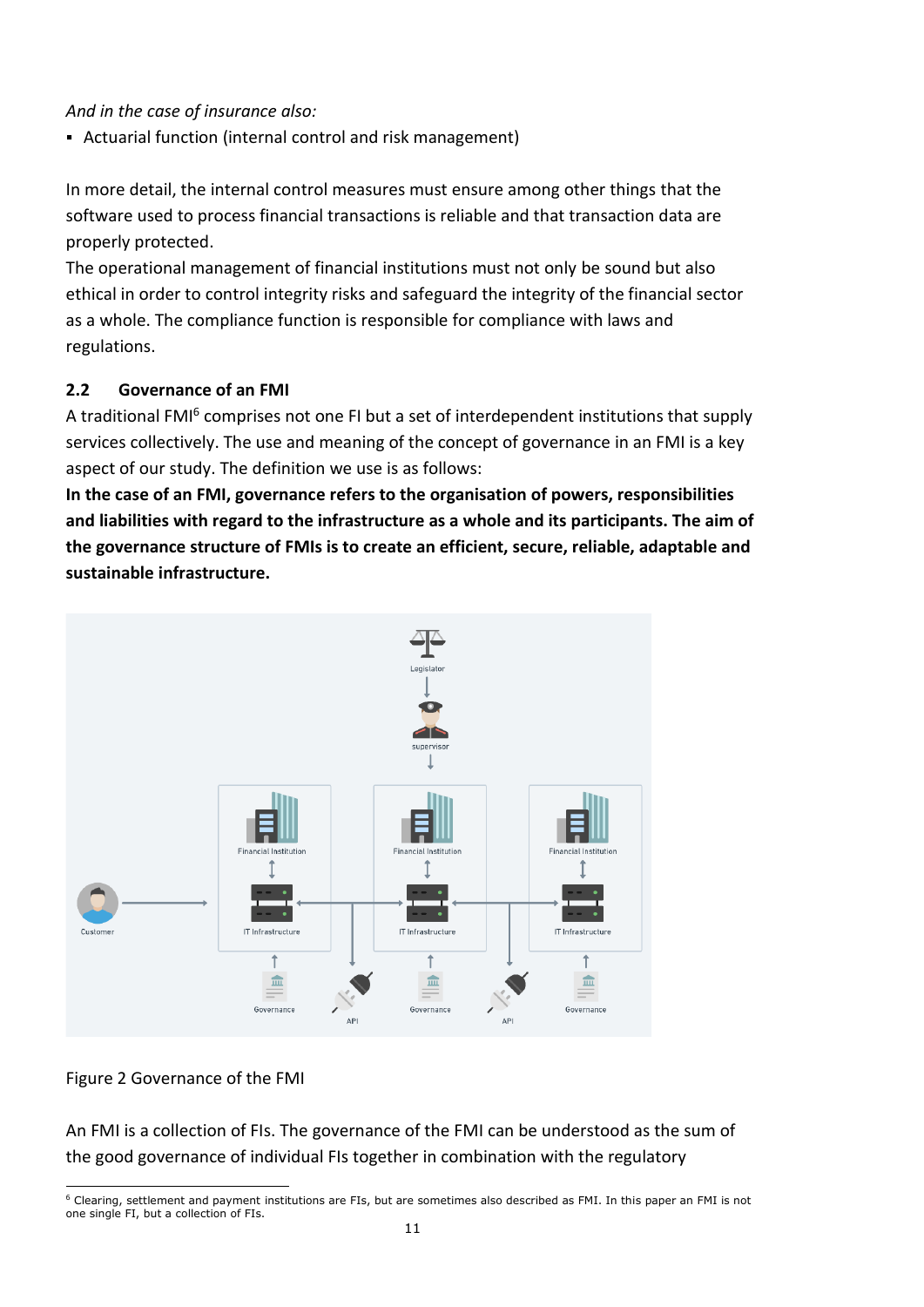framework enforced by the legally mandated supervisor(s) on the individual FIs. The goal of the regulatory framework is to accommodate the proper functioning of the FMI, including the underlying FIs. As such the regulatory framework also supports the achievement of the FMI objectives and can be seen as a governance component.

An FMI consists of a number of different FIs. Which institutions belong to it depends on the purpose of the FMI. An FMI for payments differs from an FMI for insurers. An FI may belong to different FMIs; the boundaries of an FMI do not appear to be clear-cut. Individual FIs have their own customers and their own suppliers. Dependencies have arisen among these FIs over time, leading to chain dependencies within the traditional FMI. An FMI does not have a management or shareholders in the same way as an FI. None of the governance mechanisms referred to in section 2.1 therefore apply directly to the FMI, although they may operate indirectly. As we will also note in Section 3 with regard to DLT systems, in an FMI too there is not one single body or organisation that is responsible and that can be held accountable for the entire infrastructure, nor the possibility of bearing responsibility for maintaining the operation of the FMI as a whole. After all, there is no single hierarchical structure. So, what does governance look like in an FMI? It is made up of the good governance of all individual FIs together complemented with legally mandated supervision. For FMIs to function properly transactions are conducted and data are exchanged between the various parties in an FMI. This requires the use of standard protocols. Application programming interfaces are used in most cases (hereinafter: APIs). Maintenance of APIs is complex, because a change has consequences for all users. We understand the maintenance of APIs to be a part of the governance of FMIs. The governance of an FMI is very complex. See Figure 2. For example, issuers, the exchange, central counterparties, the settlement and custody company, banks and brokers all work together in the FMI to conduct securities transactions. The supervisory authorities oversee the FMI to ensure its proper and smooth operation and to protect consumers. Good corporate governance and supervision of an FI as part of the FMI contributes to the quality of the services provided by the FMI as a whole (sum of the parts). The supervisory authority is legally mandated to promote the interests of the FMI as a whole (like a cherry on top) through the supervision of FIs.

#### **2.2.1 Risks within FMIs**

It is essential that an FMI can improve and innovate to ensure that it continues to operate healthily, competitively, inclusively, sustainably and appropriately. This is also in the interest of all parties in the FMI. However, risks can arise in an FMI, such as:

Concentration risk<sup>7</sup> – In an FMI there may be single points of failure, which in the event of continuity problems may jeopardise the quality of service of the FMI as a whole. Greater complexity and a lack of transparency may increase this risk. The lack of alternative service providers or high switching costs between service providers may also increase concentration risks.

<sup>1</sup> <sup>7</sup> <https://www.afm.nl/~/profmedia/files/doelgroepen/beleggingsondernemingen/2019/sectorbrief-uitbesteding-risicobeheering.pdf?la=nl-NL> – Feedback on AFM study "Keten in Beeld" on outsourcing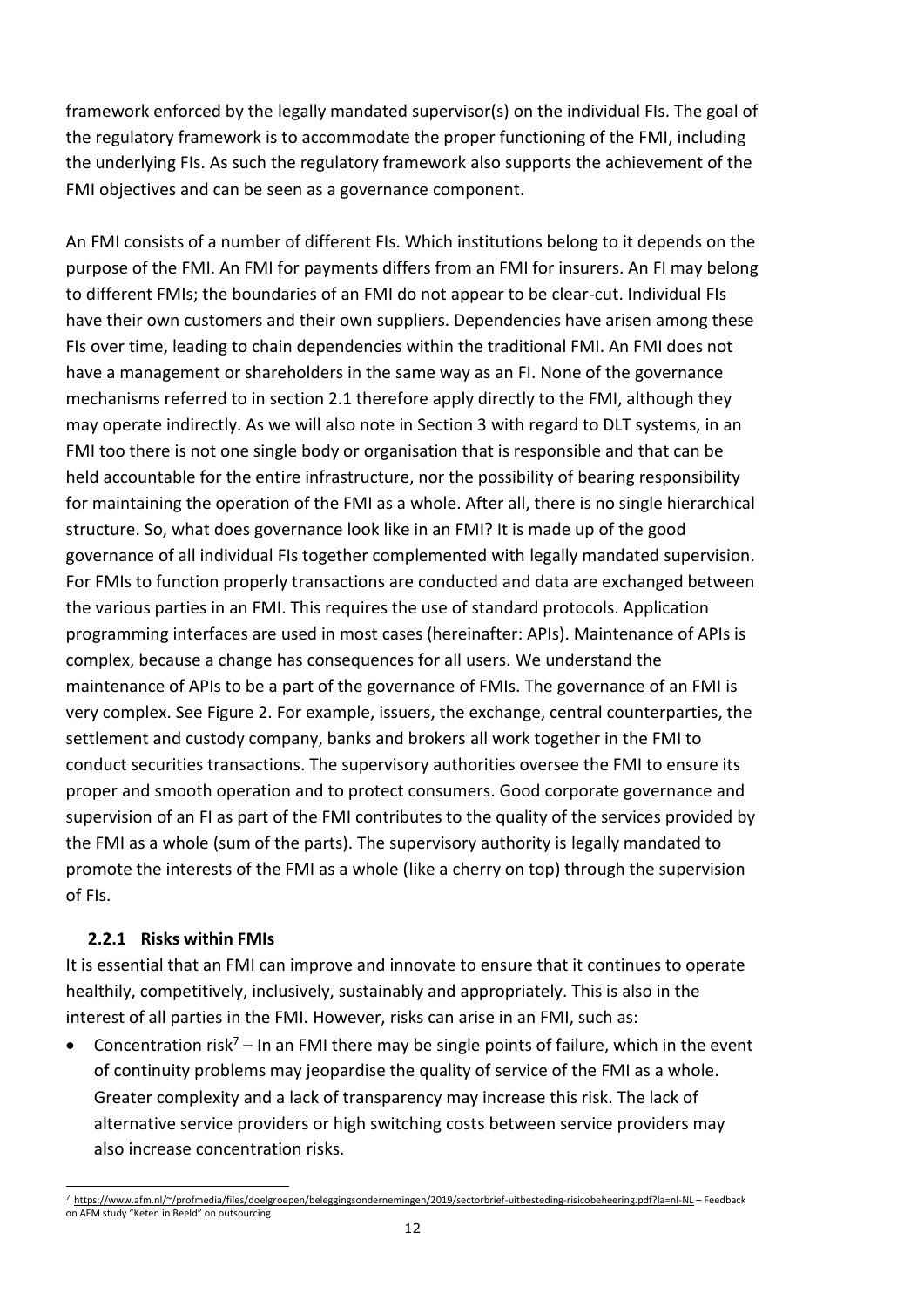- Control risks Critical operational processes can be performed by different organisations in an FMI. This can lead to operational risks for the provision of services within the FMI as a whole, which cannot be addressed by hierarchy.
- Conflict of interests The profitability of one party may be at the expense of the profitability of another party in an ecosystem.
- Change management The modification of IT systems used for transaction processing and data exchange between parties in an FMI can be complex. All parties must modify their systems at the same time. Complex change management may impede innovation and increase the risk of software errors.
- Abuse of (market) power Within an FMI there may be parties that have a strong power position or are even monopolists. Abuses of such power can impede innovation and lead to higher costs for consumers.

It is important to note that the risks in an FMI are actually risks caused by or characteristics of the individual FIs. The question is whether these risks can be sufficiently mitigated if we assume that the FMI itself is not an entity and cannot bear responsibility. This is why there is a legally mandated supervisor that looks after the good governance of the FMI as a whole, via the vessels of the FIs.

## **2.2.2 Supervision and FMI governance**

Like the European Systemic Risk Board (ESRB) has been mandated by the European Commission to perform macroprudential oversight on the European financial system as a whole, in the Netherlands national supervisory authorities are entrusted with such supervision by the legislator to supervise the robustness of the Dutch FMI as part of the European FMI. A precondition for the proper operation of an FMI is good cooperation between various parties to implement improvements that can affect multiple parts of the FMI system, in particular with regard to the interoperability, like for a very practical example modifications to APIs. This is part of the managerial governance discussed earlier, concerning the development of the system. Consultative structures are an important prerequisite for this. Supervision and oversight can be seen as a form of managerial governance for an FMI.

Legislation is a means of reducing negative effects for customers due to market failure. Legislation, together with supervision of its implementation, therefore plays a role in the governance of an FMI. MiFID II, for example, aims to increase the efficiency and transparency of European financial markets and strengthen the protection of investors.<sup>8</sup> Legislation can increase competition, increase efficiency, reduce costs and lower concentration risks.

## **2.3 Contractual relationships between FIs and FMI governance**

When services are outsourced, agreements are entered into between customers and suppliers regarding the quality of the services in an SLA. A more complex form of outsourcing is a network organisation. Organisational rules can be drawn up to ensure that

ł <sup>8</sup> [https://www.afm.nl/nl-nl/professionals/on derwerpen/mifid-2/introductie-doel](https://www.afm.nl/nl-nl/professionals/onderwerpen/mifid-2/introductie-doel) – Purpose of Mifid 2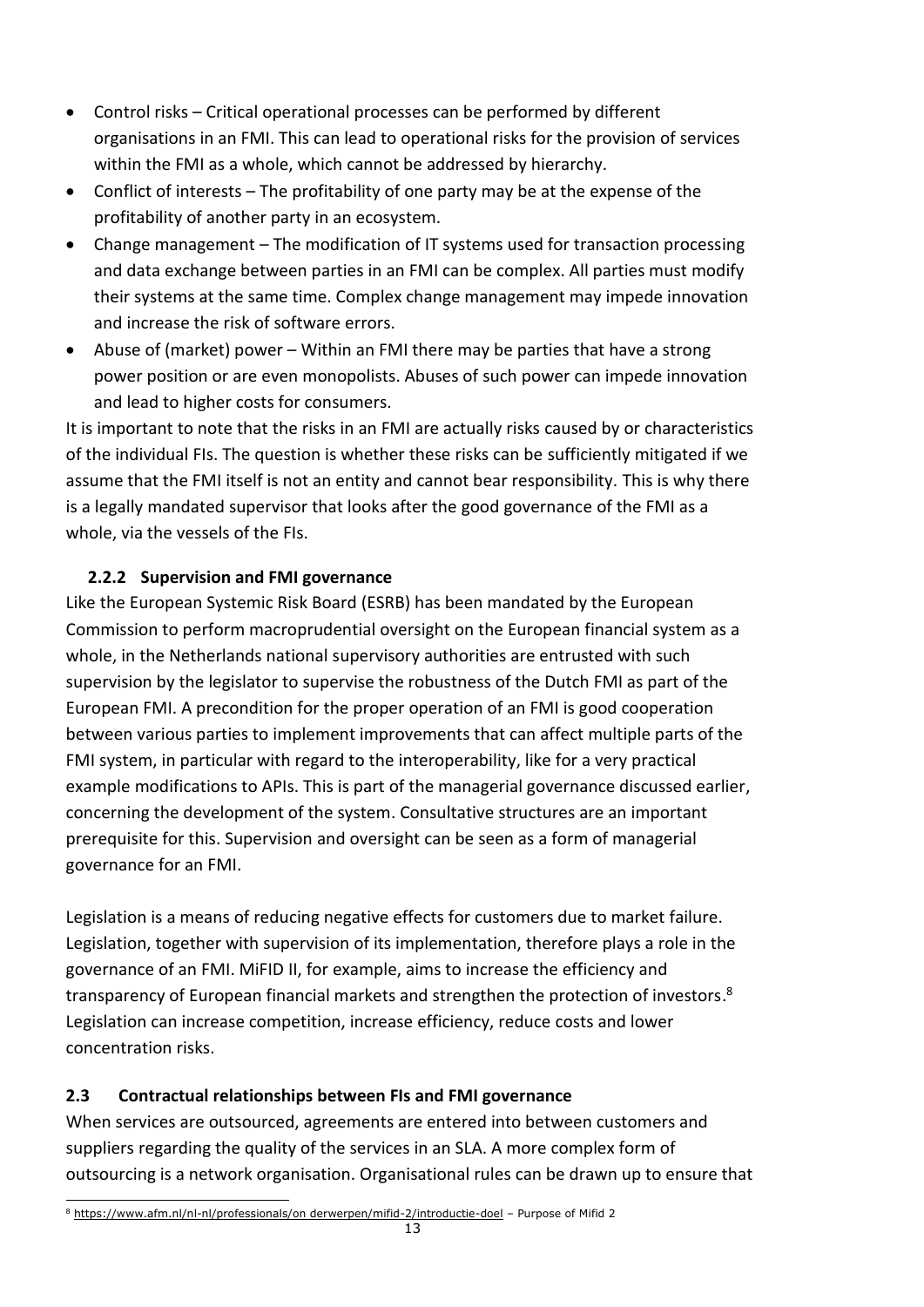all members of a network organisation act in the interest of the system as a whole. Participants in an FMI also record agreements between them in a rulebook. The legislator and regulator can also prescribe uniform rules such as the Single Rule Book.<sup>9</sup>

We will designate the mechanisms for the reliable processing of transactions in an FMI as operational governance. This responsibility often rests with an individual institution that is responsible for implementing internal control measures to guarantee the reliability of transactions. In certain cases, however, external parties can also be involved in approving transactions. These require agreements for a consensus mechanism. An example of this is reversing unsettled share transactions. If both parties to the transaction agree, these transactions can be reversed. We can view these interrelationships as a form of operational governance of an FMI.

ł <sup>9</sup> [Single Rulebook,](https://www.consilium.europa.eu/nl/policies/banking-union/single-rulebook/) https://www.eba.europa.eu/regulation-and-policy/single-rulebook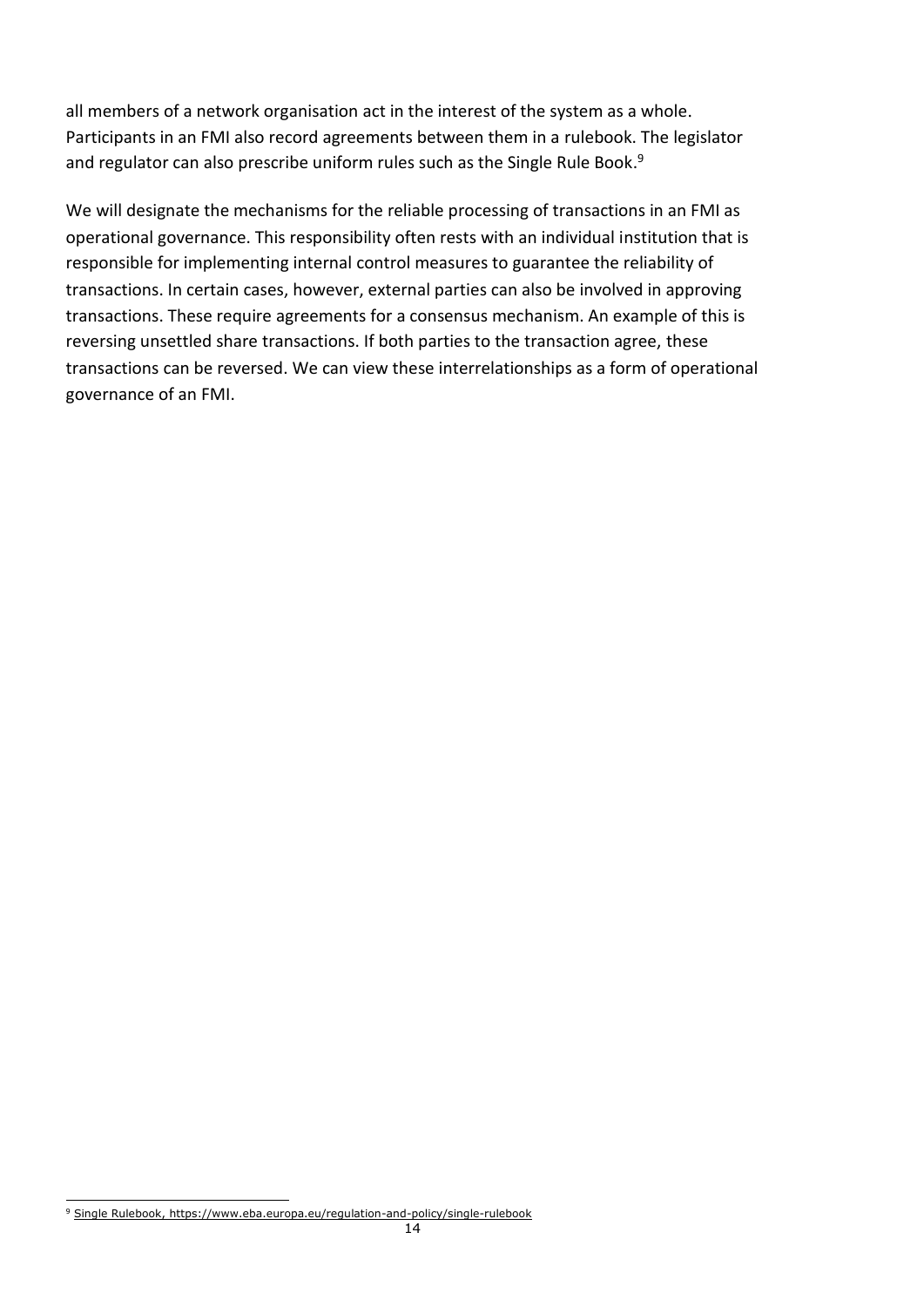## **3. DLT Case Studies**

This section discusses the governance structure of four DLT systems: 1) Ethereum, 2) Corda, 3) Diem and 4) Fnality. A common feature of these four DLT systems is that the software is produced on an open source basis and supports a concept of smart contracts (programmable transactions). Part of the governance is also organised and actually automated by means of (consensus) algorithms and cryptography. The DLT systems are therefore operationally, so to speak, autonomised. The differences between these DLT systems concern the public or private nature.

In order to be able to analyse the governance of DLT systems better, we divide governance into two; **operational** governance and **managerial** governance. The operational part includes an examination of governance of the technical aspect of the network, i.e. the systems and operators that keep the network operational and how any disagreements (or accounting discrepancies) between participants are resolved $10$ . The managerial governance includes examining how the infrastructure develops, i.e. how the software is developed and updates take place. Control measures in software, like algorithms and cryptography, have to ensure that the distributed ledger stays sound. When we discuss the governance of a DLT, we are referring to the governance (both operational and managerial) of the entire ecosystem making up the DLT. All nodes (miners) of a DLT form part of the governance, as do any individuals, participating foundations, associations or other companies involved.



Figure 3 DLT governance. The operational governance of a DLT system is depicted. The managerial governance is separate from the operational governance and there is no overarching body as we can see with an FI, no central managing board.

<sup>1</sup> <sup>10</sup> This is also known as "to maintain the integrity of the blockchain".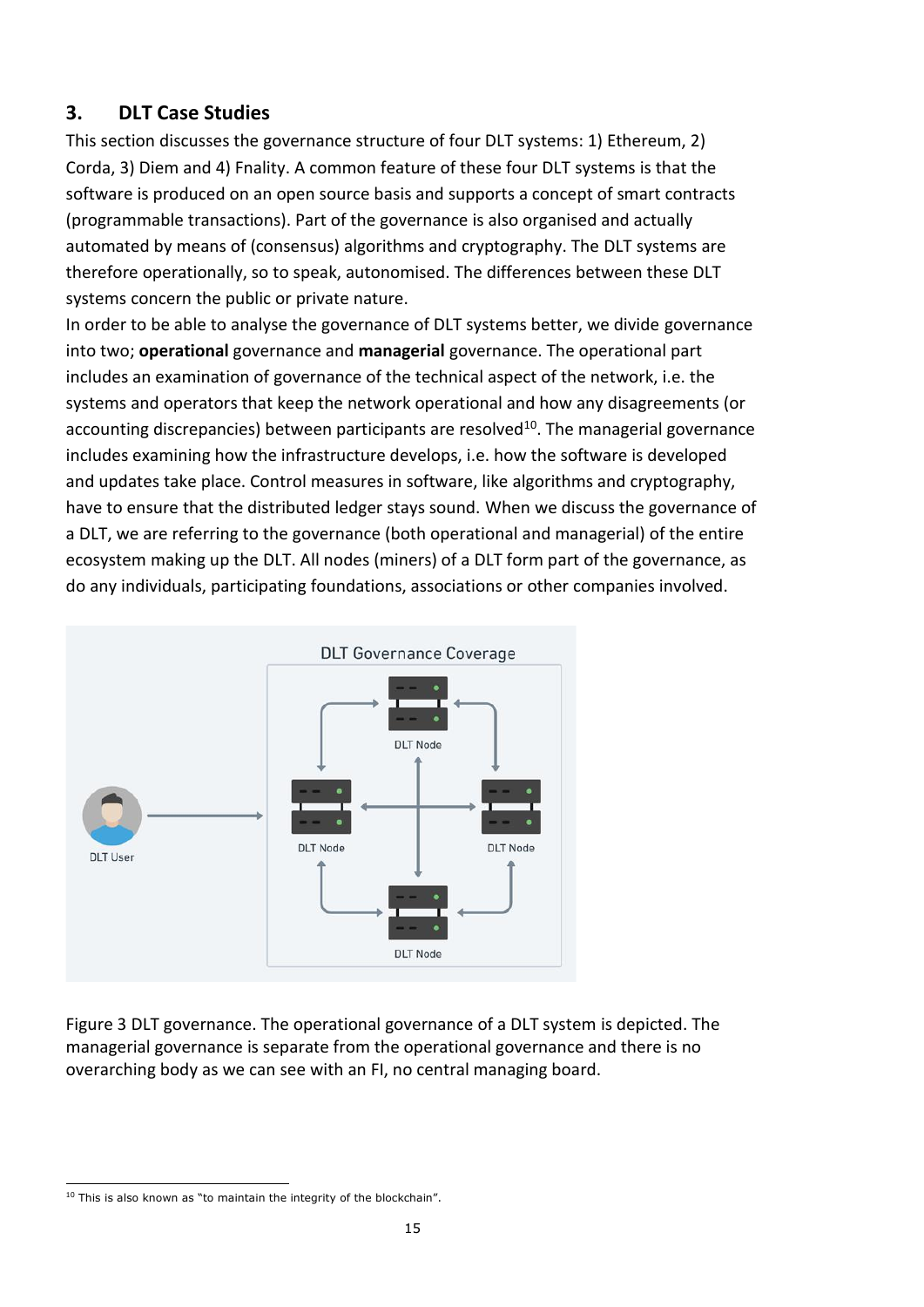#### **3.1 Ethereum**

The Ethereum project dates from 2015 and is based on the vision of Vitalik Buterin. Buterin identified a deficiency in Bitcoin's scripting language $^{11}$  and decided to set up a new project with the aim of launching a fully programmable crypto (transaction token). In addition to the introduction of a transaction token, Ethereum is the first network built explicitly to process smart contracts. Buterin developed programming languages such as Solidity and Vyper in order to create smart contracts. Now, Ethereum has a team of core developers who maintain and update the code on behalf of the Ethereum community (the public), without the involvement of lawyers, policymakers or legal entities.

Ethereum<sup>12</sup> is a *public permissionless* infrastructure and uses a transaction token: the Ether. Ethereum is not managed by a company or group of companies. The Ethereum Foundation does not own the software and does not control the platform. The Ethereum Foundation is a non-profit organisation<sup>13</sup> whose sole purpose is to support the Ethereum platform (the distributed ledger) and the associated technologies in the interest of the continued and increased use of the Ethereum platform $14$ . Founded by Vitalik Buterin, the Ethereum Foundation is a member of the larger ecosystem of organisations, individuals and companies that supports Ethereum. The Foundation allocates resources to critical projects and endeavours to be a valued voice within the Ethereum ecosystem.<sup>15</sup> The question is to what extent the existence of a foundation detracts from the decentralised, public character of a blockchain?

There is also a private Enterprise version of Ethereum. The Enterprise Ethereum Alliance (EEA) is an alliance of a wide range of companies committed to a blockchain based on Ethereum for business applications (Enterprise). The EEA has its own roadmap, which may differ from that of the public Ethereum DLT.<sup>16</sup> Above all, the EEA wants to create a stable, interoperable, decentralised infrastructure. The updates in the public Ethereum may nevertheless be adopted by the EEA, so they may affect the course of the EEA. We will briefly mention Ethereum Enterprise when discussing the governance of Fnality.

#### **3.1.1 Operation of Ethereum**

ł

Ethereum is a decentralised platform (DLT) on which smart contracts can be implemented. It is based on an open infrastructure, which means anyone can access it and participate. Miners for example are computers, potentially owned by anyone, that participate in the DLT system to try to find a new block by solving a difficult mathematical problem. When a

 $11$  In the case of Bitcoin, scripting (a limited type of smart contracts) was not included in the initial design, but there was a means of inserting scripts. For example, to prove ownership, a script could be set to TRUE, but the functionality of the scripting language was very limited.

<sup>&</sup>lt;sup>12</sup> There are actually two versions of Ethereum; this paper discusses the public version Ethereum Mainnet (hereinafter: Ethereum) and the private version Ethereum Enterprise. The differences between the public and private versions of Ethereum are explained briefly on the Ethereum website[. https://ethereum.org/en/enterprise/#private-vs-public](https://ethereum.org/en/enterprise/#private-vs-public)

<sup>&</sup>lt;sup>13</sup> Members of the Ethereum Foundation can nevertheless own Ether and thus make a profit or loss as a result of rises or falls in the value of the Ether. Individual members may have a bias, but the Foundation is very limited and has no profit motive.

<sup>&</sup>lt;sup>14</sup> The Ethereum infrastructure can continue to exist without the Ethereum Foundation, as the Foundation caters for sponsored development, the voluntary development continues to exist. https://ethereum.foundation/about/

<sup>15</sup> The Foundation itself determines which projects are critical and merit investment. https://ethereum.foundation/about/ <sup>16</sup> The option to use the Enterprise versions of Ethereum is also seen in other projects in the financial world, such as the JP Morgan coin project. The option of incorporating updates of the public Ethereum in the private blockchains remains available.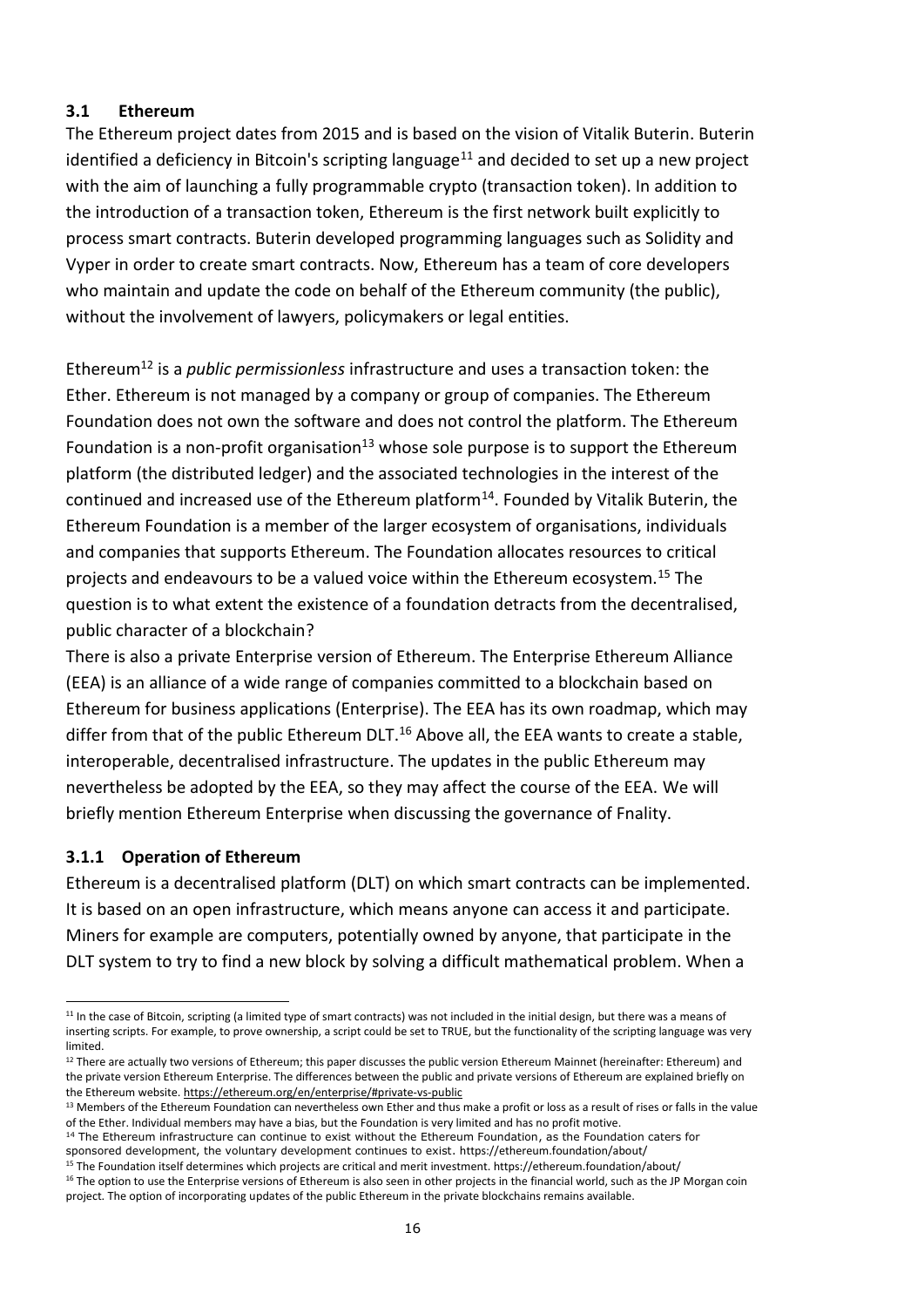new block is found they receive a reward. Miners validate transactions and help to maintain the network secure and without any barriers. Developers, which can also be anyone, contribute to the development of the source code without any barriers, developers can launch smart contracts without any impediments and users can conduct transactions without any barriers. Whereas Ethereum was originally based on the consensus algorithm (part of operational governance) Proof of Work,<sup>17</sup> there are plans for Ethereum 2.0 to switch to a Proof of Stake model.<sup>18</sup>

#### **3.1.2 Operational governance**

ł

Miners are the computers or nodes that maintain the operation of Ethereum. They make their computer system available for this purpose. The miners have no means of influencing the operation of the software. The software is autonomous from an operational perspective. Decisions on adding new blocks to the Ethereum blockchain are taken by the software on the basis of the consensus algorithm. Operational governance through the consensus algorithm gives rise to certain risks, such as the possibility of adding fraudulent transactions, the 51% attack, selfish mining*<sup>19</sup>* and nothing at stake attacks*<sup>20</sup>* . Miners could indeed commit fraud, but the more miners that participate in het operation of Ethereum, the less likely it is that miners can do so.<sup>21</sup> The 51% attack is based on the technical turning point at 51% of the total hash rate<sup>22</sup> (processing capacity). When a miner has more than 51% of the hash rate, it can determine the next block in the chain. Voting takes place through the consensus algorithm and the miner with 51% then has a majority (a 51% attack). This block will then be accepted by the other miners. However, inherent incentives are programmed into the code for miners to adhere to the rules. Miners have an interest in the continuity of the blockchain and in the appreciation of the Ether in order to continue mining profitably.<sup>23</sup> Still, the Bitcoin cash fork<sup>24</sup> shows, that different opinions in an open ecosystem cannot always be reconciled in a solution that all agree to. A fork is the creation of a new DLT by means of a split from the current DLT. Bitcoin and Ethereum have survived several hard forks. However, the risk of forks could be an issue for the use of Ethereum as an infrastructure for critical financial applications.

<sup>&</sup>lt;sup>17</sup> Proof of Work is the original consensus algorithm on a Blockchain network. It is inextricably linked with the way in which the blockchain works, i.e. with mathematical hashing functions and digital signatures. Proof of Work is secure, immutable, uncrackable and delivers a decentralised blockchain[. www.smartcontract.nl](http://www.smartcontract.nl/) an[d www.cryptobieb.nl.](http://www.cryptobieb.nl/)

<sup>18</sup> With Proof of Stake there is no reward for creating a block. The advantage of Proof of Stake is a more efficient use of electricity. The person with the biggest stake is the person permitted to create the new block. This person receives remuneration for processing the transactions in the blockchain. https://cryptomaan.nl/blogs/news/wat-is-het-verschil-tussen-proof-of-work-en-proof-of-stake/ <sup>19</sup> Selfish mining is a strategy for mining bitcoin or other cryptocurrencies in which groups of miners collude to increase their revenue and

exert power over a blockchain. ... With selfish mining, the cartel obscures newly created blocks from the main chain, revealing them at a later point in time. Investopedia.com

<sup>&</sup>lt;sup>20</sup> The nothing-at-stake problem is a theoretical security hole in proof-of-stake systems. The problem can occur anytime there is a fork in the blockchain, either because of a malicious action or accidentally when two honest validators propose blocks simultaneously. https://golden.com/wiki/Nothing-at-stake\_problem

 $21$  The more miners there are, the more control they have and the costlier it is to successfully carry out a 51% attack. <sup>22</sup> "Hashrate" refers to the total combined computational power that is being used to mine and process transactions on a Proof-of-Work blockchain, such as Bitcoin and Ethereum (prior to the 2.0 upgrade). A "hash" is a fixed-length alphanumeric code that is used to represent words, messages and data of any length. Unblock.net

<sup>&</sup>lt;sup>23</sup> Miners benefit from an appreciation of the Ether both if they own Ether and if they earn Ether as a mining reward. In the latter case they can sell the Ether immediately to avoid market risk. The value of Ether will only rise if users remain confident in the network. <sup>24</sup> Powerful miners and manufacturers of mining hardware were mining here themselves before the modern hardware became available

in the market. A fork is the creation of a new DLT by means of a split from the current DLT.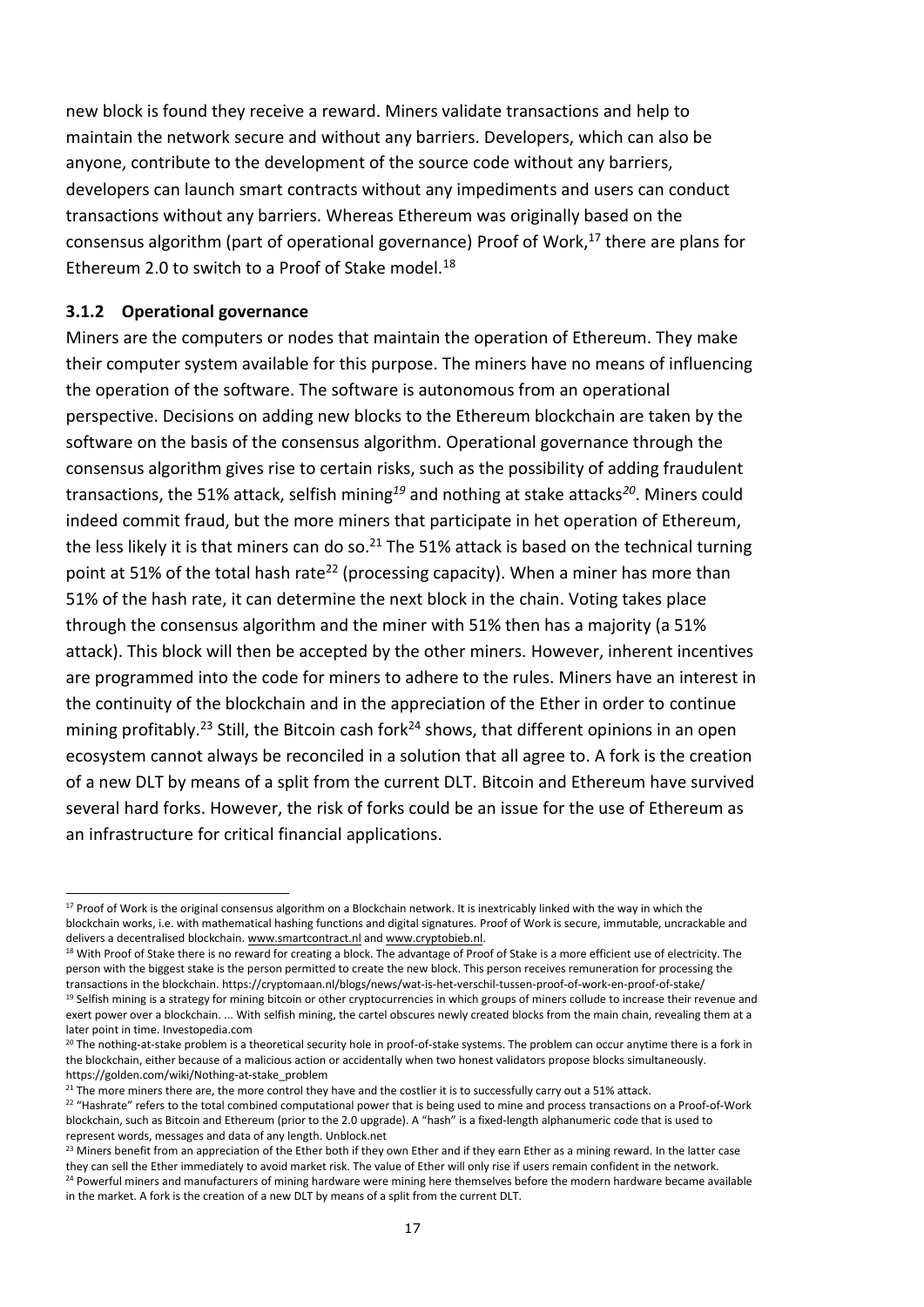In addition to the consensus algorithm the operational governance of Ethereum also includes the Code is Law principle resulting in the immutability of the blockchain and the final execution of smart contracts by miners. Although Ethereum supports decentralised smart contracts, these smart contracts code can contain errors or security weaknesses that could be abused by hackers and thereby introduce risks to the network. This is because in contrast to the DLT software code, the smart contracts are not tested by the entire community. Following from the Code is Law principle, which is supported by the Ethereum community, these smart contracts must in principle always be executed, even if on closer inspection there are demonstrable errors in the code. The code takes priority over any events in the real world (e.g. force majeure) whereby (smart) contracts would potentially not have to be complied with. There are examples where this Code is Law principle is however not followed. Instead of seeking a solution or judgement in the courts, the DAO<sup>25</sup> shows that these participants take the law into their own hands and simply start a new system by forking (paragraph 3.1.5). We see this as a point where supervision could help increase reliability and ensure financial stability, for example by enforcing pre-vetted smart contracts. The group launching the smart contract should take this responsibility. The result of e.g. an audit can be added to the smart contract at launch. The user can then decide to avoid non-vetted contracts.

#### **3.1.3 Managerial governance**

The managerial governance of Ethereum, directed at the development of the DLT system, concerns the creation and development of the software for the Ethereum blockchain, which is used by the miners. There is no other DLT software apart from the smart contracts. Managerial governance of Ethereum comprises interaction between developers who are entirely free to propose modifications to the code and a team of core developers (including Vitalik Buterin) who vote on protocol changes in monthly meetings. A fixed process is followed for this purpose<sup>26</sup> (see figure 4) and this process has been adopted by the Ethereum community.<sup>27</sup> This kind of mechanism is not unusual in the open source development (see section 5).

Anyone can make a proposal to update the Ethereum software. The proposed update is then given a label; protocol-changing or non-protocol-changing. If the protocol has to be changed, the whole network will have to update. In case of a non-protocol-changing update, the code can be added by means of a simple review by the Ethereum team. Different from an FMI which is constituted by separate but more or less equal FIs, Ethereum's core development team has considerable power in this regard and can approve or reject changes. Once a month there is a core developers call on which proposed solutions are discussed. Vitalik Buterin, who has been called a benevolent dictator, has a crucial role here as he may have a casting vote (right of veto), which is a negative in terms

ł <sup>25</sup> DAO stands for decentralised autonomous organisation. Also see paragraph 3.1.5.

<sup>&</sup>lt;sup>26</sup> <https://eips.ethereum.org/EIPS/eip-1>

<sup>27</sup> <https://ethereum.org/en/community/>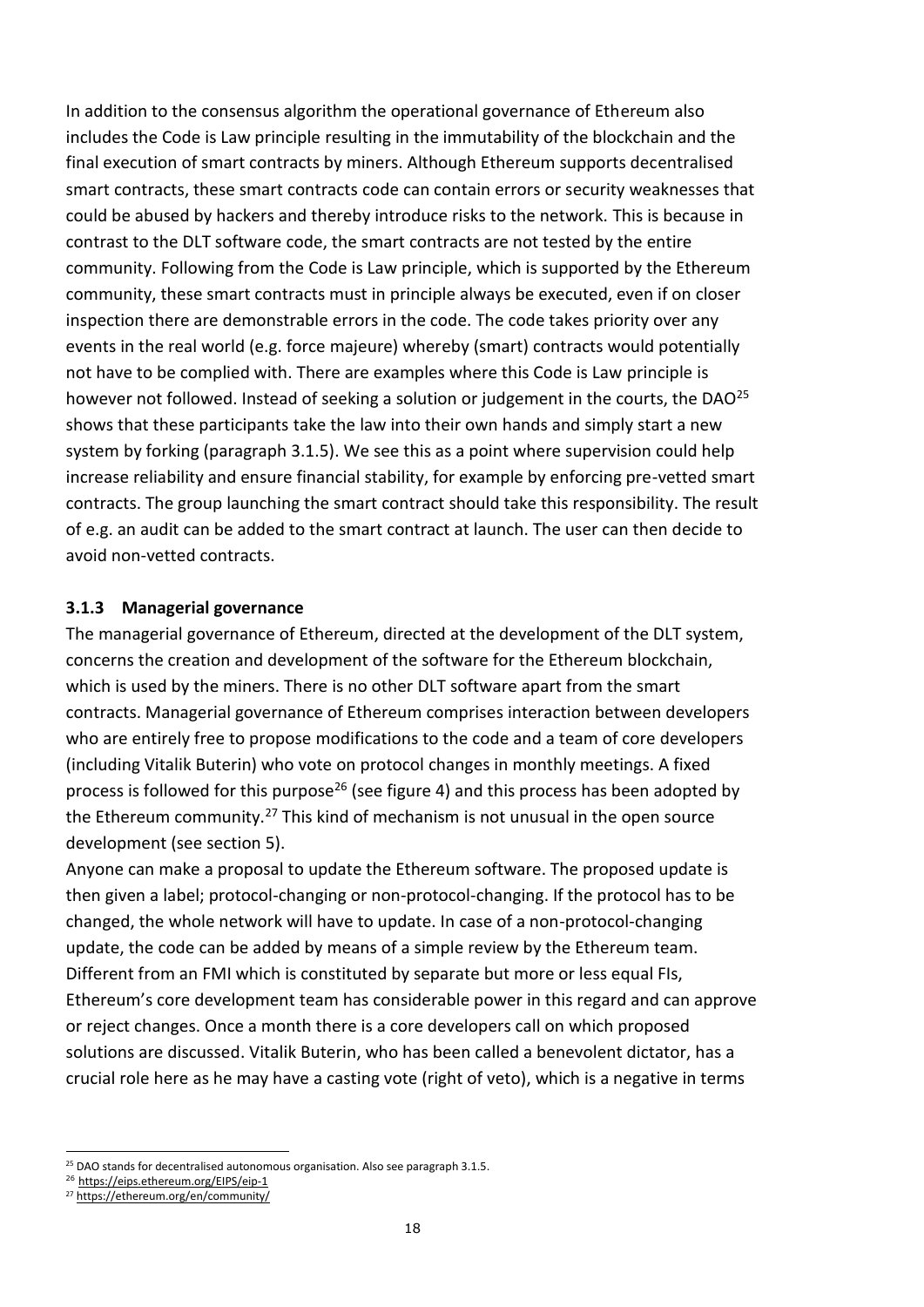of good governance.<sup>28</sup> An average of 216 developers contribute to Ethereum updates each month.

Miners have no vote in the update, but are a means by which a proposed change can be accepted or refused, since they can refuse to install the new version that follows an update. In the event of a refusal, it is possible that half of the miners will still have the old version and the other half the new version, a fork takes place. There will then be two operational versions of Ethereum (see the section on the area of tension below).



Figure 4 The governance processes of Ethereum. On the right the managerial governance process, on the left the operational. As shown everyone can contribute updates which can be accepted through the developers community proposals for change(if in line with the Ethereum Roadmap). The new version of the software results in code for the nodes. The miners are assumed to accept the new code*.*

Hence, although there is no governance in the traditional, vertical sense, with power and control being centralised and deployed to achieve a joint objective, Ethereum too has a form of vertical, hierarchical managerial governance, i.e. where the core development team and Vitalik Buterin ultimately have an important vote in the software development process (high priest model).<sup>29</sup> An alternative to this governance model could be to have updates accepted by means of a public vote. Whereas in theory this would lead to a more democratic, more horizontal form of governance, here too in practice there could be various objections that would make such a process less horizontal. After all, how do we ensure that everyone entitled to provide input and vote on (important) decisions actually does so? How is it possible to prevent votes being bought and the vote being unrepresentative of the full range of opinions in the ecosystem? Viewed from this perspective, having a board that represents the community (shift to vertical governance) can have advantages in terms of managerial governance. This is clearly demonstrated by the managerial governance of a public DLT system such as Ethereum. Whereas the operational governance (re. the operation of the DLT system) can also be conducted

1

<sup>&</sup>lt;sup>28</sup> Benevolent dictator for life (BDFL) is a title given to a small number of open-source software development leaders, typically project founders who retain the final say in disputes or arguments within the community.

[https://en.wikipedia.org/wiki/Benevolent\\_dictator\\_for\\_life](https://en.wikipedia.org/wiki/Benevolent_dictator_for_life) and https://www.vice.com/en/article/jpzd58/ethereums-boy-king-isthinking-about-giving-up-the-mantle

<sup>&</sup>lt;sup>29</sup> Also known as the cathedral model, see Section 4. https://medium.com/blockchainspace/ethereum-governed-by-a-benevolentdictator-2a2be8aa331a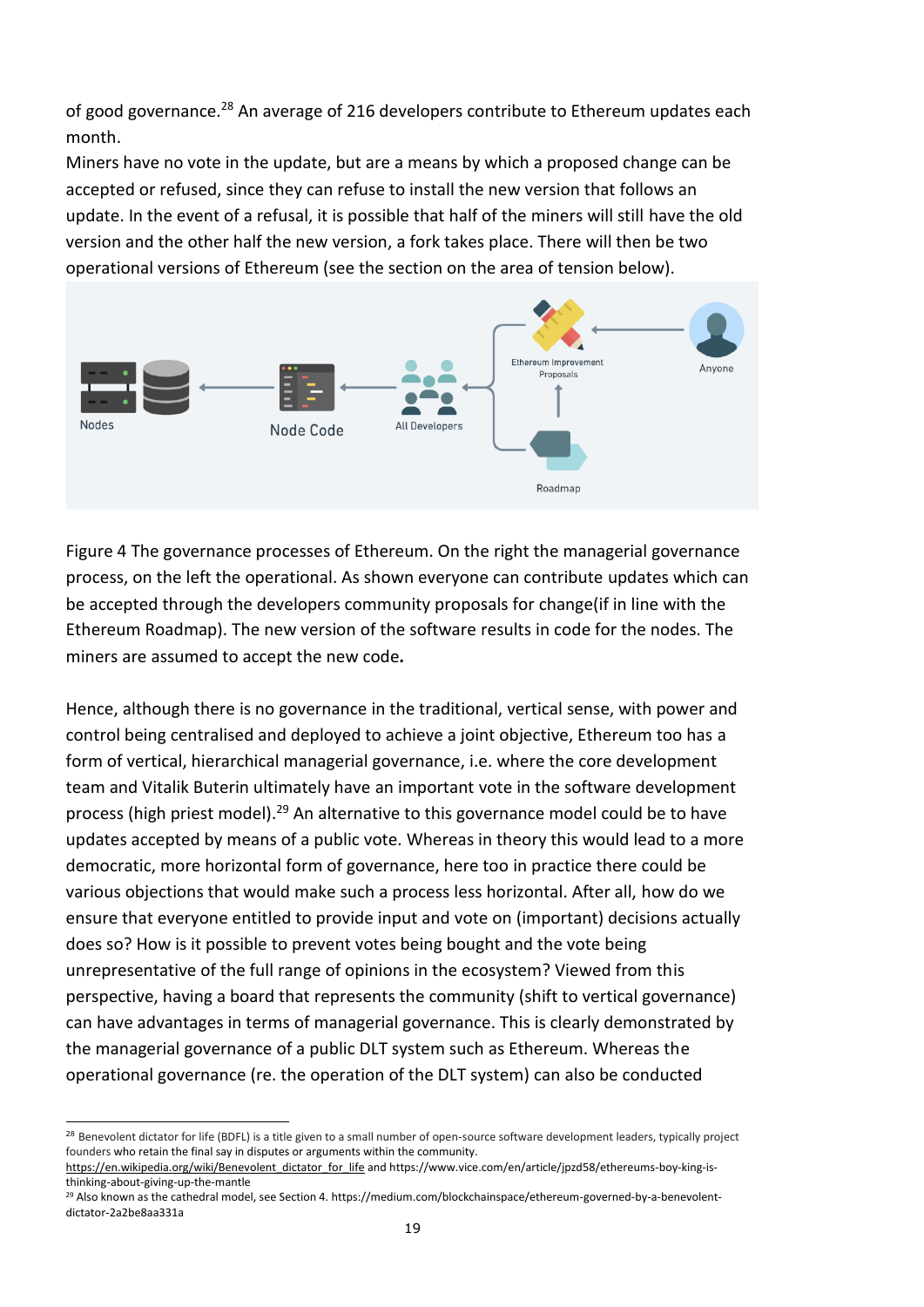horizontally in a public DLT system by means of a well-organised consensus algorithm, the position with regard to managerial governance (re. the development of the DLT system) is different, because the interests of the members of the ecosystem do not always coincide.

**3.1.4 Area of tension between operational and managerial governance of Ethereum** There is an area of tension between operational governance and managerial governance. The DAO of Ethereum makes this clear. The DAO was an initiative to set up a decentralised company structure. The DAO was intended as an investment vehicle and received money from participants which could then be invested in projects for the continued existence of Ethereum. An investment budget of around USD 10,000 was initially expected, but the ultimate figure was USD 150 million. The use of smart contracts was not appropriate for this level of interest. A hacker found a way to insert code into smart contracts to siphon off customers' money into his account. The DAO hack became so large (the hacker took 12.7 million Ethers with a value of USD 60 million) that the survival of the entire Ethereum ecosystem (managerial governance) was at stake. Miners on the Ethereum platform executed the transactions from and to the hacker, because according to the existing protocol (operational governance) they were legitimate operations. A fundamental division arose within the Ethereum ecosystem between supporters of the Code is Law<sup>30</sup> principle and those who believed that in the event of a hack no contract could be deemed to be legitimately coded (core developers and Vitalik). Ultimately it was decided to perform a rollback, cancelling all blocks and transactions during and after the attack (without regard for finality) and reverting to the position immediately before the hack. Such a decision made by the developers in consultation with the miners must then be accepted by the miners. Not all miners agreed with the decision, so the Ethereum Classic fork occurred. The DAO shows the difficult interplay between the operational part of the governance (the correct and continued execution of individual transactions) and the managerial governance (focused on the continued existence of the platform) in DLT systems. Ultimately 90% of the miners migrated to the hard fork and around 10% of the miners went to Ethereum Classic in accordance with the ultimate Code is Law principle. Although the interplay between the operational and managerial part of governance in DLT systems may be complex, it is still viable and public DLTs can survive hard forks. Because this concerns an innovative specialty with new norms and principles, the appropriate and adequate way to address any unacceptable risks in case potentially systemically relevant DLT systems are used in the financial sector, needs to be further analysed and developed.

## **3.2 Corda**

The open source Corda software was launched for the financial sector especially in 2016 by the R3 consortium and is available on GitHub, a place on the internet where people collaborate to write software. R3 describes itself as an enterprise software firm that provides DLT solutions for an ecosystem of 350 companies. There is also a private

<sup>1</sup> <sup>30</sup> Coded legitimate contracts must be executed with finality. According to the Code is Law principle, transactions must be executed in accordance with the precise rules of the smart contract (legitimacy).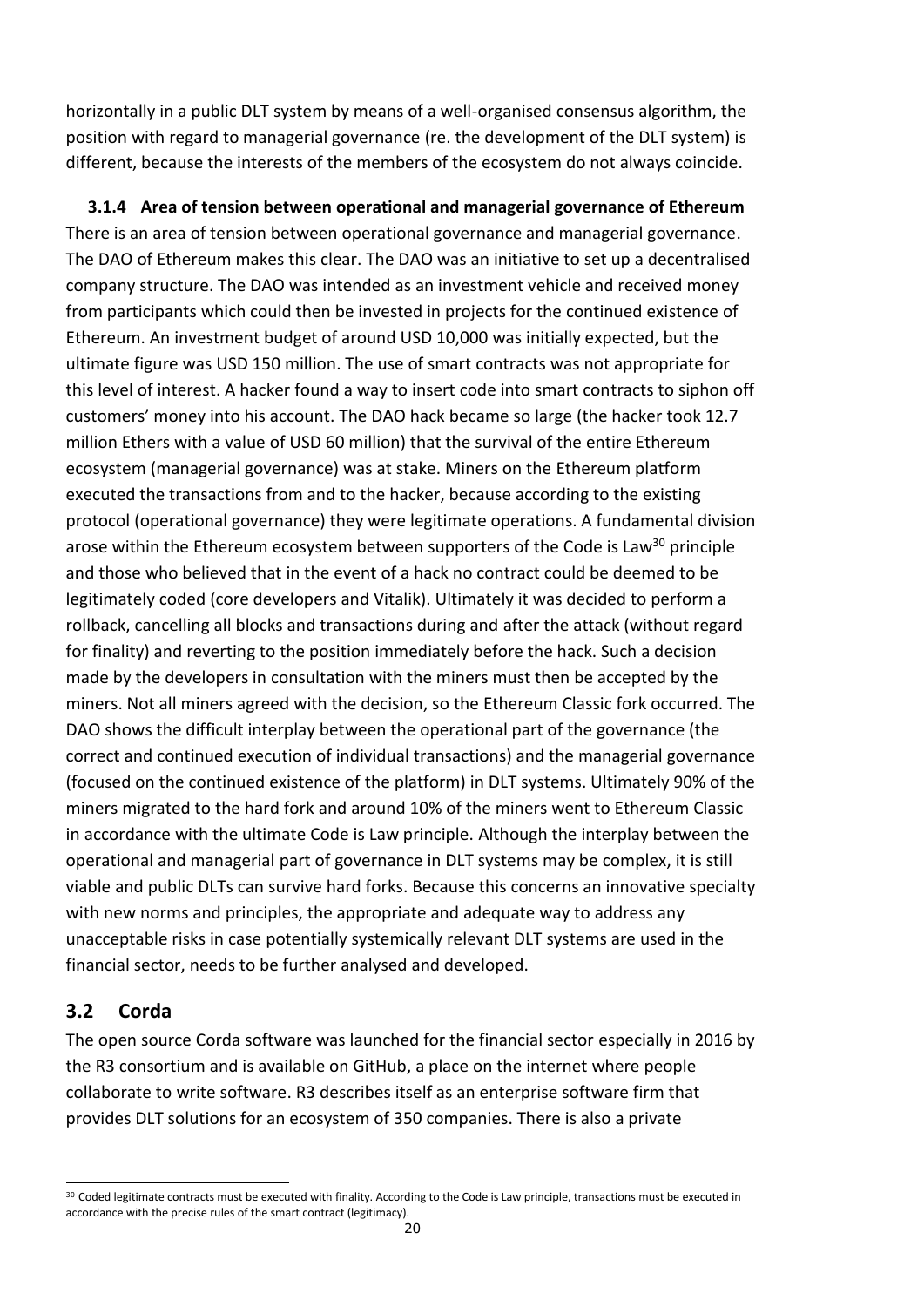commercial version, Corda Enterprise that combines the core attributes of Corda with the robustness and [professional](https://www.r3.com/professional-services/) support expected from enterprise software.

## **3.2.1 Operation of Corda**

Corda is a DLT environment that differs from Bitcoin or Ethereum, with regard to the form of the DLT (blockchain), see also the [Corda white paper.](https://docs.corda.net/en/pdf/corda-introductory-whitepaper.pdf) Corda is a *pairwise distributed ledger.* In a pairwise distributed ledger the nodes that conduct transactions with each other validate their own transactions. This validation has two aspects: are the digital signatures correct and does the transaction comply with the smart contract? The transactions between two nodes are not visible for the other nodes. Each node has its own DLT that only shows the transactions in which the node has participated.

In addition to the nodes that validate a transaction, a notary node checks that there is no double spending (possible fraud) by one of the parties. A Corda DLT application can opt to have a single notary node or a cluster of notary nodes.<sup>31</sup> This cluster will use a consensus algorithm to obtain agreement on the proposed transactions. Notary nodes can also timestamp a transaction. If a transaction is time-limited, the notary node can confirm that the transaction has been checked within the time. Finality can be derived from this. In addition to the task of checking double spending, the notary node can also validate<sup>32</sup> the transaction instead of the other nodes. This is optional.



Figure 5 Corda transaction flow. If two nodes are performing a transaction, one node (A) will propose a transaction and sign it himself, the counterparty node (B) will check and sign for confirmation. A notary node will do the check on double spending and sign as well. All involved (A, B and C) can subsequently store the transaction.

Corda uses Corda Contracts (a type of smart contract). Every transaction on Corda is actually a Corda Contract, a simple or complex contract. Corda contracts can include an annex setting out rights and obligations in legal terms, for example in the case of dispute resolution. In addition to notary nodes, Corda has observer nodes and an emergency access facility. The observer nodes are specially designed for supervisory authorities, for example, to enable them to observe a transaction without being party to it.

<sup>1</sup> <sup>31</sup> <https://docs.corda.net/docs/corda-os/4.7/key-concepts-notaries.html>

<sup>&</sup>lt;sup>32</sup> Correctness of signatures and conformity with contract.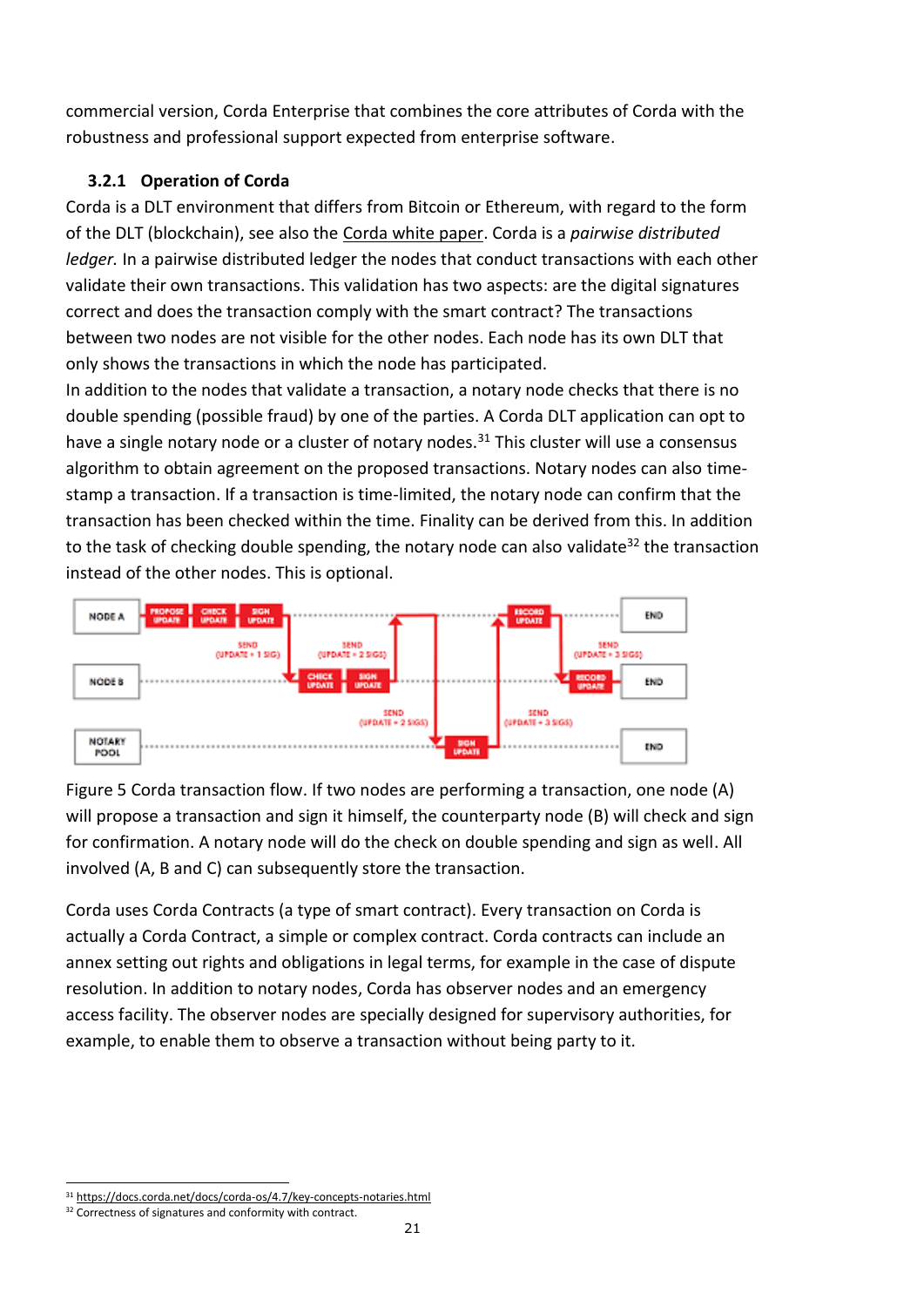

Figure 6 Corda ledger. The different nodes (FI A, B, C and D) each have their own ledger with shared transactions, not one ledger has all the transactions.

## **3.2.2 Corda governance**

We examine the governance of Corda on two levels. The managerial governance looks at the process of developing the DLT/software. The operational governance of Corda is viewed from the perspective of the way in which Corda is used, for the processing of individual transactions.

There are three ways in which Corda can be used operationally (operational governance): 1. Enterprise use, private Corda network for one institution resulting in a specific business network (own/private enterprise network manager).

2. Consortium use. The use of Corda by a consortium of institutions is also referred to as a business network (Figure 7).

3. Public use. Anyone can download the software and start running a Corda blockchain. Unless enforced, if different individuals start a Corda blockchain these are not automatically connected.

A common feature of the different types of operational governance is that they involve different parties. For this report we consider the second type, because this has a specified governance structure, whereas the first is determined by one enterprise that plans to use Corda and the third is not specified anywhere. For consortium use there is an open consortium that anyone can join. The consortium governance model discussed here (model 2) is a governance model proposed by R3.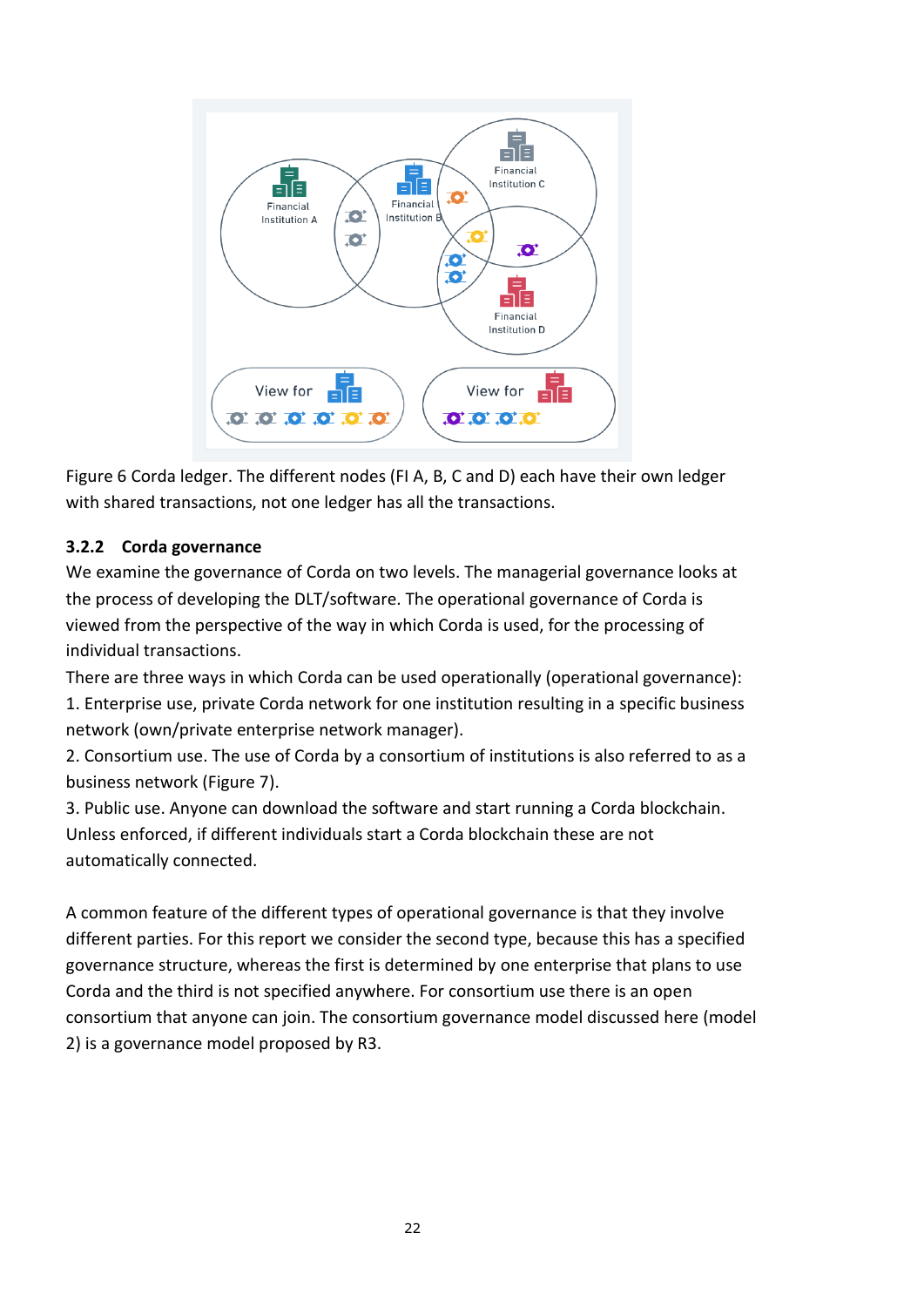

Figure 7 Operational view of Corda. A Corda Network, represented by the football, can be used by different business groups, in this example football competitions. And each competition can have their own team, this does not exclude a team to play in different competitions.

#### **3.2.3 Operational governance**

For consortium use the management of the Corda Network has been transferred from R3 to the Corda Network Foundation. The governance of the Corda Network Foundation has been designed on the basis of guidelines.<sup>33</sup> The guidelines are not legally binding obligations. The Corda Network Foundation is a Dutch 'Stichting'. Its mission is in line with the Corda white paper.<sup>34</sup>

Mission of the Corda Network Foundation is to achieve the vision of Corda – whereby the state of transactions and agreements of business partners can be recorded in a single global database, ending the need for costly reconciliation and error correction, while maintaining privacy. Further details of the vision are laid out in the *[Corda Introductory](https://www.corda.net/content/corda-platform-whitepaper.pdf)  [White Paper.](https://www.corda.net/content/corda-platform-whitepaper.pdf)*

The Corda Network Foundation serves its members, the Corda users and provides operational services like an operational Corda DLT and joint services. The joint services include amongst others the onboarding of nodes (new users), identity services (who's who), notary services and emergency access The Foundation is accessible for any legal entity participating in the Corda Network. The membership of the Foundation is separate from R3 consortium membership. Membership of the Corda Network Foundation is a precondition for the use of the services maintained by the Foundation. Membership entails costs.

The Foundation is structured as follows:

- A Governing Board (the Board) consisting of 11 members
- A Technical Advisory Committee (TAC) consisting of representatives of the affiliated organisations.
- A Governance Advisory Committee (GAC) consisting of representatives of the affiliated organisations.

1

<sup>33</sup> [https://corda.network/governance/governance-guidelines.](https://corda.network/governance/governance-guidelines)

<sup>34</sup> Corda: an introduction, Richard Gendal Brown, May 2018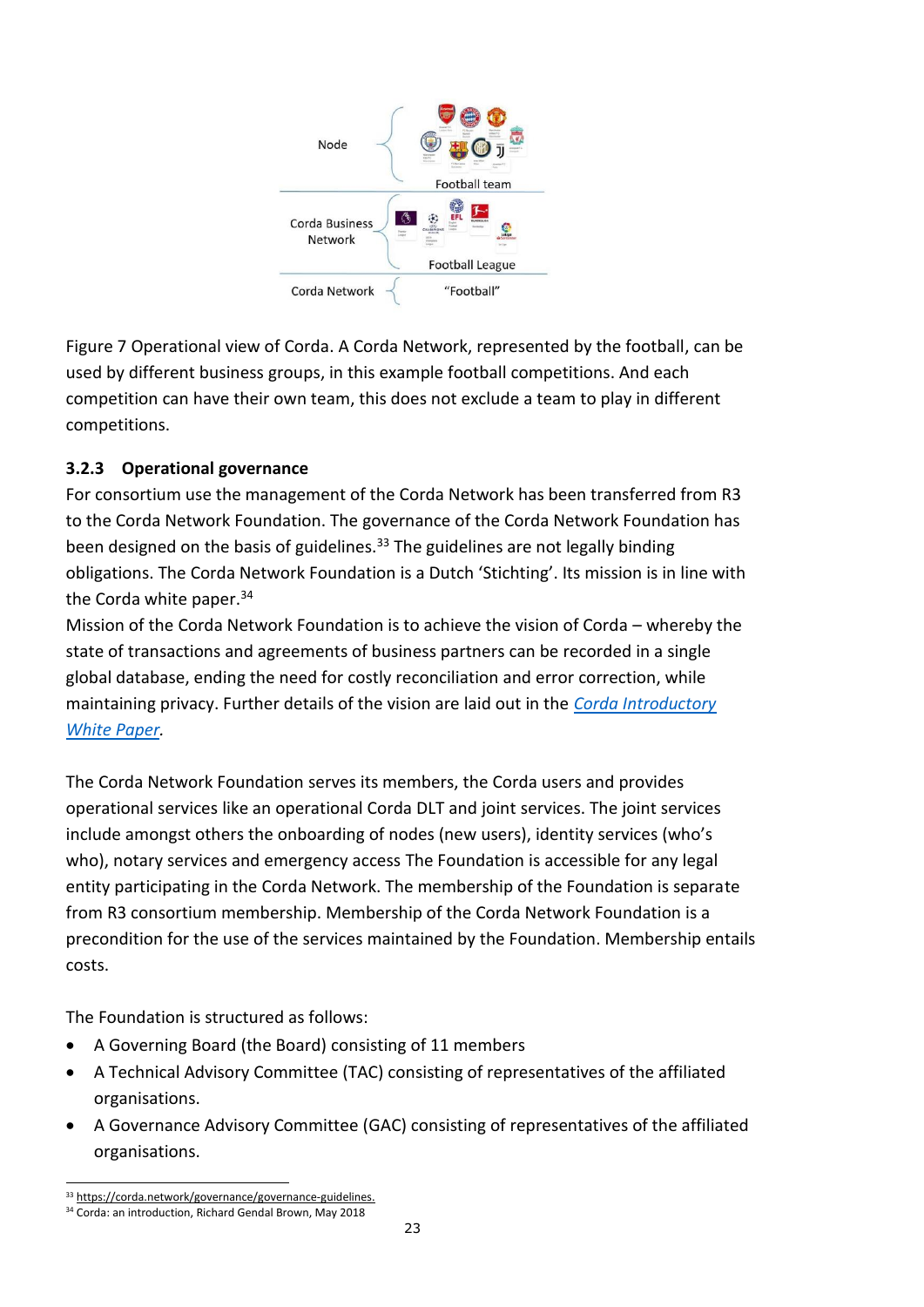• A Network Operator (the Operator). The Operator passes on its costs to the Foundation. These are the costs incurred for supplying the Corda network and the administrative services (customer onboarding etc.). The Foundation pays these costs by means of membership fees. The operator is accountable to the Board.

By means of *advisory governance events* it is possible to exert influence on the Corda software (technical and consensus standards and hence also the way in which Corda smart contracts can be made). The Corda contracts themselves are made by the users. The Board votes on the proposals submitted through these advisory governance events. This vote can take place through a Corda contract (on chain governance).

#### **3.2.4 Managerial governance**

The managerial governance for the Corda software development process is being driven by R3 with an open source contribution model, but this part of Corda is also being transferred to the Corda Network Foundation. Through the Foundation various business networks and their nodes (users) can have a say on the further development of Corda and its network. Voting takes place in the Foundation on the standards for Corda (not the Corda contracts). The project described below concerns the implementation of these standards. At R3 the ongoing development of Corda (managerial governance) is referred to as "a project"; it has no name. R3 supports and facilitates this project and has the following roles:

- Project leadership
- Corda maintainers
- Developers
- $\bullet$  Contributors.<sup>35</sup>

The project leader is currently the same as the lead platform engineer of R3. The project leader appoints the project community maintainers and they are responsible for merging the community contributions into the code base and are the primary contact point for these communities. All R3 contributions are peer-reviewed, with the associated documentation being stored on GitHub, before it is included in the code base. All contributions must meet the same standards<sup>36</sup> and the community is encouraged to participate in this [review process.](https://github.com/corda/corda/pulls)

## **3.3 Diem**

Diem (previously known as: Libra) and USC (Utility Settlement Coin, also known as Fnality) are comparable in the sense that they both emerged from consortia of multinationals, Fnality from the financial sector (15 large FIs) and Diem with a more varied membership. The description in this section is a snapshot taken at the time of writing, the actual position at present may differ.

## **3.3.1 Operation of Diem**

Diem is currently not (yet) operational. A group of companies has committed to taking part in the Diem initiative for the return on the Diem shares and the income from Diem

ł <sup>35</sup> This process is run on GitHub [https://github.com](https://github.com/)

<sup>36</sup> <https://docs.corda.net/docs/corda-os/4.5/contributing.html>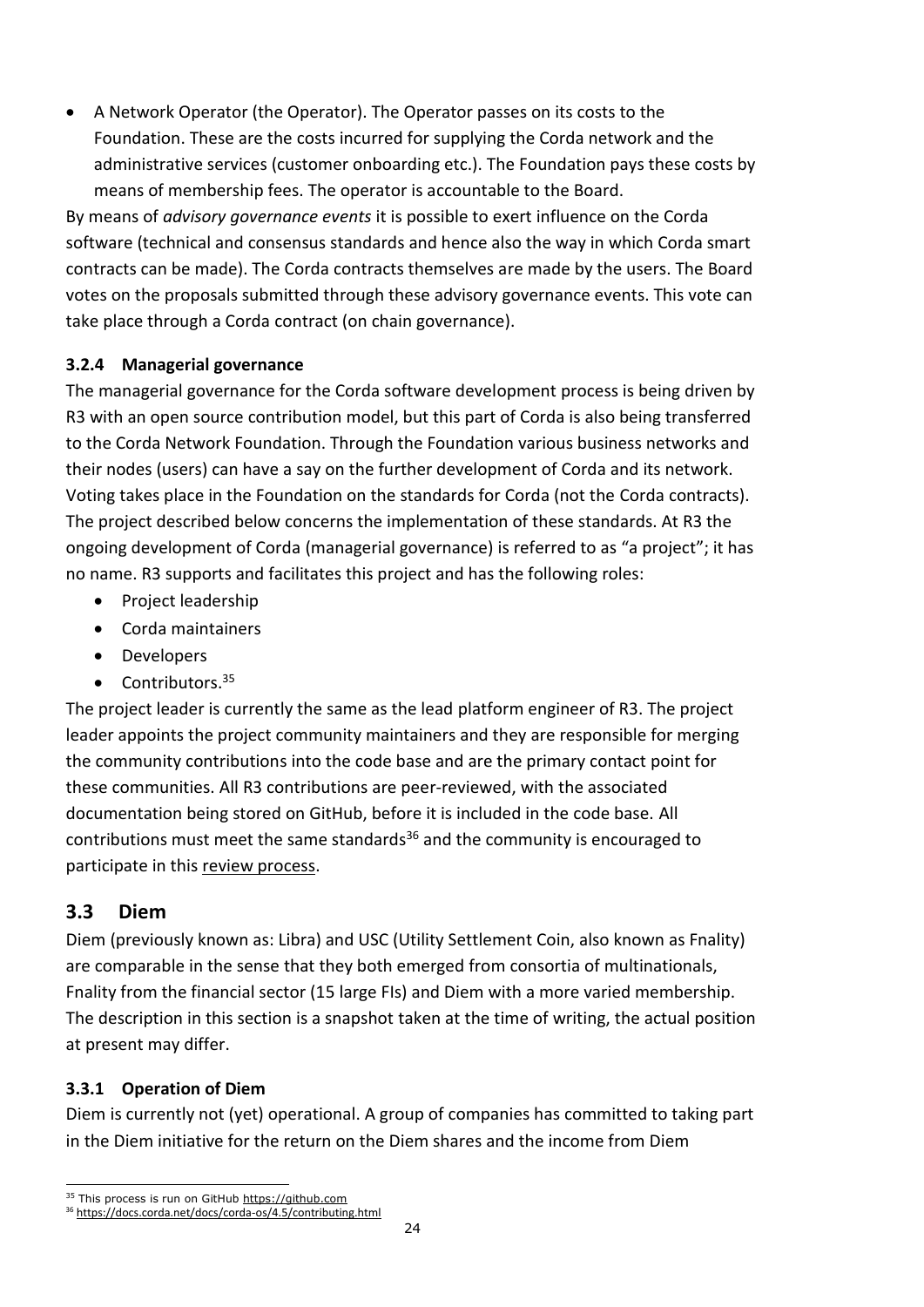transactions. Diem is a closed, private, distributed ledger. Diem plans to support smart contracts based on a new "Move" programming language. The Diem token is a stablecoin and is 100% pegged to a basket of currencies and government bonds to stabilise its value. The final word has not yet been said on the Diem coin, as there are also proposals to link the Diem one-to-one to a country's currency.

#### **3.3.2 Diem governance**

For Diem governance we once again draw a distinction between administrative and operational governance. The Diem DLT system has a more centralised governance structure than for example Ethereum. This makes it easier to scale up and the transaction processing time can be reduced. The central component of governance is the Diem Association. This is a non-profit organisation in which all 21 Diem members have an equal interest. They must all buy themselves in for USD 10 million and undergo an onboarding process in which they satisfy the guidelines. This acts as a barrier to new entrants. All members have voting rights in the Diem Association. Only the members manage copies of the distributed ledger and approve transactions. The governance structure has many similarities to that of Corda and the governance of a traditional FMI. Diem's plans include setting up a compliance and audit function. Independent auditors will periodically audit Diem and report publicly on their audit. The Diem Association plans to implement an extensive compliance programme to comply with relevant laws and regulations. This will comprise:

- A Chief Compliance Officer
- A committee overseeing reporting responsibilities
- AML/CFT/sanctions compliance policy and procedures
- Due diligence on all members, designated dealers and regulated and certified VASPs following a risk-based approach.
- Creation of an FIU (Financial Intelligence Unit) function to monitor possible suspicious and sanctioned activities on the Diem network.
- An independent internal audit function to conduct independent audits of the compliance policy
- Providing relevant training for employees.

## **3.3.3 Operational governance**

According to the Diem technical paper the Diem validators (nodes, run by members of the Diem Association) all run a copy of the Diem DLT. They approve transactions by means of a consensus mechanism. According to the Diem white paper the Diem Blockchain will use the Diem Byzantine Fault Tolerance consensus protocol. This protocol has three objectives:

- The network continues to operate correctly even if multiple Diem validators are unavailable (up to one-third of the validator nodes);
- The possibility of processing a large volume of transactions fast and efficiently;
- Finality of transactions. A user can be certain that a transaction has been fully processed if a quorum of Diem validators has confirmed the transaction.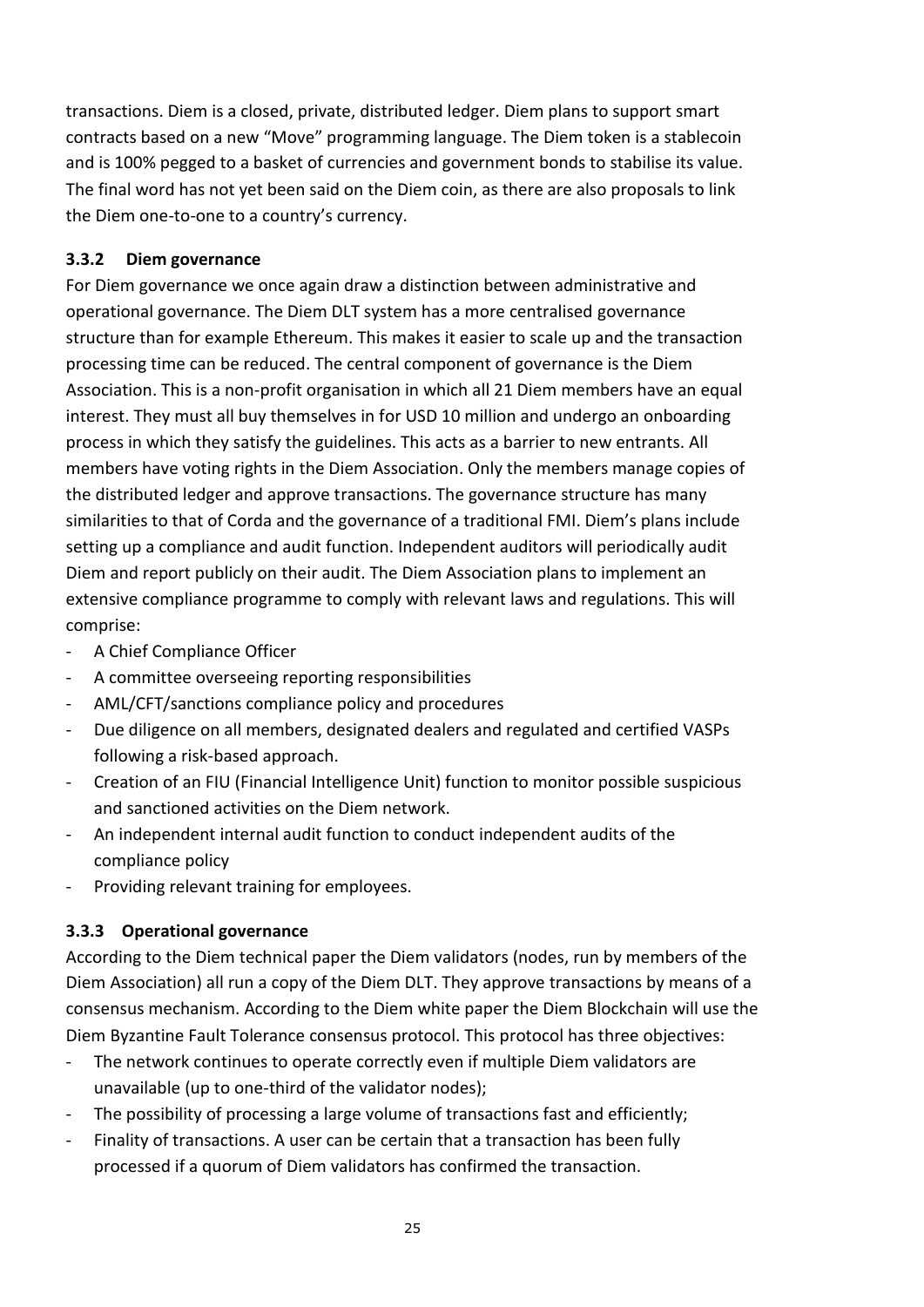The security of the Diem DLT depends on the quality of the validators. The Diem Association therefore carries out due diligence on new validators. The Diem DLT will be designed on the basis that the network must withstand advanced cyber-attacks. Diem Networks<sup>37</sup> will implement policy and procedures to reconfigure the Diem DLT in the event of critical incidents or a need for upgrades to guarantee safe recovery after such incidents.

#### **3.3.4 Managerial governance**

The Diem Association is responsible for developing the Diem software. The Diem Association Council (internal Council) supervises the Diem Association. Each participant in the Diem project has one representative in the Diem Association Council. Important decisions require a two-thirds majority of the Diem Association Council. The members of the Diem project thus have voting rights on important decisions. This is comparable to a traditional FMI structure, in which shareholders have voting rights on important decisions.

The Diem Association:<sup>38</sup>

- is responsible for the managerial and operational governance of the Diem network and the development of the Diem project.
- conducts due diligence on Association Members, Designated Dealers and validators.
- manages the process of issuing Diem coins.
- sets compliance standards for participants and implements control measures.
- manages a Financial Intelligence Unit (FIU) function to monitor the network and identify suspicious activities.

The software used to implement the Diem Blockchain is open source and based on software development methods usually found in the open source community. The open source structure supports technical decisions on Diem Core and the Diem protocol. Important decisions require a two-thirds majority of the Diem Association Council and for the other decisions the Diem Association Council provides a framework for decision-making. The Diem Association Council must guarantee that the decisions taken by the open source community are in line with the interests of the entire Diem ecosystem. This way Diem aims to ensure that technological decisions are fair and transparent.<sup>39</sup>

On the basis of the Diem white paper, it is possible to conclude that all members of the (private, closed) Diem Association contribute on an equal basis to the Diem infrastructure. In addition, the open source community (everyone) can make voluntary technical contributions to improve the software that is used by Diem. The participants in the open source community, such as developers of smart contracts and users of the Diem infrastructure, have no formal role in the Diem governance. NB: Diem smart contracts can

<sup>1</sup> <sup>37</sup> Diem Networks, a wholly owned subsidiary of the Diem Association, manages the operations of the licensed Diem payment system. https://www.linkedin.com/company/diem-networks

<sup>38</sup> [https://Diem.org/en-US/white-paper/](https://libra.org/en-US/white-paper/) – Diem white paper an[d https://www.diem.com/en-us/association/#features.](https://www.diem.com/en-us/association/#features) Members participate in key decision-making for the Diem network and the Reserve. They oversee the operation of the payment system, facilitate the provision of services on top of the blockchain in a safe and compliant manner and establish social impact grant-making in support of financial inclusion.

<sup>&</sup>lt;sup>39</sup> [https://developers.Diem.org/docs/Diem-open-source-paper](https://developers.libra.org/docs/libra-open-source-paper) – Diem Open Source paper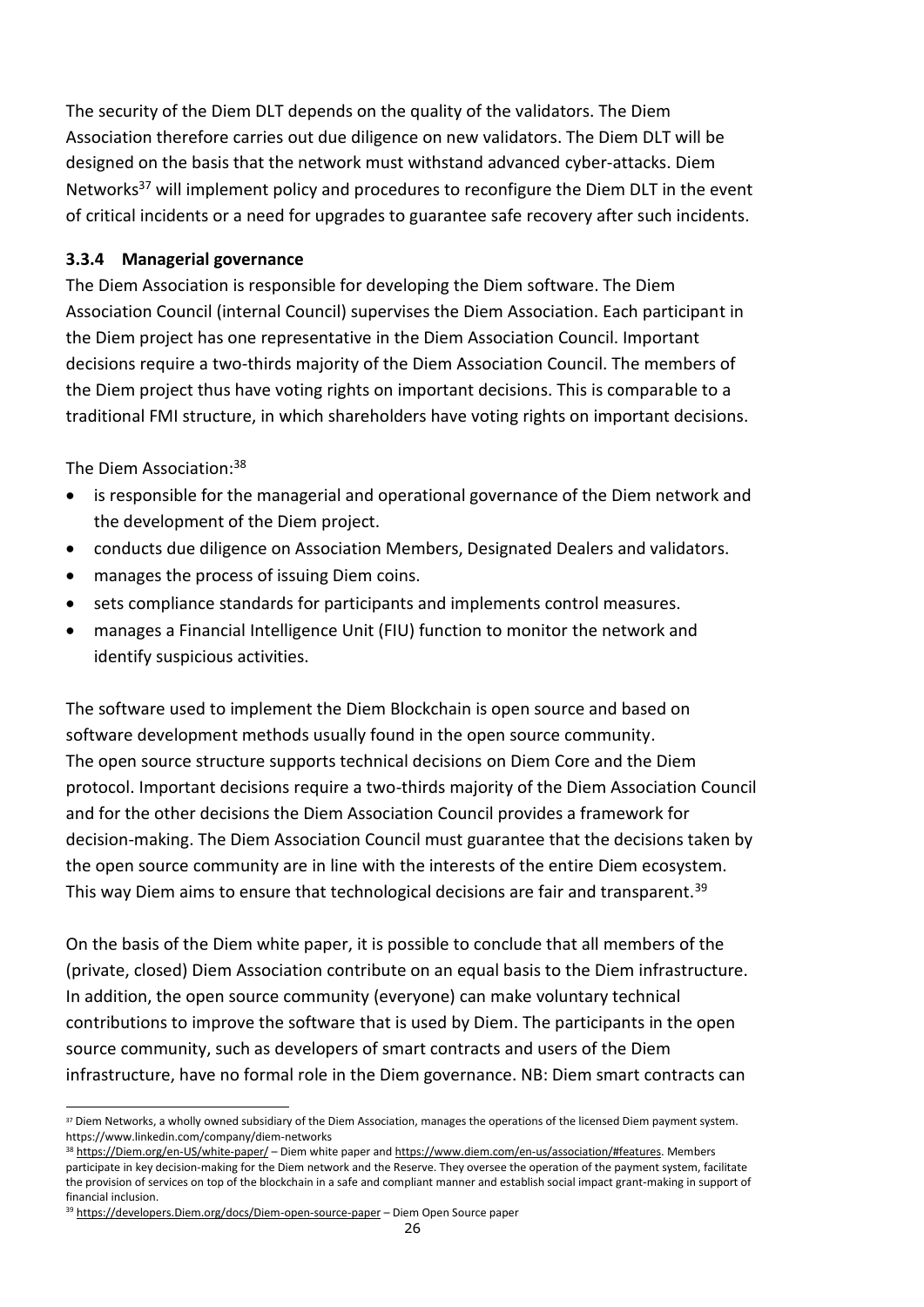only be placed on the Diem DLT after they have been approved by the Council. This structure has similarities to the governance structure (vertical and central) of a traditional FMI.

Initially the software will be developed by a small group of core developers with simple governance structures. The core developers will be drawn from the Novi team that is part of Facebook. However, Facebook has assigned its rights and software to the Diem Association. The development of Diem is consequently under the governance of the Diem Association. No individual organisation, not even Facebook or Novi, has exclusive rights with regard to the strategy of the Diem blockchain. The managerial governance of the technology behind the Diem blockchain will evolve over time.

## **3.4 Fnality – a dFMI<sup>40</sup> system in the making**

Diem and Fnality are similar in the sense that they both emerged from large consortia of large multinationals. Fnality comes from the financial sector only, whereas Diem has a more varied membership. Like Diem, Fnality is not (yet) operational. Plans may develop over time and this paragraph best describes the plans at the time of writing. After it became clear that the objective (*on-chain payment with finality*) was technically feasible, 15 FIs<sup>41</sup> established Fnality International. The plan<sup>42</sup> is to set up five Local Fnality Payment Systems, including one for Europe, Fnality Europe. Aside from the debate in the Eurosystem on this subject, the ultimate design objectives of the Fnality initiative are: i) settlement in pseudo central bank money (pre-funded, and a safe settlement asset) with finality<sup>43</sup>, ii) settlement of (both) cross-border payments (PvP – payment versus payment) and iii) exchange of value payments (DvP, delivery of value versus payment) without the need for the use of a settlement agent. Fnality International began as a study of the scope for using tokenised cash assets by means of DLT to settle securities transactions. The tokenised assets, originally named USC<sup>44</sup>, was based on the principle that the equivalent value in for example euros, is held on a central bank account to ensure that banks can rely on the value of USC as if it were fiat money. Fnality plans to initially offer five currencies, with potentially more in the future. For each of the five currencies an independent Fnality Local organisation will be set up in the relevant jurisdiction. This entity will assume the role of system operator and be liable to the supervisory authorities for the safe and effective operation of the Fnality Payment System (based on DLT). The structure of the entity for each Fnality Local is designed in such a way that the interests of the owners (initially 15 FIs, but eventually to be expanded to allow for any other participant) can be aligned as closely as possible with those of the participants in the system and the operators of the validator

1

<sup>40</sup> Decentralised Financial Market Infrastructure

<sup>41</sup> Fnality has 15 large shareholders: Banco Santander, BNY Mellon, Barclays, CIBC, Commerzbank, Credit Suisse, ING, KBC Group, Lloyds Banking Group, Mizuho Financial Group, MUFG Bank, Nasdaq, Sumitomo Mitsui Banking Corporation, State Street Corporation and UBS. <sup>42</sup> We should emphasise that work is only at the planning stage at present.

 $43$  The intention in each FnPS is – in line with PFMI principle 8 - to ensure that Participants settle payments in a settlement asset with a credit risk profile as similar as possible to that of central bank money.

<sup>44</sup> Fnality no longer uses "USC" or "Utility Settlement Coin" to refer to any part of the FnPS or the wider Fnality initiative, or refers to any "tokenised" settlement asset.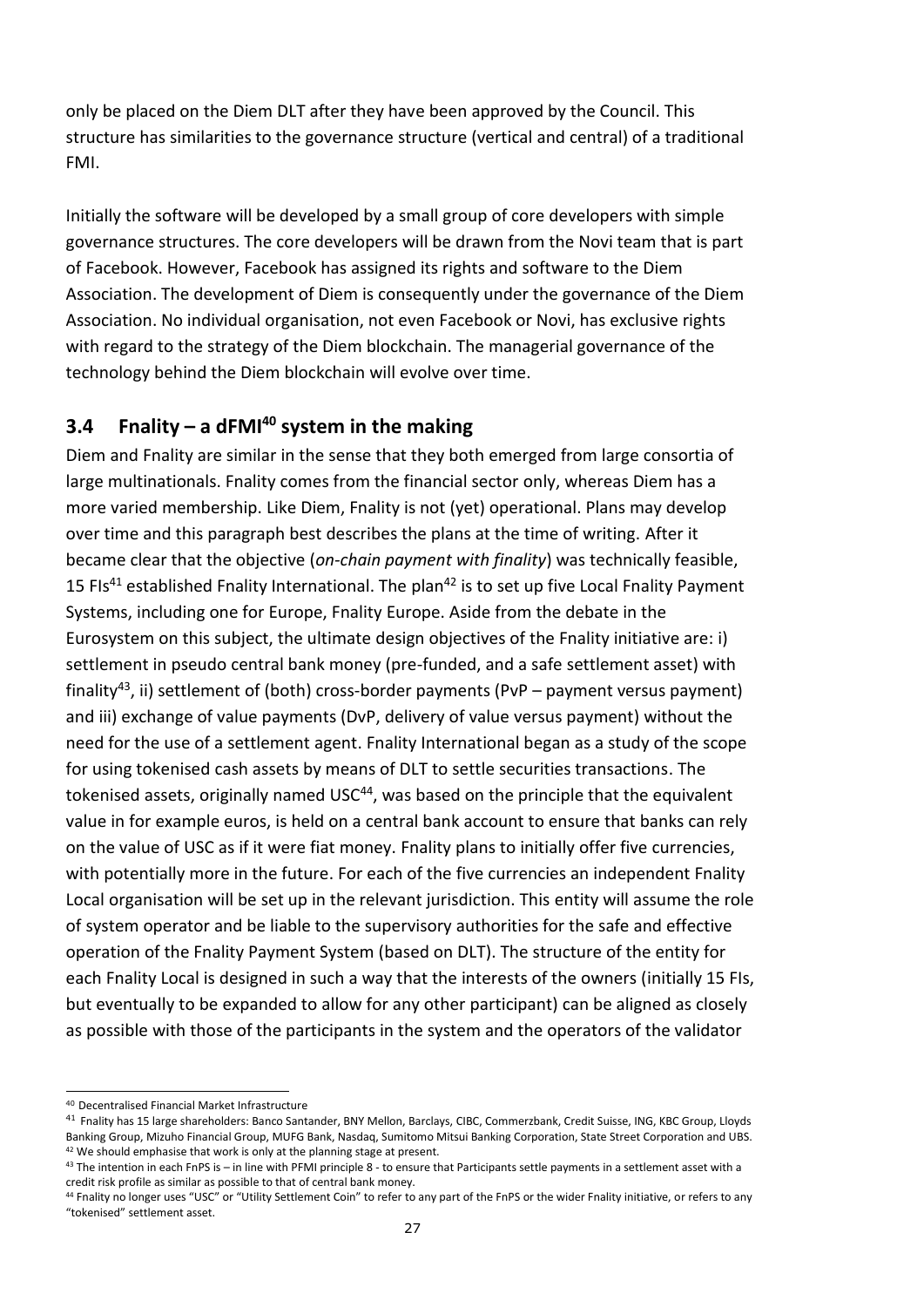nodes of each Fnality Payment System in order to ensure robust governance (Chu & Heller, 2020).

Each Fnality Local's income will derive from (i) transaction fees and (ii) membership fees. Fnality International will not own shares in any Fnality Local and therefore will not benefit from dividends (if any) declared by any given Fnality Local. One can question how Fnality's governance structure will address the risk of conflicts of interest. The governance of Fnality must guarantee that decisions by any Fnality entity are in the interest of the users and the continued existence of the system. Whereas the precise organisation of Fnality's governance has not yet been publicly specified, it is foreseen that each Fnality Payment System will, independently, comply with all applicable governance requirements of the PFMI<sup>45</sup> (and the relevant national implementation thereof). On issues that impact the Fnality Global Payments ecosystem as a whole, it is anticipated that there will be a coordination and co-operation mechanism such that decisions are taken for the collective benefit of all Fnality Payment Systems that comprise Fnality Global Payments.

## **3.4.1 Operation of the Fnality Payment System ("FnPS")**

Each FnPS is a private network based on the Hyperledger Besu code base. There will be one blockchain per FnPS, rather than one master-chain serving multiple payment systems. Hyperledger Besu is based on Ethereum and meets the specifications of the private Enterprise Ethereum Alliance (EEA) as mentioned before in section 3.1 when discussing Ethereum. Hyperledger Besu is separate from the public Ethereum and can chart its own course according to the EEA roadmap. The updates in the public Ethereum may nevertheless be adopted by the EEA, so they may affect the course of the EEA.

The intention is that the Fnality network functions in a similar fashion to other pre-funded payment systems such as RT1.<sup>46</sup> In this set-up, the settlement asset is backed by central bank money, but is not as robust or secure as central bank money since no transactions are conducted in central bank money itself. As a result, the managerial and operational governance of the network must be sound in order to mitigate risks. The participants are intended to be large FIs that can settle large transactions; governance must be appropriate to this usage.

Fnality International, which is positioned above the Fnality Local entities, will give recommendations for improvements to the Local entities, which have full decision-making authority within their jurisdictions. Each Fnality Local will be entirely independent from the Fnality corporate group. According to the current plan the Fnality Locals have full decisionmaking power concerning the protocol, to the extent that it is operational within their jurisdiction. Nodes are maintained and operated by the FnPS participants. They have direct contracts with the Fnality Locals and must also comply with the conditions of the Local rulebook. Since all participants are regulated FIs that are known to the supervisory

ł <sup>45</sup> CPMI-IOSCO, Principles for Financial Market Infrastructures. <sup>46</sup> https://www.ebaclearing.eu/services/instant-payments/overview/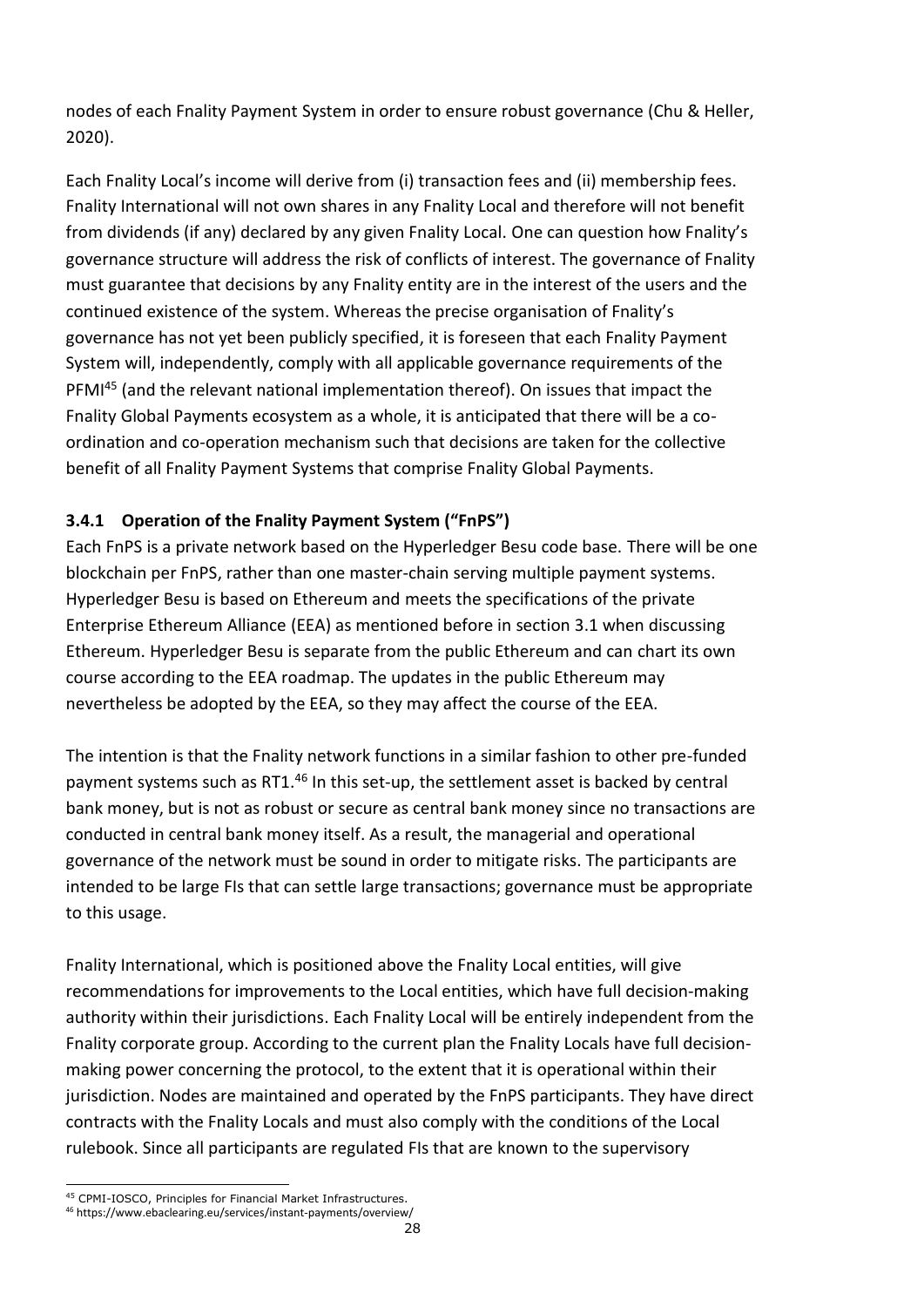authority and since Fnality is initially focusing only on the wholesale segment, different consensus algorithms are possible here, compared to public DLT systems. Fnality opts for a PoA (proof of authority) consensus. In PoA every designated node can validate transactions. The other nodes adopt these transactions on the basis that they know the identity of the validator. Whereas in the case of PoS (proof of stake) validators deposit a stake and risk losing it if transactions are incorrectly validated, that does not apply to PoA. The nodes in the latter put their reputation on the line if validations are incorrect. If transactions are incorrectly validated, the other participants will penalise the validator and may, for example, exclude the fraudulent validator from the network and seek compensation through the courts. This is possible because the participants know each other and have entered into a contractual relationship with each other.

#### **3.4.2 Operational governance**

The Fnality consortium consists of established parties in the financial world (FIs). The intended governance for Fnality is expected to be in line with the traditional financial governance requirements. The structure of the network is comparable to that of Diem, where each participant maintains a node. The combined nodes constitute a decentralised network (a dFMI, decentralised financial market infrastructure). Money is deposited by participants in a central bank account held for the FnPS. Participants make and receive payments in accordance with the FnPS rulebook on a peer-to-peer basis, and the dFMI records the resulting changes in entitlement to the monies held in the central bank account. The Fnality Local entities serve as the contact point for the central banks. The operational governance of the Fnality network is in the hands of the Fnality Local entities as these are responsible for the continuation of the operation of the local Fnality network. The FnPS will be used in the first place for wholesale payments only. In that sense the system appears to be more of an overall rival to Target2 or EURO1 than the three previous use cases in this paper. The choice of the wholesale segment has an impact on the governance. All participants are reputable entities that are known to the supervisory authorities. This makes coordination and cooperation easier than in the case of Ethereum, where a large group of unknown, mutually mistrusting individuals and companies have to cooperate. The choice for the PoA consensus method is also understandable for this reason. People trust each other and the reputational damage in the event of fraudulent acts is high.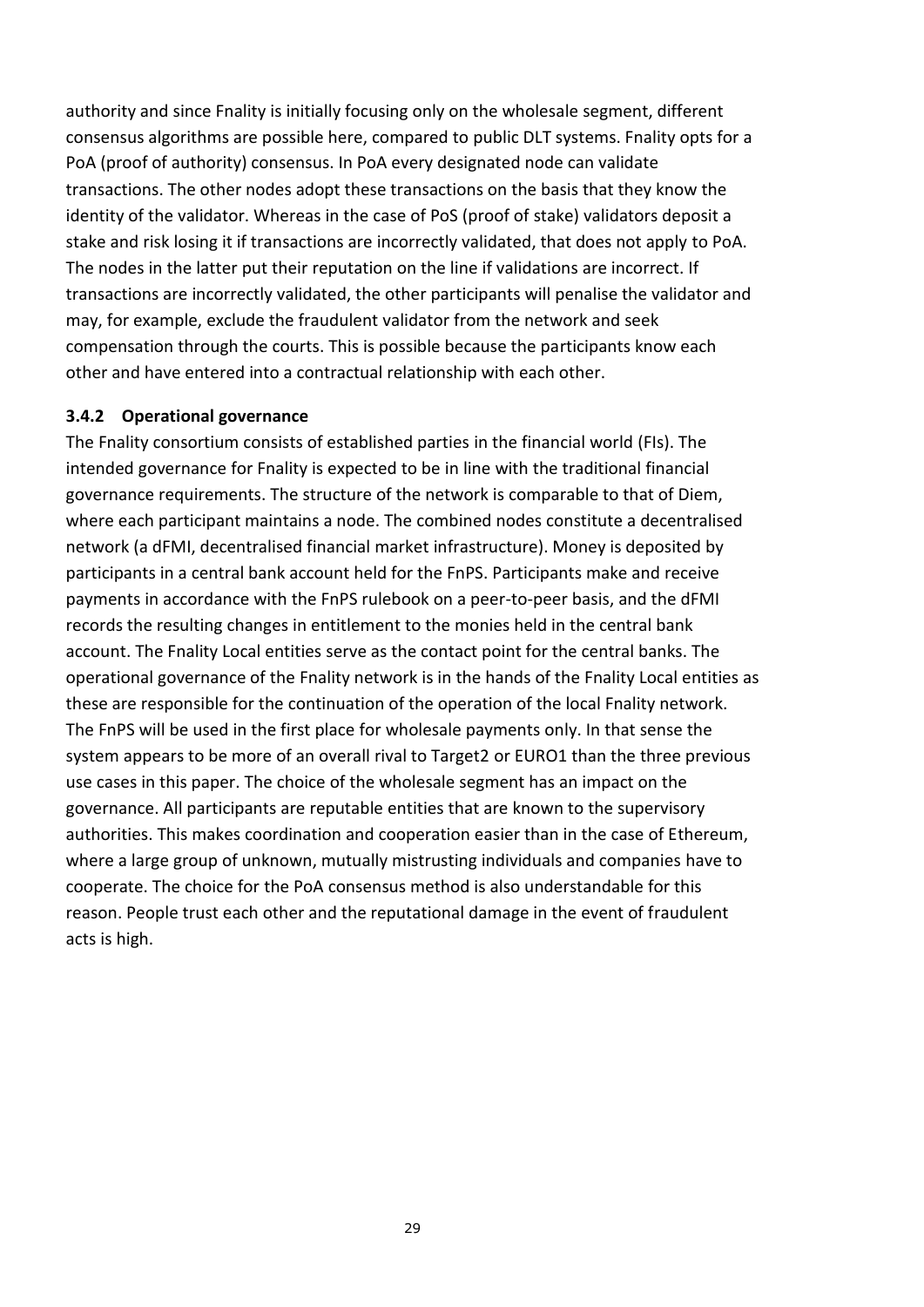## **Fnality Global Payments**





Figure 8 Overview of Fnality

## **3.4.3 Managerial governance**

Fnality appears to be fully committed to traditional regulation by the financial supervisory authorities and to the associated governance requirements. To date the specific manner of supervision, possibly by way of direct access, has not been discussed. Depending on the relevant central bank's account policies, the central bank account for any given FnPS will be held by the Fnality Local, the system participants, or a subset of eligible system participants. In each case, the central bank account will be operated by the Fnality Local. The Fnality Locals will be structured as an FMI operator in accordance with applicable local rules (including licensing and/or recognition frameworks) governing entities that operate FMIs. The Fnality Locals will exist as entirely independent entities, not under the direct control of Fnality International. The principal entity of Fnality is a party with multiple owners, including 15 major shareholders that are traditional banks. The Fnality Locals will be responsible for the development and maintenance of the local Fnality network. The Locals maintain the codebase for the chain. Fnality International serves as an advisory medium for the Locals and will try to realise proposals for protocol updates centrally. There is no power of enforcement. Fnality International advises the Locals regarding updates.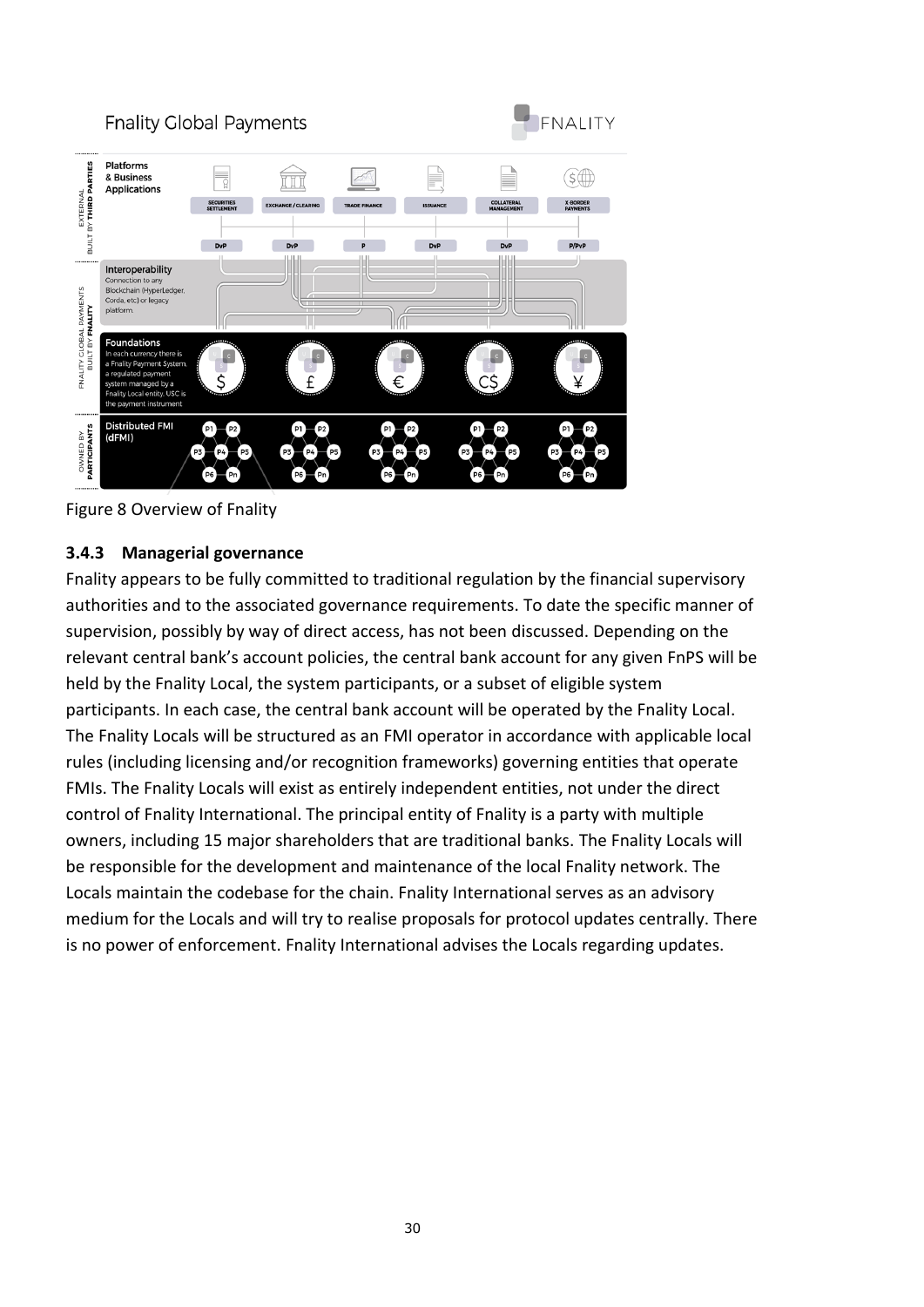## **4. Governance and open source**

The world of open source software has grown enormously in recent years. Both the fintech community and traditional FMIs are heavy users of open source software. Many DLT environments use the label open source to show that anyone can contribute to the software and anyone can use the software. The open source process is part of the managerial governance of DLT systems, as it determines and concerns the continued development and existence of the system. In this section we describe the different options for implementing an open source software development process and show that despite its name this process too is not decentral by nature.

Software is open source when it fulfils 10 criteria drawn up by the OSI, the Open Source Initiative. An important precondition is that the source code is public and can be inspected by third parties. Open source is also frequently mentioned in relation to DLT systems. Bitcoin, Ethereum, Corda and Diem are all open source. Open source software has two key aspects: the development of the open source software (section 4.1) and its use (section 4.2).

#### **4.1 Development of open source software**

There are various models for the development of open source software. We divide the development process into two parts. The first involves the submission of contributions and the second concerns decision making on acceptance. For the first part there are models such as the cathedral model and the bazaar model. The cathedral model specifies in advance what is expected from the contribution. According to Wikipedia in the bazaar model anyone can contribute anything (like in a busy market place). Subsequently a decision is taken regarding the acceptance of the contributions. We distinguish two models for this: the horizontal model and the vertical model. In the horizontal model everyone can take part in the acceptance process of decisions, whereas in the vertical model there is a selected group that decides. Because in the horizontal governance model anyone can become part of the core dev (core developers) team, this is can be qualified as a democratic process. In the vertical governance model, the firm decides who joins the core dev team and the firm sets the agenda.

Besides the horizontal model and the vertical model there is another, a high priest model (a group, potentially led by one person, with some decision-making powers, between topdown and bottom-up). This includes DLTs such as Bitcoin and Ethereum, but also a software language such as Python. The group is not a formal group belonging to a corporate organisation and the composition method is as stated in (Jameson, 2020) an "emergent process decided primarily by contributions and reputation" or "contributors who have built up sufficient social capital within the project by making quality contributions over a period of time". This process is not a formal process and is by invitation or request.

A feature common to all open software development models is that everyone can contribute to the development of the software product, the language or the operating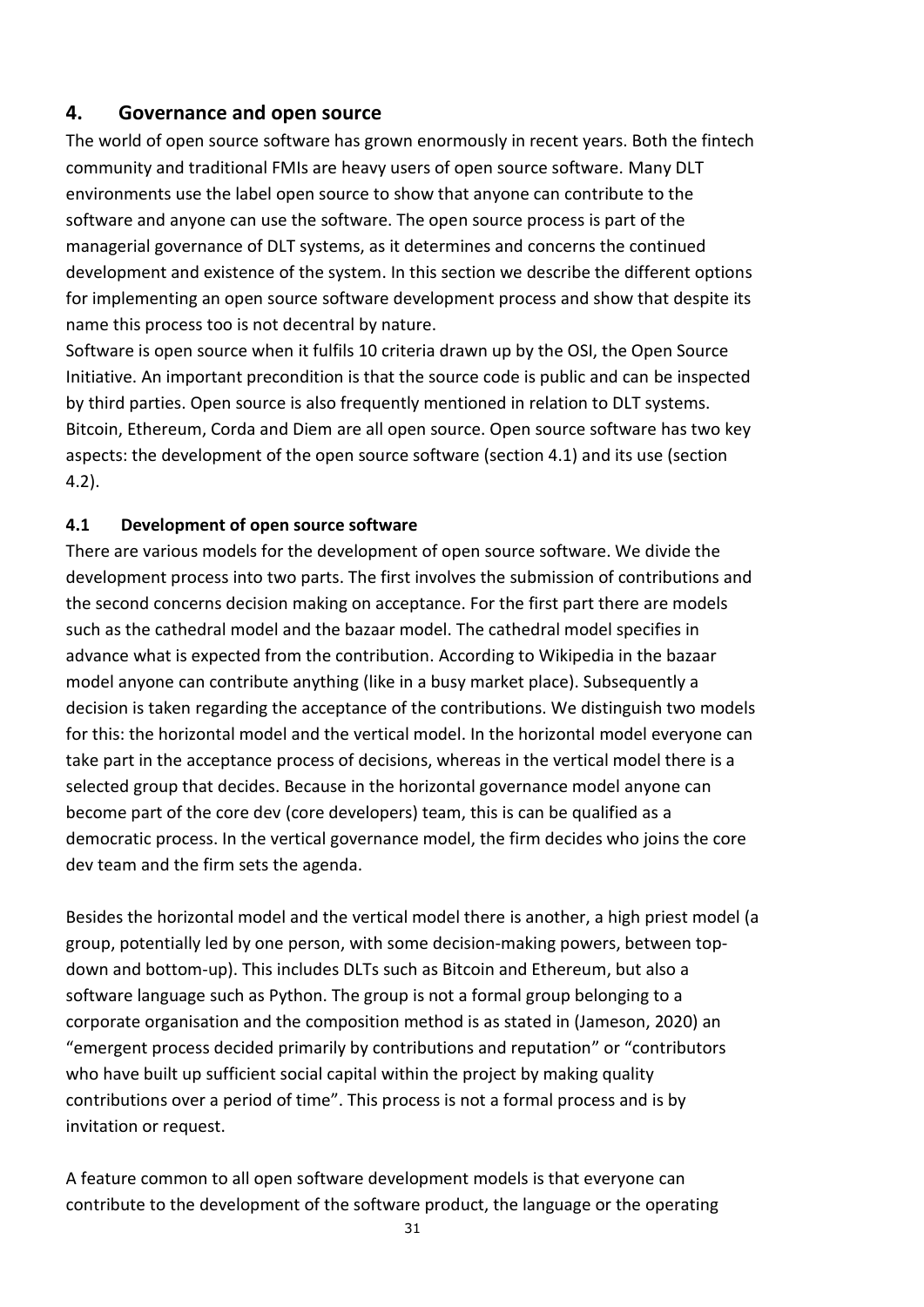system. The difference lies at the point where the decisions are taken on the inclusion of contributions in the software product (the suite). In the corporate model it will come as no surprise that the corporation has the upper hand. In the bazaar model the developers and users have more say. In the high priest model, a person or a select group ultimately takes the decisions, although everybody can contribute.

Many open source projects use the GitHub development environment for both development and distribution (owned by Microsoft since 2018).<sup>47</sup> There are more than 56 million developers, more than 3 million organisations, more than 100 million projects (known as repositories) on GitHub and 72% of the Fortune 50 companies are involved. GitHub also includes non-open source products. GitHub provides various tools to control the open source software development, such as the GIT version management system. Economies of scale and network effects are important for commercial software development. The more users there are, the lower are the development costs. The more users that use the software, the higher is the commercial interest to improve the software, leading to a further increase in the number of users. For open source there is also a pull effect: the more widely certain software is used, the more programmers are interested in contributing to the continued development and improvement of the quality of the software.

There may be various reasons why software developers contribute to an open source project. Contributors to some projects receive a reward for their contribution. This may take the form of donations, a unique right to use the software for certain commercial applications (Firefox, WordPress) or financial support (sponsorship) from commercial companies. In the case of DLT systems, the reward may be a rise in the value of the cryptocurrency, provided the developers own it. In the case of Ethereum, the Ethereum Foundation pays 'bounties' in Ether for solving problems in the code. Diem is an example of a project whose participants are commercial operators that have a financial interest in the project. The governance of DLT systems must address such conflicts of interest in an appropriate way.

#### **4.2 Use of open source software**

Open source software can be used free of charge. This also has a downside in that no one is responsible nor accountable or liable for the code, there is no guarantee that it will operate and there is no service model or helpdesk. This may be an impediment to commercial applications, but the problem can be partly (not completely) solved if commercial IT companies provide support for the use of open source software, such as IBM in the case of Linux and Hyperledger (a DLT system). This solves the support aspect of open source software.

<sup>&</sup>lt;sup>47</sup> <https://github.com/>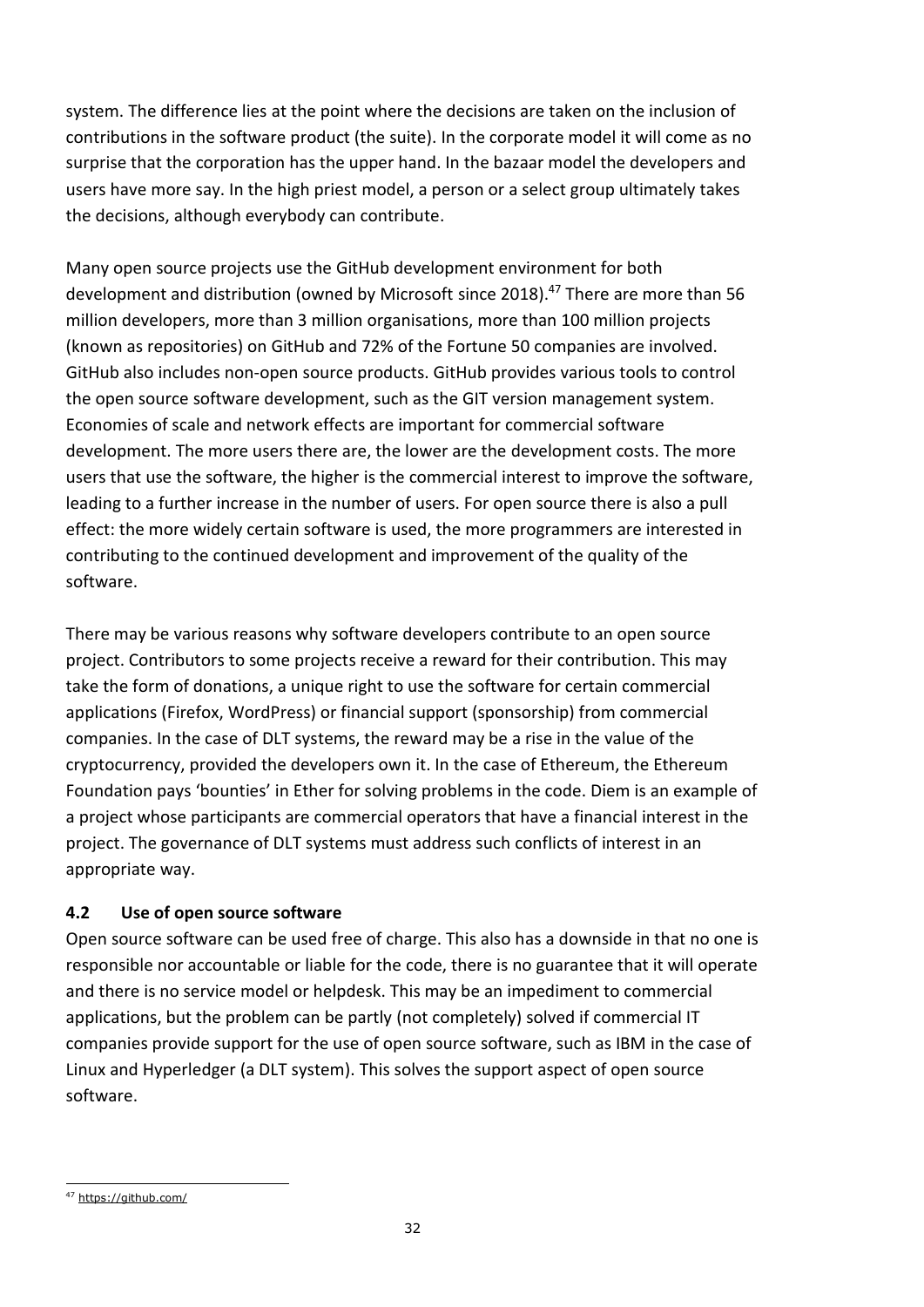There is an open source licence model for the use of open source software. This means the software can be used free of charge, but that its use is subject to conditions.<sup>48</sup> The licence model is divided into three main categories:

- Free-software licences: the only obligation subsequent users have is to cite the original authors.<sup>49</sup>
- Keep-open licences: the requirement of these licences is that changes to the software must also be published as open software. Software that incorporates this software, on the other hand, does not have to be published entirely as open source.<sup>50</sup>
- Permissive software licence: these licences require both modifications and extensions to be published as open source.<sup>51</sup>

Some conditions of open source software state that the software must not be used for commercial (business) purposes. The licence model has no direct influence on managerial governance, only an indirect influence, since the DLT system itself determines how the updates will be developed and executed in its system.

<sup>-</sup><sup>48</sup> [https://en.wikipedia.org/wiki/Free-software\\_license#OSI-approved\\_open-source\\_licenses](https://en.wikipedia.org/wiki/Free-software_license#OSI-approved_open-source_licenses)

<sup>49</sup> [https://en.wikipedia.org/wiki/Public\\_domain](https://en.wikipedia.org/wiki/Public_domain)

<sup>50</sup> [https://en.wikipedia.org/wiki/Permissive\\_software\\_license](https://en.wikipedia.org/wiki/Permissive_software_license)

<sup>51</sup> <https://en.wikipedia.org/wiki/Copyleft>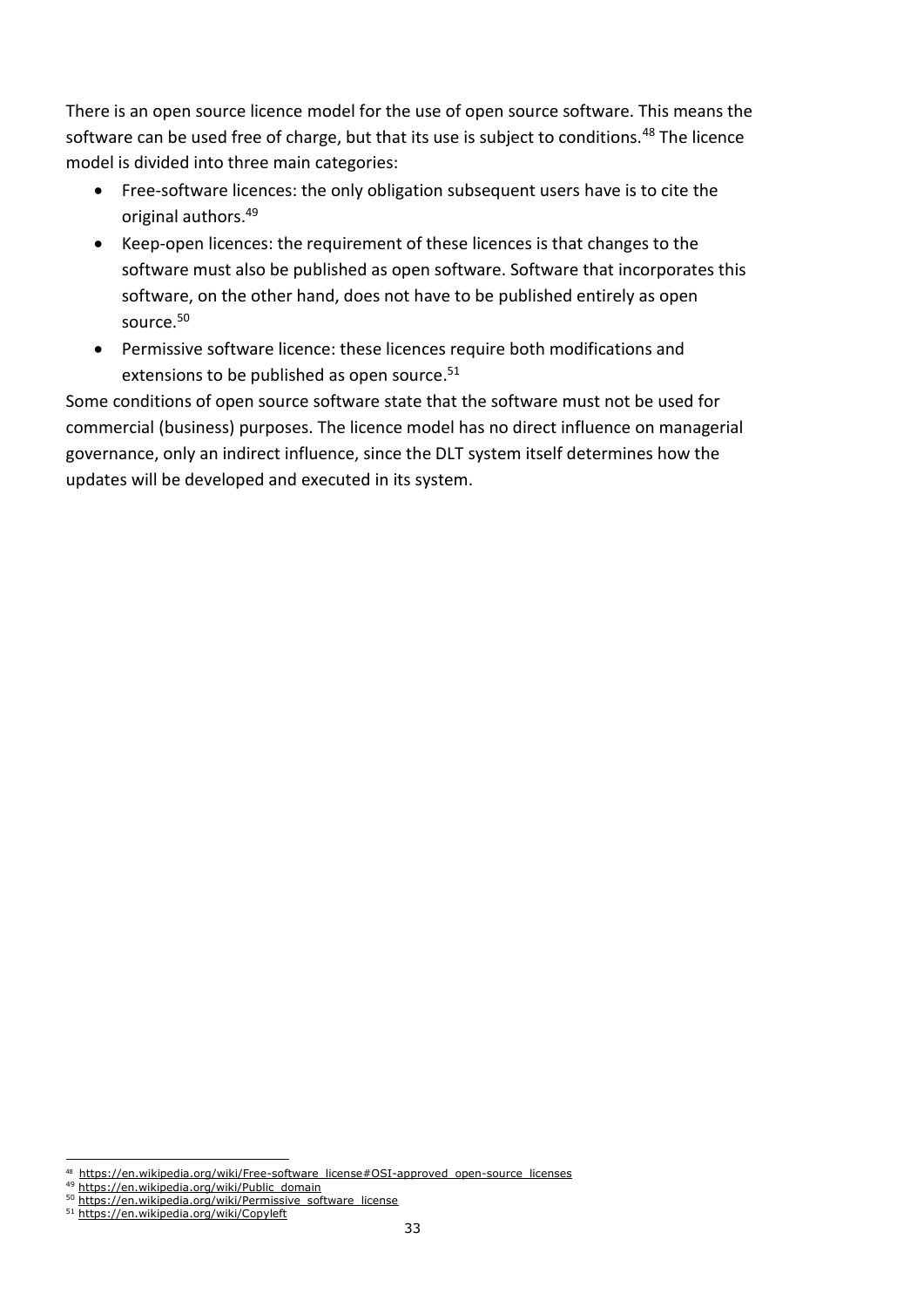## **5. Answering our research questions**

We conducted a factfinding exercise as presented in the previous sections to answer the following two research questions:

- i) What are the differences in governance between traditional financial market infrastructures and DLT/Blockchain infrastructures?
- ii) What are the consequences of decentralized governance of DLT based infrastructures for supervisory authorities (supervision)

In this section we will elaborate on the research questions using the results from the fact finding.

## **5.1 Comparing governance of traditional FIs, FMIs and DLT systems**

Whereas we have established that governance has various definitions, the definition we use is set out in section 2.1; governance refers to the organisation of powers, responsibilities and liabilities with regard to the FI or FMI and its participants. The purpose of the governance structure of FI or FMIs is to create an efficient, secure, reliable, adaptable and sustainable institution or infrastructure. Governance is conducted in line with the objective pursued by the FI, FMI or DLT system. In a DLT system this objective is: to process transactions securely, irrefutably and soundly, whether through a public DLT such as Ethereum or Bitcoin or through a non-public one such as Corda, Diem and Fnality.

A challenging aspect of a DLT system is that it is leaderless. On the one hand it is just an IT infrastructure and on the other it is a (transaction) service offered, for which users need to pay. Just like an FI and FMI, the DLT offers services. A more precise characterisation of a DLT system is that of a decentralised autonomous organisation. From that perspective we can also characterize an FMI as a decentralised organisation and an FI as centralised organisation. However, a full comparison between the two is difficult, as they are so different. The purpose of our research was also partly based on the question whether DLT governance mechanisms are useful for an FI and FMI and if, and potentially under what conditions, a DLT, can have a role in the financial sector, a sector that is not autonomous nor leaderless, and very much based on trust. Trust needs to be earned and is based on positive experiences. The set-up of governance of an entity can help build this trustworthiness. Therefore, we started our research with looking at governance, both in the more traditional FIs and FMIs and the innovative DLT systems, to see how they compared.

In order to be able to better compare the governance of traditional FIs and FMIs with the governance of DLT systems, we use the concepts of vertical and horizontal governance.<sup>52</sup> By vertical governance we mean that the top tier ultimately determines what happens in the institution, and how it develops. This applies to an FI, a financial institution with a legal entity. If for example this institution contributes to an infrastructure, the top management tier of this institution determines the contribution and is also responsible for it. The FI has

<sup>1</sup> <sup>52</sup> The concept of horizontal and vertical governance is also recognised by other academics, in some cases from a different perspective. Compare the description of horizontal trust in DLT systems and vertical trust in more traditional institutions, Rachel Botsman, via [https://fd.nl/futures/1371645/technologie-is-niet-de-oplossing.](https://fd.nl/futures/1371645/technologie-is-niet-de-oplossing)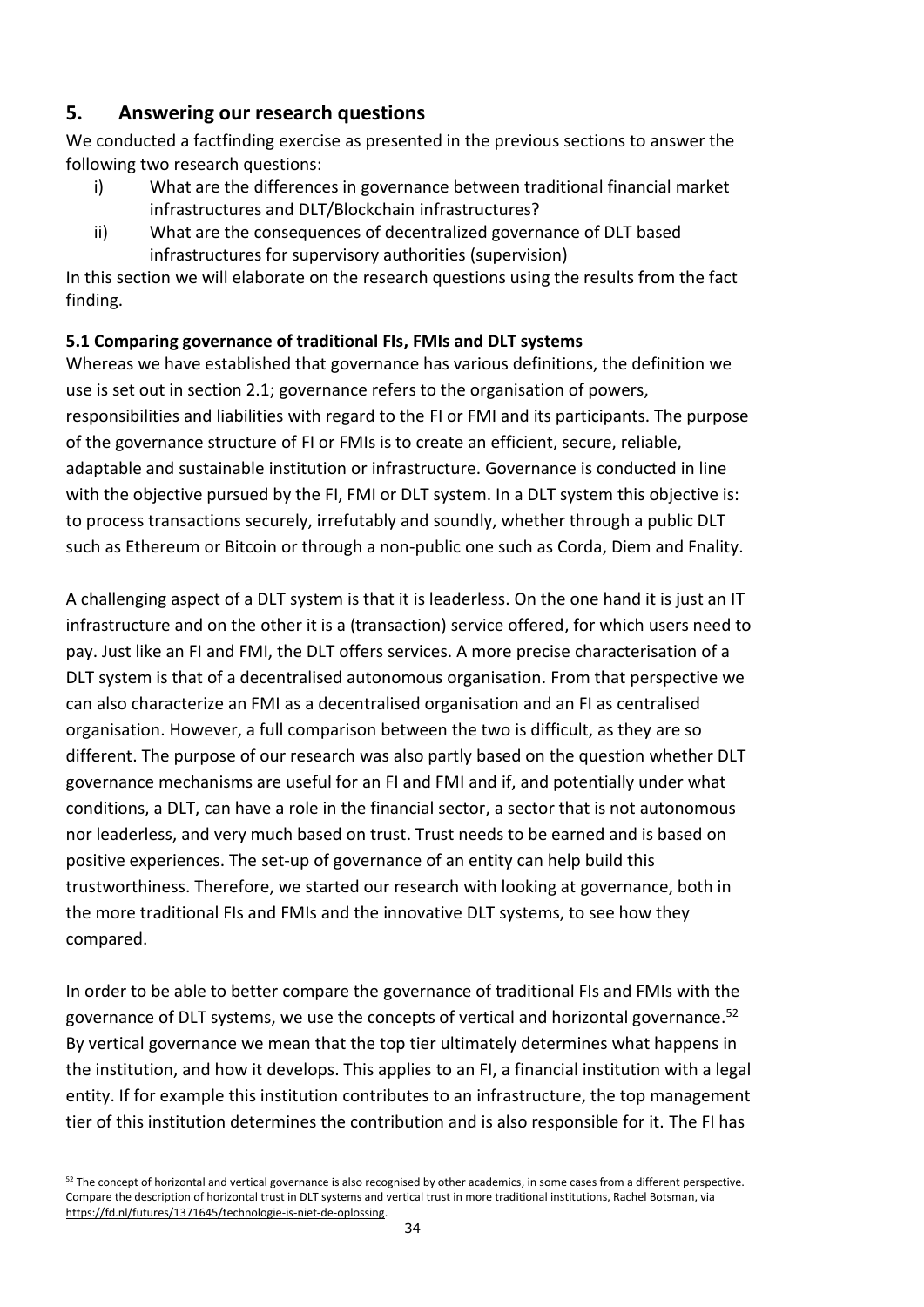end-to-end control over its own service provisioning and related data. An FI may outsource parts of the services, but the responsibility remains with the FI.

Different from FIs which have a vertical form of governance, the FMI has a more horizontal form of governance. The FMI actually functions as a system without the presence of a single overarching institution due to its horizontal governance. The FIs operate alongside each other in an FMI. Within the FMI, services and data are owned and controlled by the FIs. The governance of an FMI is constituted by the good governance of all individual FIs together (horizontal base). Nevertheless, even in an FMI the participants are unwilling to leave its survival to chance. The governance of an FMI works because the roles of the various individual FIs are set down in a legal framework and one or more supervisory authorities are mandated to protect the interests of users and oversee the continued existence and proper functioning of the FMI as a whole. The governance of an FMI therefore also comprises a vertical element on top of the horizontal base and consists of: i) legislation; ii) cooperation and consultative structures; and iii) contracts and rulebooks.

| <b>Characteristics of vertical governance</b> | <b>Characteristics of horizontal governance</b>                                                                                                                                                                                                                                                                                       |  |  |
|-----------------------------------------------|---------------------------------------------------------------------------------------------------------------------------------------------------------------------------------------------------------------------------------------------------------------------------------------------------------------------------------------|--|--|
| Hierarchy                                     | Autonomous participants                                                                                                                                                                                                                                                                                                               |  |  |
| Decisions made by one person                  | Decisions made by democratic voting                                                                                                                                                                                                                                                                                                   |  |  |
| (natural/legal)                               |                                                                                                                                                                                                                                                                                                                                       |  |  |
| Individual accountability                     | The accountability issue is more uncertain<br>and more unclear. On the one hand one<br>could argue there is no accountability. On<br>the other hand, one could argue there is<br>some kind of decentralised, shared<br>accountability and liability, comparable to<br>group accountability (this may be food for<br>further research) |  |  |
| <b>Employment contracts</b>                   | Incentives for contributions                                                                                                                                                                                                                                                                                                          |  |  |
| Onboarding processes                          | Open to everybody                                                                                                                                                                                                                                                                                                                     |  |  |

This table compares characteristics of vertical and horizontal governance.

Although the governance of DLT systems might be considered horizontal, in section 3 we have shown that the governance of private DLT systems are more vertically structured with an overarching organisation controlling both the managerial and operational aspects. This overarching organisation often has the intention to transfer the control back to the member community, e.g. R3/Corda towards the Business Network Foundation.

Private DLT systems strive to include all members and have a governance model where these members can have a say in the development as well as the operation of the DLT system. Most of the private DLT systems use a foundation as legal structure. The operational governance is often delegated towards a smaller group of members, for efficiency reasons. Regarding managerial governance an open model for contributions to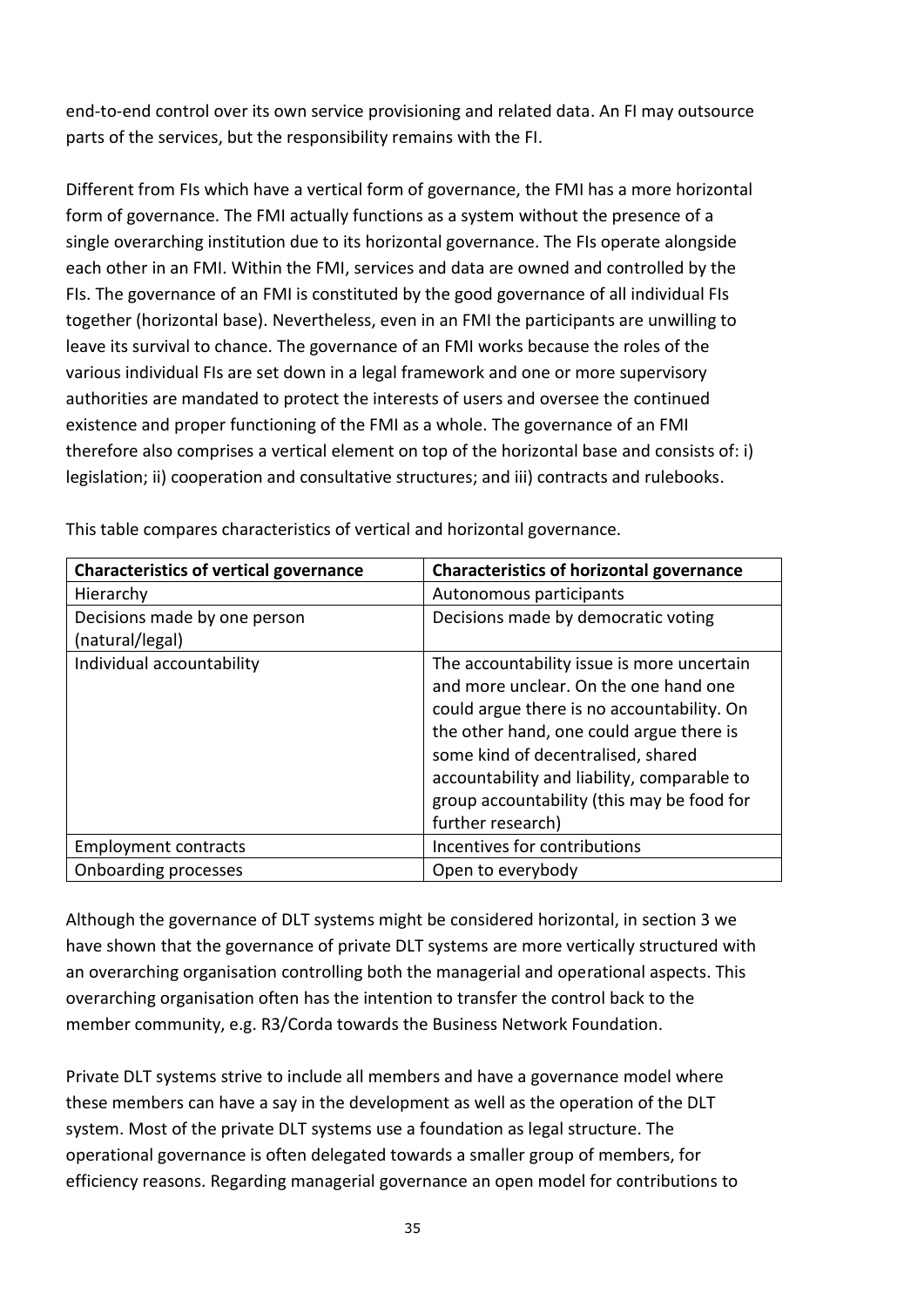the software development is advocated, but the acceptance process is often controlled by a group of members.

With public DLT systems the DLT and corresponding governance models are open to the public (everyone and anyone). Where we noticed considerable overlap between the managerial and operational governance of the private and public DLT systems, the private DLT systems can be optimized for smaller groups of members that control the DLT. This is different for a public DLT. Here the governance should be properly decentralised in order to bear the notion of public DLT.

When comparing the governance of the various systems we can conclude that the FMI and the private DLT have a more horizontal governance model than an FI. However, for both it is true that one cannot simply join (need a license or become a member). Where the FMI has a supervisor and regulatory framework, the private DLT often has a foundation (nonprofit organisation with a legal entity) as overarching mechanism. The scope of the managerial governance for both is different, because in an FMI the FIs can have very different roles and create their own infrastructure. The shared interest between participating FIs is related to the interfaces between FIs within an FMI. They need to have consensus on the interface used for the exchange of transactions and data. The FIs may have an indirect say in the governance of the FMI, by providing input on the content of rulebooks, laws and regulations.

Different from traditional FIs, FMIs and (indirectly) private DLT systems, at the moment public DLT systems are not at all supervised. The managerial governance is intended to be open to everybody. However, often a core development team acts as a gateway for driving the DLT development. Although a public DLT is open, joining a core development team is not straightforward, we have seen examples where developers can be invited by the core team to join the core team based on reputation.

Operationally the public DLT is open to everyone, anyone can start a node in the DLT network and contribute. Also, at the user level anyone can start using a public DLT and offer to settle transactions. Despite the inherent decentralised nature of a public DLT we see groups of users collude like mining networks and developers, such that the decentralised nature can be at risk. Even a public DLT cannot have a truly horizontal governance and leave its survival to chance. The goal of a DLT system should be to remain at the right side from the tipping point to ensure the reliability.



Operationally speaking the governance mechanism of a public DLT system is very much dependent on the type of consensus algorithm and cryptography used.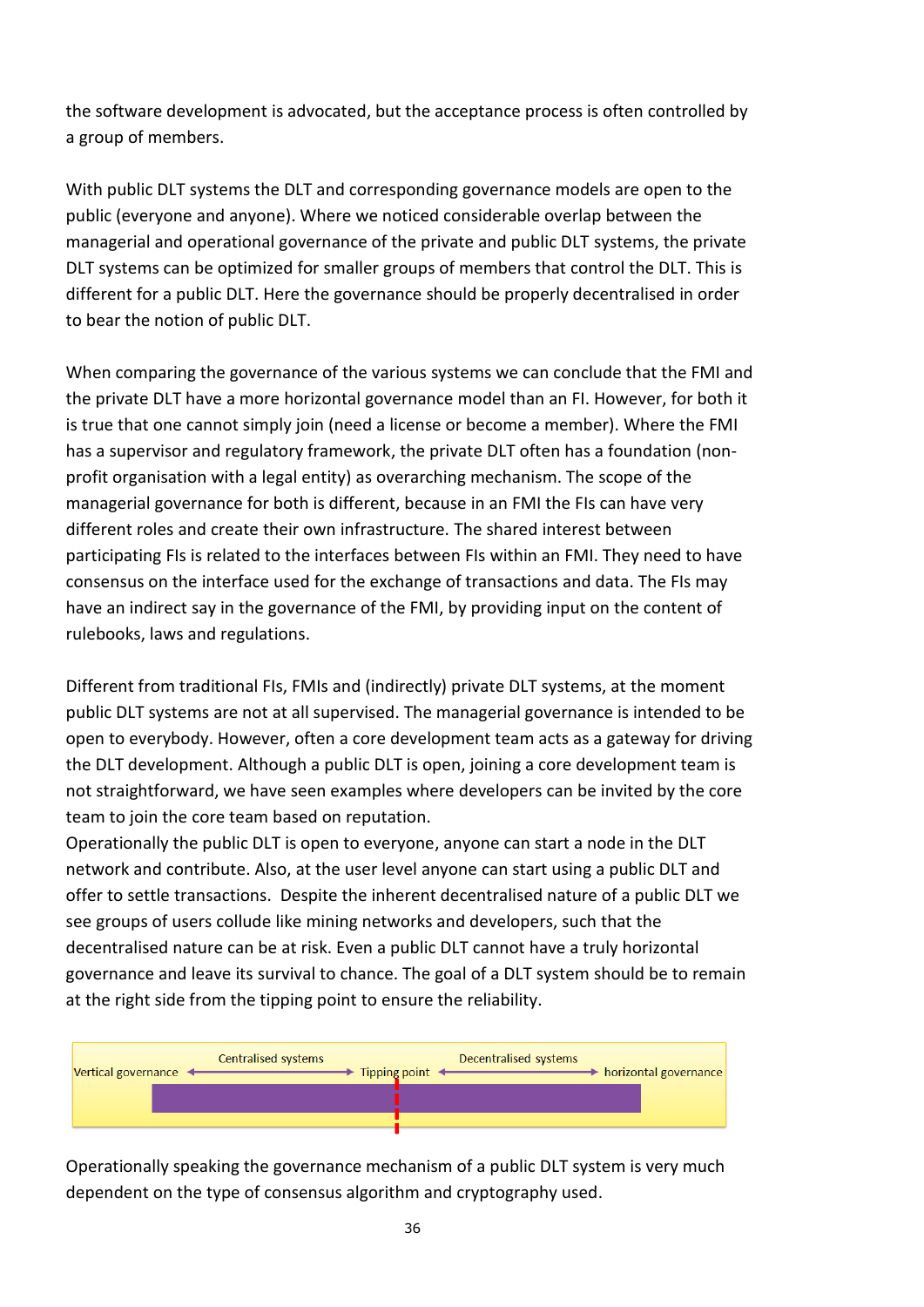#### **5.2 What are the consequences of decentralized governance of DLT based infrastructures for supervisory authorities (supervision)?**

DLT systems can be characterised by their shared services and shared ledger (data). From a governance perspective the operational governance of both public and private DLT systems is based on algorithms. The managerial governance of a public DLT system can be seen as a social process with very different incentives for the participants. The managerial governance of a private DLT system, although promoted as open source, better reflects the governance of an IT departments that is owned jointly by several FIs.

An important aspect of supervision is risk management. Risk management is and should be part of the governance model and should ensure that risks are within accepted thresholds. As such there is not one single good governance model, not for traditional FIs, FMIs and neither for DLT systems. The type of services offered and its usage will determine whether the governance model is adequate to ensure financial stability, to support the smooth operation of financial market infrastructures and to safeguard consumers. Despite this inherent variation in what constitutes good governance we will discuss the general governance mechanisms and provide some first suggestions for supervisors when confronted with a DLT based infrastructure.

Public DLTs are from a supervisory view most challenging, because they lack a legal structure and a central accountable entity. This means that any FI using a public DLT must itself have sufficient mitigating measures to control the risks related to the use of a public DLT. The operational governance of the public DLT strives to achieve an immutable trustworthy ledger. But in case of a dispute about the execution of a transaction, the DLT offers no solution. Therefore, the FI should take care of proper dispute resolution mechanisms. A possible solution could be executing an additional rectifying transaction, because one cannot change transactions already included in the ledger. The supervisor should require the FI to implement controls that mitigate the risks that the FI is confronted with.

An even more complex question regarding public DLTs concerns ownership. Who owns the infrastructure services and data on a public ledger? The person or entity holding private keys can control the services and data, but is that the same as ownership? This may be food for further research.

As already mentioned in the previous section, the managerial governance of public DLT systems may not be as decentralised as is claimed or allured to. Instead of an open source process where all participants can contribute and steer the future development of the public DLT, the managerial governance can be seen as a social process with very different incentives for all the participants (a fluid group of users, merchants, exchanges, operators, developers, thought leaders). In this social process centralisation is likely to coalesce around experts (a fluid group of developers, system architects, other experts). Whereas in theory anyone can contribute to the code, the required engineering skills may very well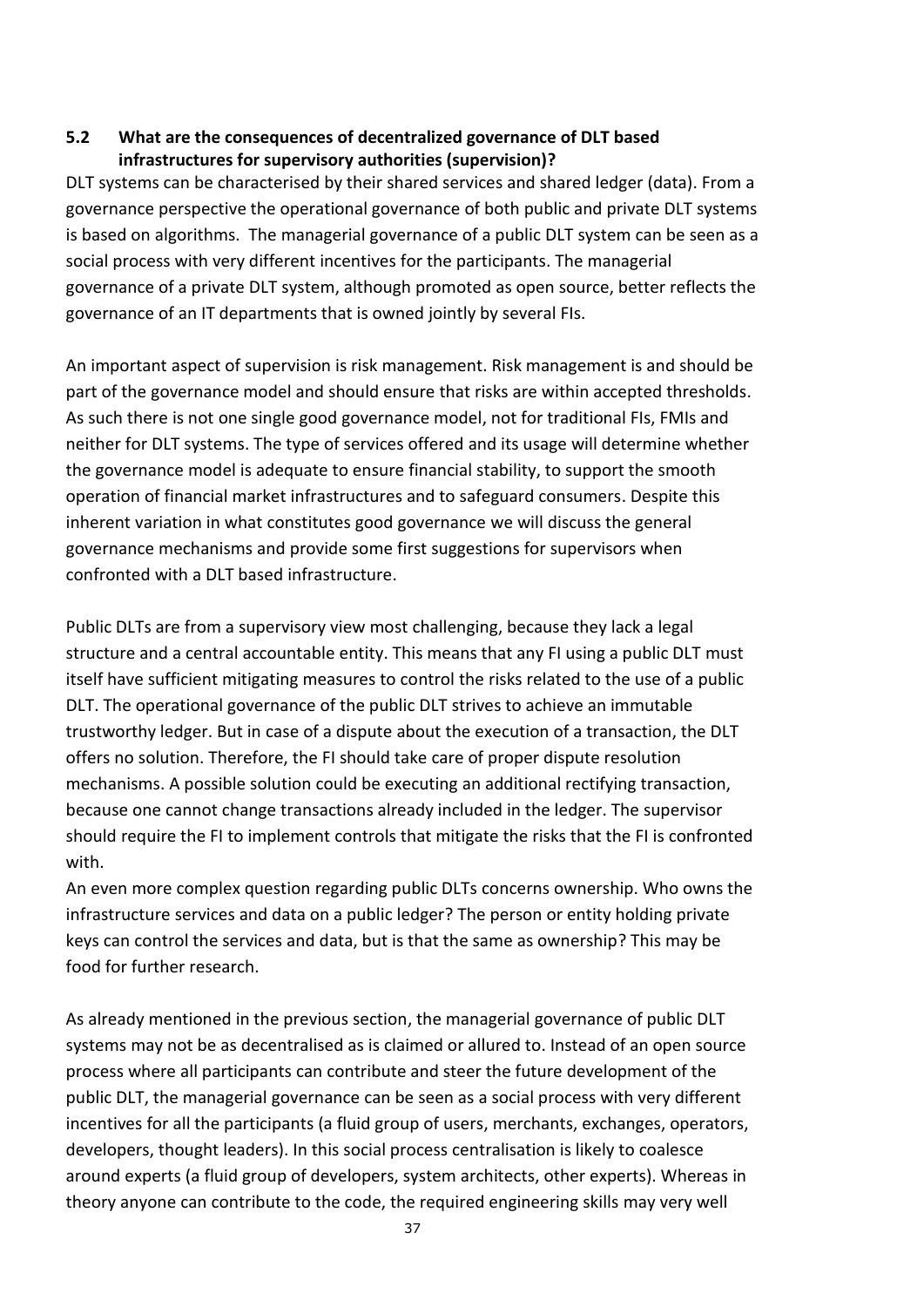constitute a barrier to entry. This creates new challenges around understanding not only simple code (smart contracts), but also complex blockchain protocols. This type of centralisation next to the earlier discussed core development groups and high priest models may pose a risk on the continuity of the FI's services. Again, the FI's governance model should mitigate such risks.

Looking at the operational governance, the (decentral) consensus algorithms used for adding blocks with new transactions (data) to the blockchain is assumed to promote trustworthiness and support the immutability of the ledger. There are many different consensus algorithms and even different implementations of any one, e.g. the Proof of Work consensus algorithm of Ethereum is not the same as of Bitcoin. This creates challenge for both the FI and supervisor to arrange for sufficient adequate mitigating actions and governance mechanisms.

When using a public DLT the FI should consider mitigating actions to ensure reliability e.g. to guarantee business continuity. The FI could for example become a node in the public DLT. This would enable the FI to hard fork the public DLT when this would be necessary for the continuation of its operation. In addition, after safeguarding its services, data and transaction history the FI should have a plan for an alternative infrastructure.

Where public DLT systems are meant for settling pure person to person (P2P) transactions, we currently see an increase in the use of these public DLT systems, in particular the application of smart contracts that in a more traditional world would be regulated. This development is called decentralized finance (DeFi), but alike a DLT system itself, also a smart contract on the DLT has some form of governance and incentives are needed to develop this governance so that it is adequate to ensure financial stability, promote the smooth operation of financial market infrastructures and protect consumers. We need further research into the area of DeFi to answer the question if DeFi is a financial service offering and thereby should be regulated. We need to build experience and knowledge around the usage of DLT systems in a highly regulated financial sector. The DLT pilot regime may contribute to building this experience.

When utilizing a private DLT the FI is assumed to have a (legal) arrangement with an entity managing the DLT. This can be by means of an outsourcing arrangement or even by participating in a foundation and being part of the governance structure as discussed with Corda. The presence of a legal arrangement offers the opportunity to take care of the ownership issues, ownership of data and infrastructure services. From a regulation perspective the issue of shared services is known, the issue of shared data in an immutable shared ledger needs further research. The earlier remark related to the accountability of a group is an area that needs to be further researched.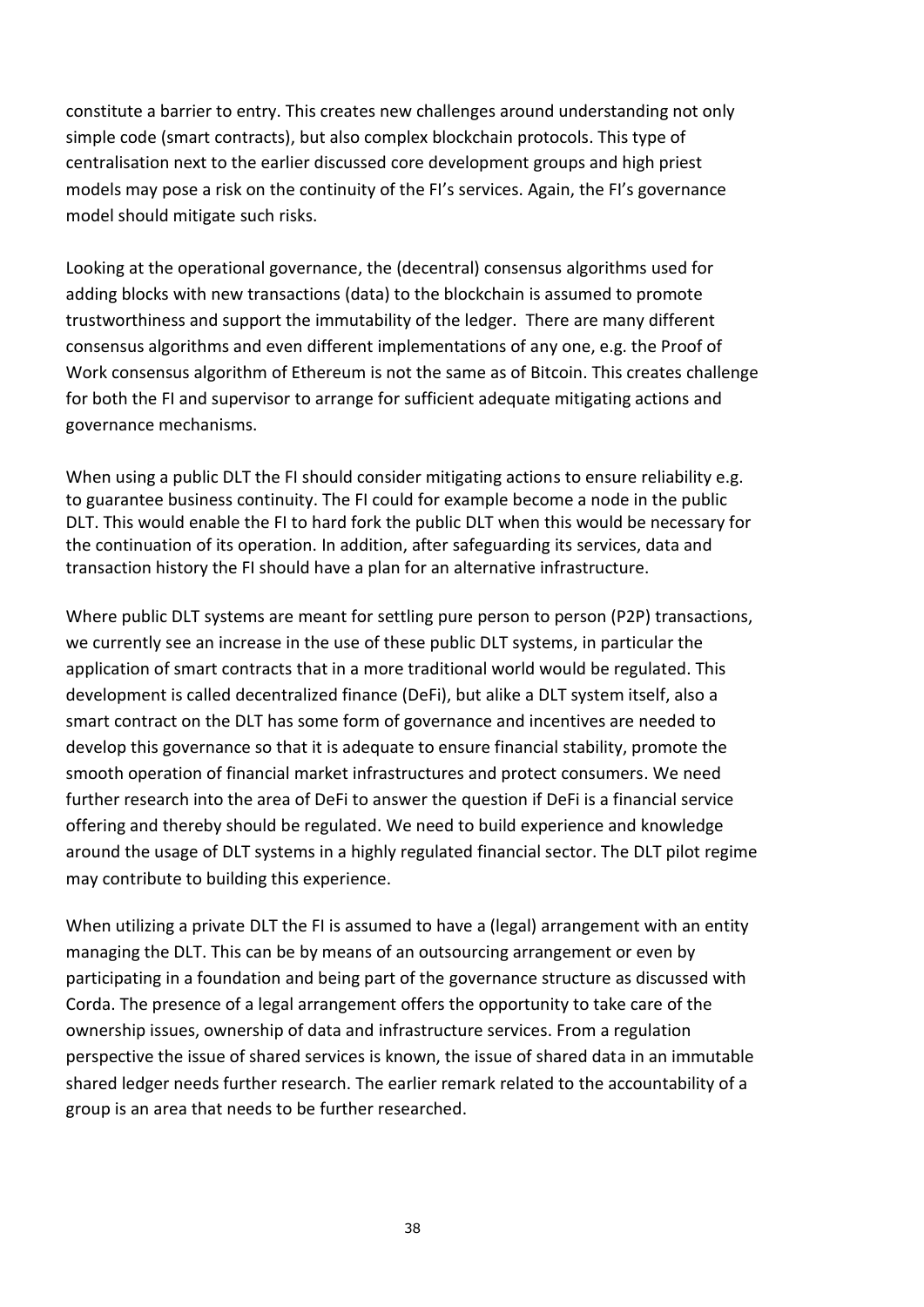## **6. Conclusions**

To start our research into the potential future of DLT systems in the financial sector we defined two research questions: 1. What are the differences in governance between traditional FIs, FMIs and DLT systems? and 2. What are the consequences of decentralised governance of DLT systems for supervisory authorities?

To understand the differences in governance better we have based our research on a comparative study covering the governance of traditional FIs, FMIs and four DLT systems. DLT systems are inspired as a revolt against centralised power institutions and they function as decentralised systems. The governance of DLT systems is believed to be fully automated and based on IT code only. Because the financial sector centers around trust and the trustworthiness of its participants, we wondered whether the governance models of DLT systems could justify the level of trust and could qualify for usage in the financial sector. For this we asked ourselves what would be the impact of such DLT governance models for financial sector supervisors. For this study we selected private and public DLTs which use similar functionality and technology (DLT and support for smart contracts). Private DLTs seem to have fit with current applications within the financial sector. Our research showed that public DLTs are more challenging from a governance perspective, because of their horizontal decentralised nature contrary to the traditional centralised financial sector.

As an answer to the first question, we have identified differences in the governance structure of both FI, FMI and private and public DLT systems. Given that a public DLT has no legal structure or central authority, its governance model is set up to involve all those parties that are participating in the decision making, and that are needed to achieve common goals. The interesting aspect is that this community of participants, decision makers, is fluid and can include literally all participants; end-users, node operators, developers, ideologists and experts. In reality however, we see forms of centralisation, likely to coalesce around experts. Governance models of private DLT systems resemble the vertical governance models of an FI more. Within a private DLT the governance model supports those involved in this private community. An FI has a vertical model. The board has end-responsibility and the organization has a hierarchical structure. We conclude that the governance of FMIs and DLT systems are more similar than the innovative nature of DLT systems seems to indicate. Like an FMI, a public permissionless DLT, such as Ethereum, can also exist without the presence of a responsible, accountable, liable legal entity. However, the accountability of FIs within an FMI are clearly defined, whereas in a DLT system they are not.

The second research question is focused on the consequence of decentralized governance of DLT based infrastructures for supervisory authorities (supervision). This question is inspired by the potential increasing use of DLT systems in the financial sector, which centres around trust. If DLT systems are to be used in the financial sector more, they need to be safe and sound, and trustworthy. The potential (increasing) use of DLT systems in the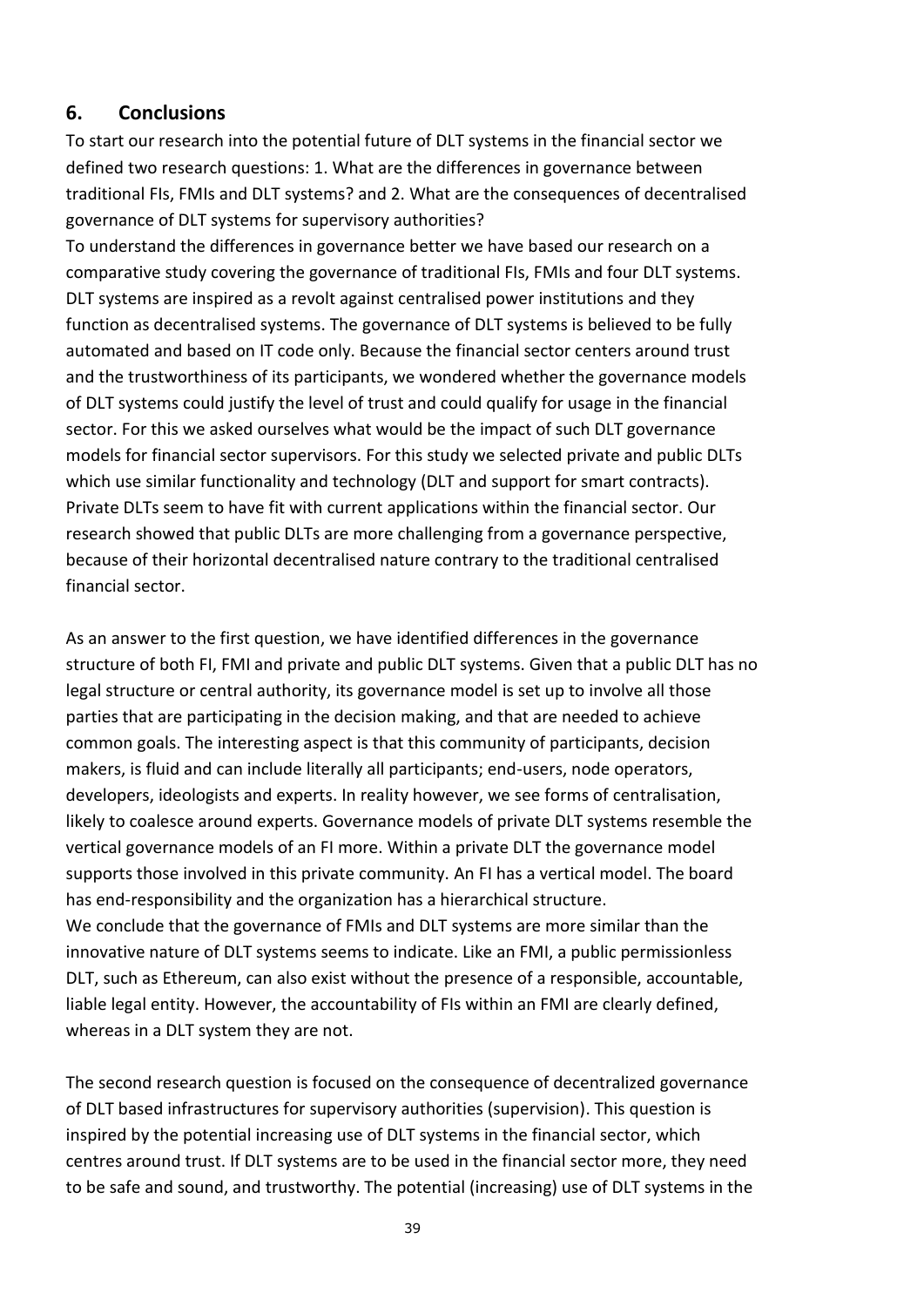financial sector may have consequences for the supervisor(s) as these DLT systems may have inherent risks that need to be addressed. The supervisors are legally mandated to ensure financial stability, promote the smooth operation of payment market infrastructures and protect consumers. We conclude that within a DLT system there may be conflicts of interest between the shared objectives of the DLT and the individual objective of a participant. For private DLT systems in the financial sector this is less of a problem, since a private DLT system is owned by a private group of regulated, authorised FIs, that have a vertical governance structure, and bear responsibility, accountability and liability. A private DLT system has a legal structure in which FIs participate and with which FIs can make legal arrangements, like setting up outsourcing arrangements.

For public DLTs this is not a given, because anyone can join, also none financials next to the fact that a public DLT system exists without a legal structure or central authority. As a consequence, risks are not mitigated by legal contracts and service level agreements. Having said that we are more or less used to the use of open source and free software and tools in the financial sector. The public DLT can be regarded as open source services. We need to build experience and knowledge around the usage of the public services in a highly regulated financial sector. The DLT pilot regime, discussed in the next paragraph, may contribute to building this experience.

Whereas the details of necessary regulatory revisions and potential new rules and requirements are food for further research as a first step we take note that the DLT pilot regime<sup>53</sup> currently discussed by the European Commission is to develop and promote the incorporation of transformative technologies in the financial sector, such as blockchain and DLT. The Union financial services legislation was not designed with DLT and crypto-assets in mind. The pilot regime should enable the competent authorities to gain experience on the opportunities and specific risks created by crypto-assets that qualify as financial instruments, and by their underlying technology. If necessary, existing laws, rules and guidelines could be revised to accommodate the possible use of such innovative systems in the financial sector.

<sup>1</sup> 53 Proposal for a REGULATION OF THE EUROPEAN PARLIAMENT AND OF THE COUNCIL on a pilot regime for market infrastructures based on distributed ledger technology, COM/2020/594 final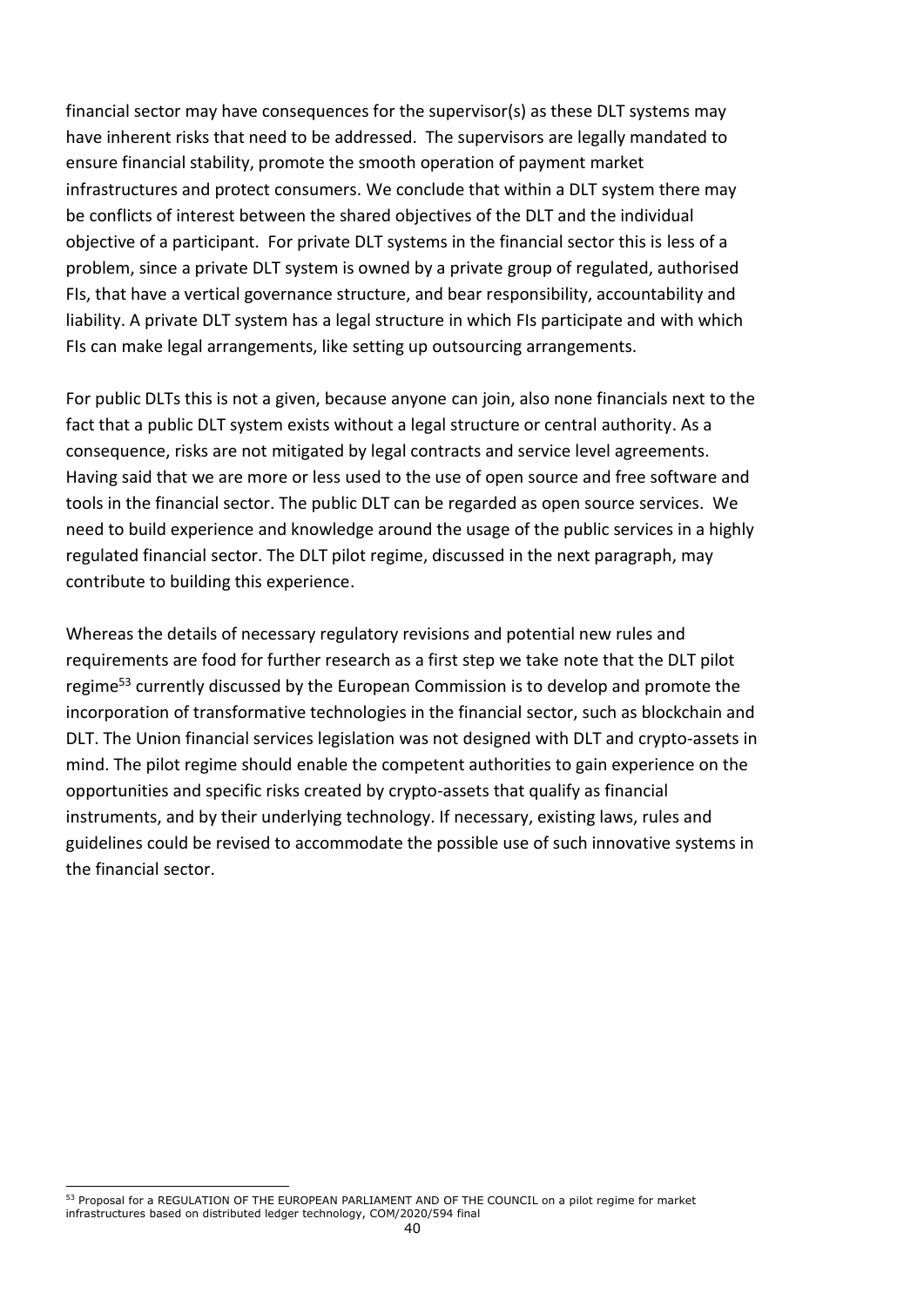## **7. Bibliography**

Accenture. (2019). Governing DLT Networks. https://www.accenture.com/\_acnmedia/Accenture/Redesign-Assets/DotCom/Documents/Global/2/Accenture-Governing-DLT-Networks.pdf

Autoriteit Financiële Markten. (2013). IOSCO publiceert rapporten over standaarden financiële marktinfrastructuren. [https://www.afm.nl/nl-nl/nieuws/2013/aug/rapporten](https://www.afm.nl/nl-nl/nieuws/2013/aug/rapporten-iosco)[iosco](https://www.afm.nl/nl-nl/nieuws/2013/aug/rapporten-iosco)

Bank for International Settlements. (2006). General Guidance for national payment system development.<https://www.bis.org/cpmi/publ/d70.pdf>

Bank for International Settlements. (2012). Principles for financial market infrastructures. <https://www.bis.org/cpmi/publ/d101.htm>

[Becze,](mailto:mb@ethereum.org) M. & [Jameson,](mailto:hudson@ethereum.org) H. (2015). EIP-1: EIP Purpose and Guidelines, *Ethereum Improvement Proposals*, no. 1. <https://eips.ethereum.org/EIPS/eip-1>

Benedict, G. (2019). Challenges of DLT-enabled Scalable Governance and the Role of Standards. *Journal of ICT Standardization, 7*(3), 195-208. https://www.riverpublishers.com/journal\_read\_html\_article.php?j=JICTS/7/3/1

Berenzon, D. (2019) Libra: A Governance Perspective. https://medium.com/bollinger-investment-group/libra-a-governance-perspectived1c2d9c87f65

Bisq. (2021). The Bisq DAO. <https://bisq.network/dao/>

Ter Braak, M. & Franken, L. (2020). Blockchain: evolutie of revolutie? *Tijdschrift Voor Compliance, 2020* (2), 111-120.<https://denhollander.info/artikel/16083>

[Chartered Institute of Internal Auditors. \(n.d.\). What is Internal Audit?](file://///vfs01/homefolders$/pietersea/Documents/Chartered%20Institute%20of%20Internal%20Auditors.%20(n.d.).%20What%20is%20Internal%20Audit)  [https://www.iia.org.uk/about-us/what-is-internal-audit/](file://///vfs01/homefolders$/pietersea/Documents/Chartered%20Institute%20of%20Internal%20Auditors.%20(n.d.).%20What%20is%20Internal%20Audit)

Chu, G. & Heller, D. (2020). Fnality Payment Systems: Navigating the legal, regulatory and policy considerations <https://www.fnality.org/news-views/navigating-legal-regulatory-policy-considerations>

[Corda Network. \(2021\). Governance Guidelines.](file:///C:/Users/NC3186.DNB/AppData/Local/Microsoft/Windows/INetCache/Content.Outlook/KAN73KHT/Corda%20Network.%20(2021).%20Governance%20Guidelines.%20https:/corda.network/governance/governance-guidelines) [https://corda.network/governance/governance-guidelines.](file:///C:/Users/NC3186.DNB/AppData/Local/Microsoft/Windows/INetCache/Content.Outlook/KAN73KHT/Corda%20Network.%20(2021).%20Governance%20Guidelines.%20https:/corda.network/governance/governance-guidelines)

Corda (n.d.) How to contribute? [https://docs.corda.net/docs/corda](https://docs.corda.net/docs/corda-os/4.5/contributing.html)[os/4.5/contributing.html](https://docs.corda.net/docs/corda-os/4.5/contributing.html)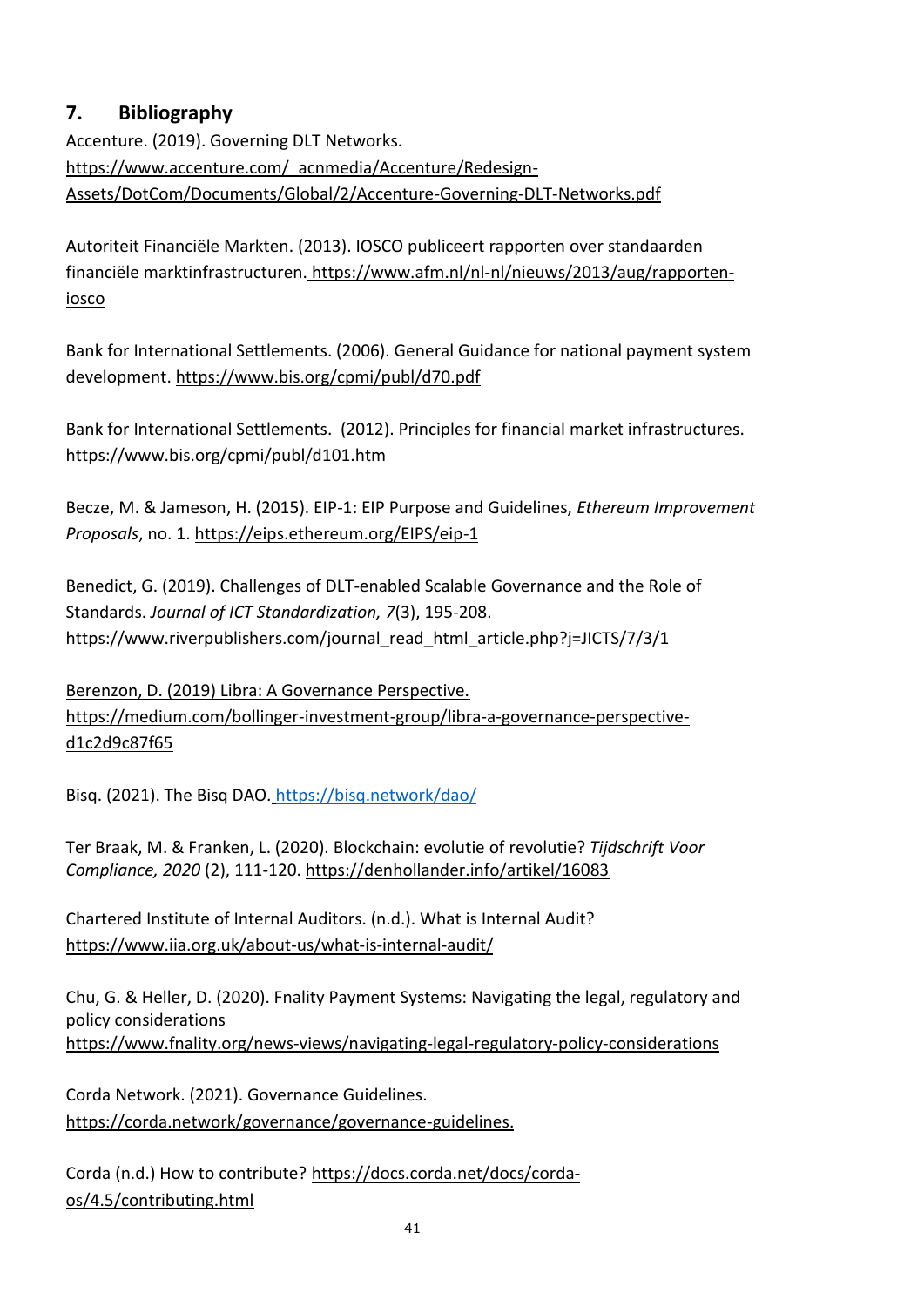De Nederlandsche Bank (n.d.) Open Book on Supervision. https://www.dnb.nl/en/sectorinformation/open-book-supervision/

Diem. (n.d.). White Paper v2. https://www.diem.com/en-us/white-paper/

Diem. (n.d.). The Libra Blockchain. https://developers.diem.com/papers/the-diemblockchain/2020-05-26.pdf

EBA Clearing. (2019). Instant R1 Payments. [https://www.ebaclearing.eu/services/instant](https://www.ebaclearing.eu/services/instant-payments/overview/)[payments/overview/](https://www.ebaclearing.eu/services/instant-payments/overview/)

Ethereum Foundation. (n.d.). What is the Ethereum Foundation? <https://ethereum.foundation/about/>

European Banking Authority. (2009). Single Rulebook. https://www.eba.europa.eu/regulation-and-policy/single-rulebook

European Securities and Markets Authority. (2018). Mifid 2 and Mifir. https://www.esma.europa.eu/policy-rules/mifid-ii-and-mifir

Feenan, S. (2020). Decentralized Financial Market Infrastructures. https://static1.squarespace.com/static/57af6f83893fc027c794e637/t/5e5fdb96d00cf530a e6ed3ec/1583340439946/2020+Feenan+Decentralized+Financial+Market+Infrastructures. pdf

The Financial Industry Regulatory Authority. (2017). Distributed Ledger Technology: Implications of Blockchain for the Securities Industry. [https://www.finra.org/sites/default/files/FINRA\\_Blockchain\\_Report.pdf](https://www.finra.org/sites/default/files/FINRA_Blockchain_Report.pdf)

Financial Stability Board. (2020). FSB delivers a roadmap to enhance cross-border payments. [https://www.fsb.org/2020/10/fsb-delivers-a-roadmap-to-enhance-cross](https://www.fsb.org/2020/10/fsb-delivers-a-roadmap-to-enhance-cross-border-payments/)[border-payments/](https://www.fsb.org/2020/10/fsb-delivers-a-roadmap-to-enhance-cross-border-payments/)

Fogbeam. (n.d.). Open Source and Solutions. <https://www.fogbeam.com/oss.html>

Friebe, T. (2017). Ethereum: Governed by a Benevolent Dictator. https://medium.com/blockchainspace/ethereum-governed-by-a-benevolent-dictator-2a2be8aa331a

Gendal Brown, R., Carlyle, J., Grigg, I. & Hearn, M. (2016). Corda: an introduction. https://gendal.me/2016/08/24/corda-an-introduction/

Hinzen, F., Irresberger, F., John, K. & Saleh, F. (2019). The Public Blockchain Ecosystem: an empirical analysis. https://papers.ssrn.com/sol3/papers.cfm?abstract\_id=3592849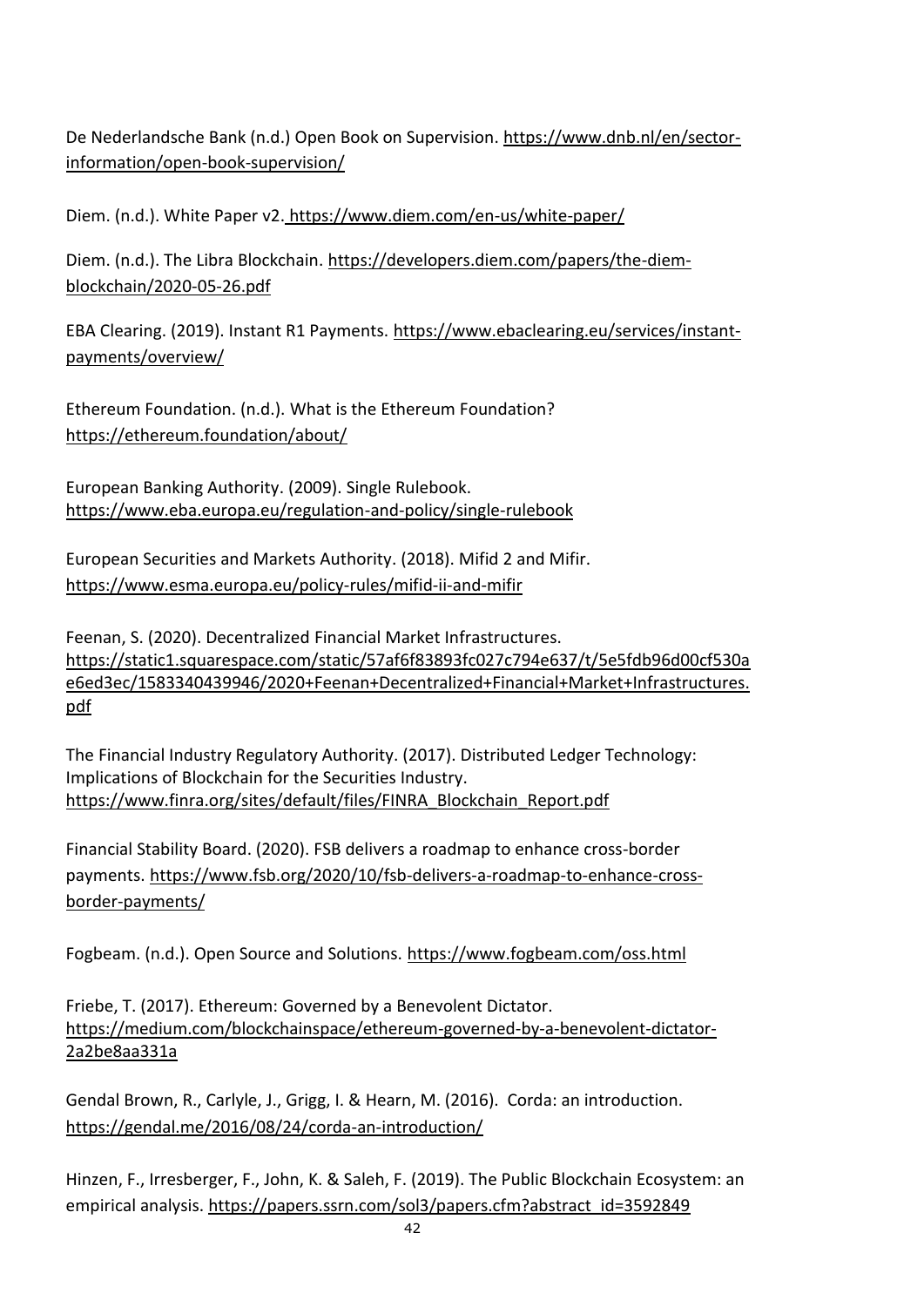Investopedia (n.d.) Onchain Governance. [https://www.investopedia.com/terms/o/onchain](https://www.investopedia.com/terms/o/onchain-governance.asp)[governance.asp](https://www.investopedia.com/terms/o/onchain-governance.asp)

Jameson, H. (2020) What is an Ethereum Core Developer? https://hudsonjameson.com/2020-06-22-what-is-an-ethereum-core-developer/

Kokkola, T. (2010). The Payment System, ECB Report. https://www.ecb.europa.eu/pub/pdf/other/paymentsystem201009en.pdf

Madeira, A. (2019). What is a Decentralized Echange (DEX)? <https://www.cryptocompare.com/exchanges/guides/what-is-a-decentralized-exchange/>

Van Manen, J. (2016). The Dutch Corporate Governance Code. https://www.mccg.nl/download/?id=3367

Mitra, R. (2021) What is Blockchain Governance: Ultimate Beginner's Guide. <https://blockgeeks.com/guides/what-is-blockchain-governance-ultimate-beginners-guide/>

Nakamoto, S (2008). Bitcoin: A Peer-to-Peer Electronic Cash System. [https://Bitcoin.org/bitcoin.pdf](https://bitcoin.org/bitcoin.pdf).

Open Source Initiative. (2007). The Opensource Definition. <https://opensource.org/osd>

Payment Canada. (n.d.). Project Jasper. [https://www.payments.ca/industry-info/our](https://www.payments.ca/industry-info/our-research/project-jasper)[research/project-jasper](https://www.payments.ca/industry-info/our-research/project-jasper)

Payment Systems Regulator. (2014). Ownership, governance and control of payment systems, PSR CP14/1.3. https://www.psr.org.uk/media/ojqhhuhm/psr-cp14-1-3-sp3 ownership-governance-control-of-payment-systems.pdf

Pearce, J. (n.d.). Ethereum's Boy King Is Thinking About Giving Up the Mantle. [https://www.vice.com/en/article/jpzd58/ethereums-boy-king-is-thinking-about-giving-up](https://www.vice.com/en/article/jpzd58/ethereums-boy-king-is-thinking-about-giving-up-the-mantle)[the-mantle](https://www.vice.com/en/article/jpzd58/ethereums-boy-king-is-thinking-about-giving-up-the-mantle)

Pieters – Gorissen, S. & Huizing, W. (2019). Terugkoppeling Keten In Beeld. [https://www.afm.nl/~/profmedia/files/doelgroepen/beleggingsondernemingen/2019/sect](https://www.afm.nl/~/profmedia/files/doelgroepen/beleggingsondernemingen/2019/sectorbrief-uitbesteding-risicobeheering.pdf?la=nl-NL) [orbrief-uitbesteding-risicobeheering.pdf?la=nl-NL](https://www.afm.nl/~/profmedia/files/doelgroepen/beleggingsondernemingen/2019/sectorbrief-uitbesteding-risicobeheering.pdf?la=nl-NL)

[Pouwelse, J. \(2020\). Blockchain Engineering Projects.](https://github.com/Tribler/tribler/issues/4863)  <https://github.com/Tribler/tribler/issues/4863>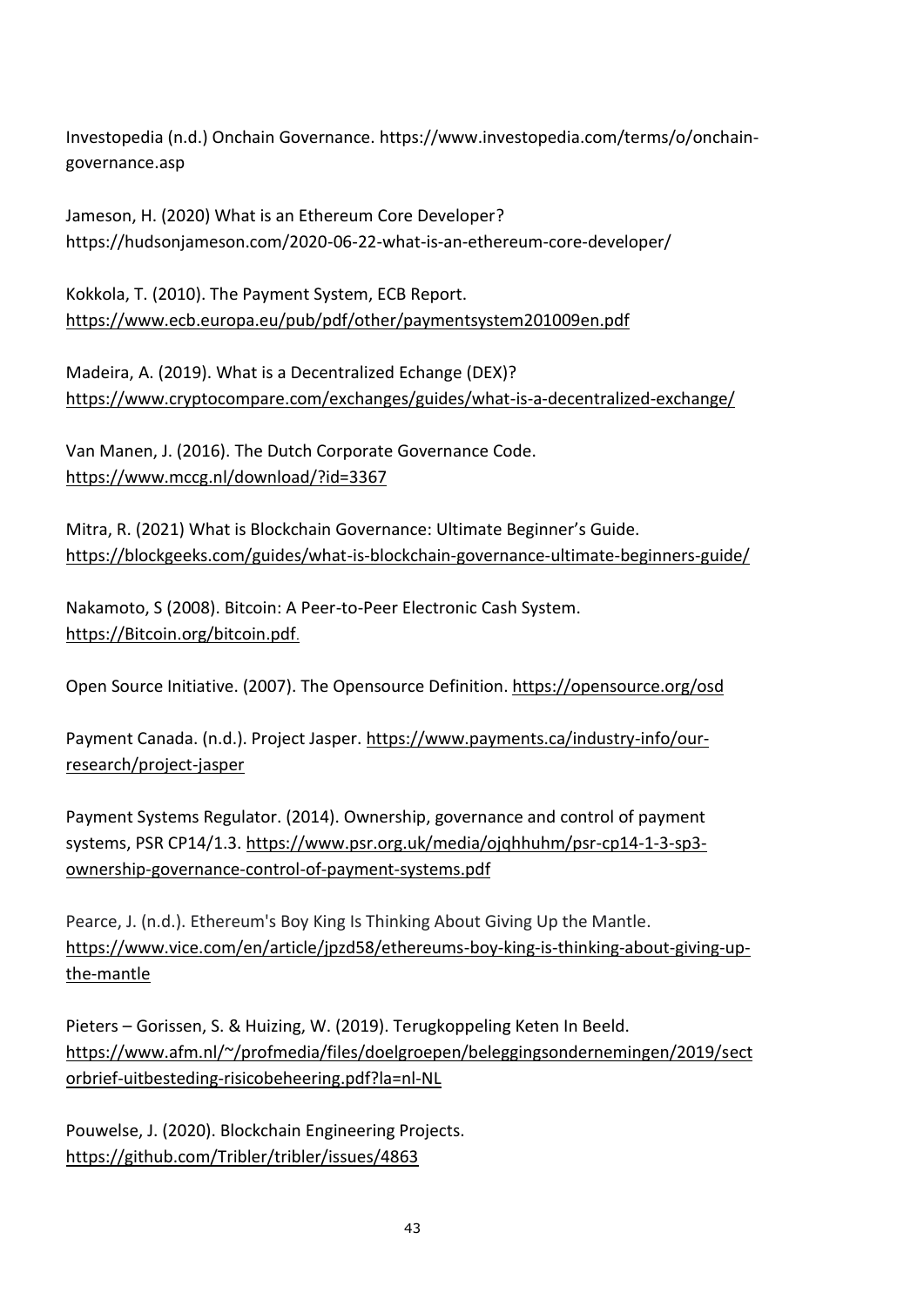Ram, R. (2018). dFMI: Governing Blockchain Based Financial Market Infrastructure. [https://medium.com/clearmatics/dfmi-governing-blockchain-based-financial-market](https://medium.com/clearmatics/dfmi-governing-blockchain-based-financial-market-infrastructure-2479b151c9e1)[infrastructure-2479b151c9e1](https://medium.com/clearmatics/dfmi-governing-blockchain-based-financial-market-infrastructure-2479b151c9e1)

Santhana, P. (2017). Blockchain Risk Management. <https://www2.deloitte.com/us/en/pages/risk/articles/blockchain-security-risks.html>

Schrepel, T. & Buterin, V. (2020). Blockchain Code as Antitrust. *Berkeley Technology Law Journal*.

https://papers.ssrn.com/sol3/papers.cfm?abstract\_id=3597399

Schrepel, T. (2020). The Theory of Granularity: A Path for Antitrust in Blockchain Ecosystems. https://papers.ssrn.com/sol3/papers.cfm?abstract\_id=3519032

Vecht, B., Dignum, F., Meyer, J. & Dignum, V. (2009). Autonomous Agents Adopting Organizational Rules. Handbook of Research on Multi-Agent Systems: Semantics and Dynamics of Organizational Models.

https://www.researchgate.net/publication/46724021\_Autonomous\_Agents\_Adopting\_Org anizational\_Rules

Vitalik Buterin Website. (2018). A Guide to 99% Fault Tolerant Consensus. [https://vitalik.ca/general/2018/08/07/99\\_fault\\_tolerant.html](https://vitalik.ca/general/2018/08/07/99_fault_tolerant.html)

Van Der Vorst, R. (2021). Technologie is niet de oplossing. <https://fd.nl/futures/1371645/technologie-is-niet-de-oplossing>

Wikipedia. (n.d.). Benevolent Dictator For Life. https://en.wikipedia.org/wiki/Benevolent dictator for life

Wikipedia. (n.d.). Copyleft. <https://en.wikipedia.org/wiki/Copyleft>

Wikipedia. (n.d.). Double Spending. <https://en.wikipedia.org/wiki/Double-spending>

Wikipedia. (n.d.). Free Software license: OSI Approved Open Source Licenses. https://en.wikipedia.org/wiki/Free-software license#OSI-approved open-source licenses

Wikipedia. (n.d.). GNU General Public License.

[https://en.wikipedia.org/wiki/GNU\\_General\\_Public\\_License](https://en.wikipedia.org/wiki/GNU_General_Public_License)

[Wikipedia. \(n.d.\) Governance. https://nl.wikipedia.org/wiki/Governance](file://///vfs01/homefolders$/pietersea/Documents/Wikipedia.%20(n.d.)%20Governance.%20https:/nl.wikipedia.org/wiki/Governance)

Wikipedia. (n.d.). Market Failure. [https://en.wikipedia.org/wiki/Market\\_failure](file://///vfs01/homefolders$/pietersea/Documents/Wikipedia.%20(n.d.).%20Market%20Failure.%20https:/en.wikipedia.org/wiki/Market_failure)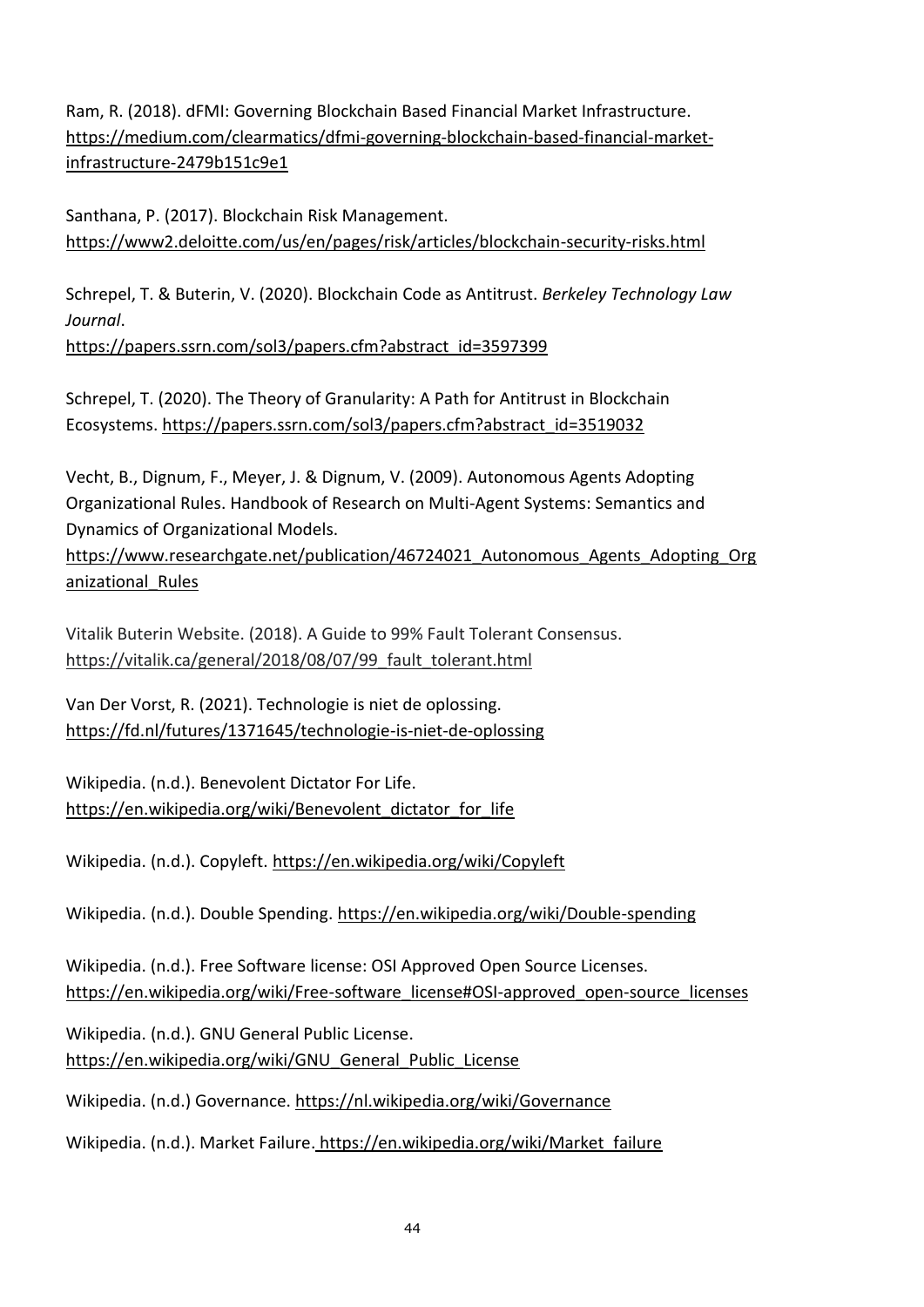Wikipedia. (n.d.). Permissive Software License. [https://en.wikipedia.org/wiki/Permissive\\_software\\_license](https://en.wikipedia.org/wiki/Permissive_software_license)

Wikipedia. (n.d.). Public Domain[. https://en.wikipedia.org/wiki/Public\\_domain](https://en.wikipedia.org/wiki/Public_domain)

Wikipedia. (n.d.). Service Level Agreement. [https://nl.wikipedia.org/wiki/Service\\_level\\_agreement](https://nl.wikipedia.org/wiki/Service_level_agreement)

Wikipedia. (n.d.). The Cathedral and the Bazaar. https://en.wikipedia.org/wiki/The Cathedral and the Bazaar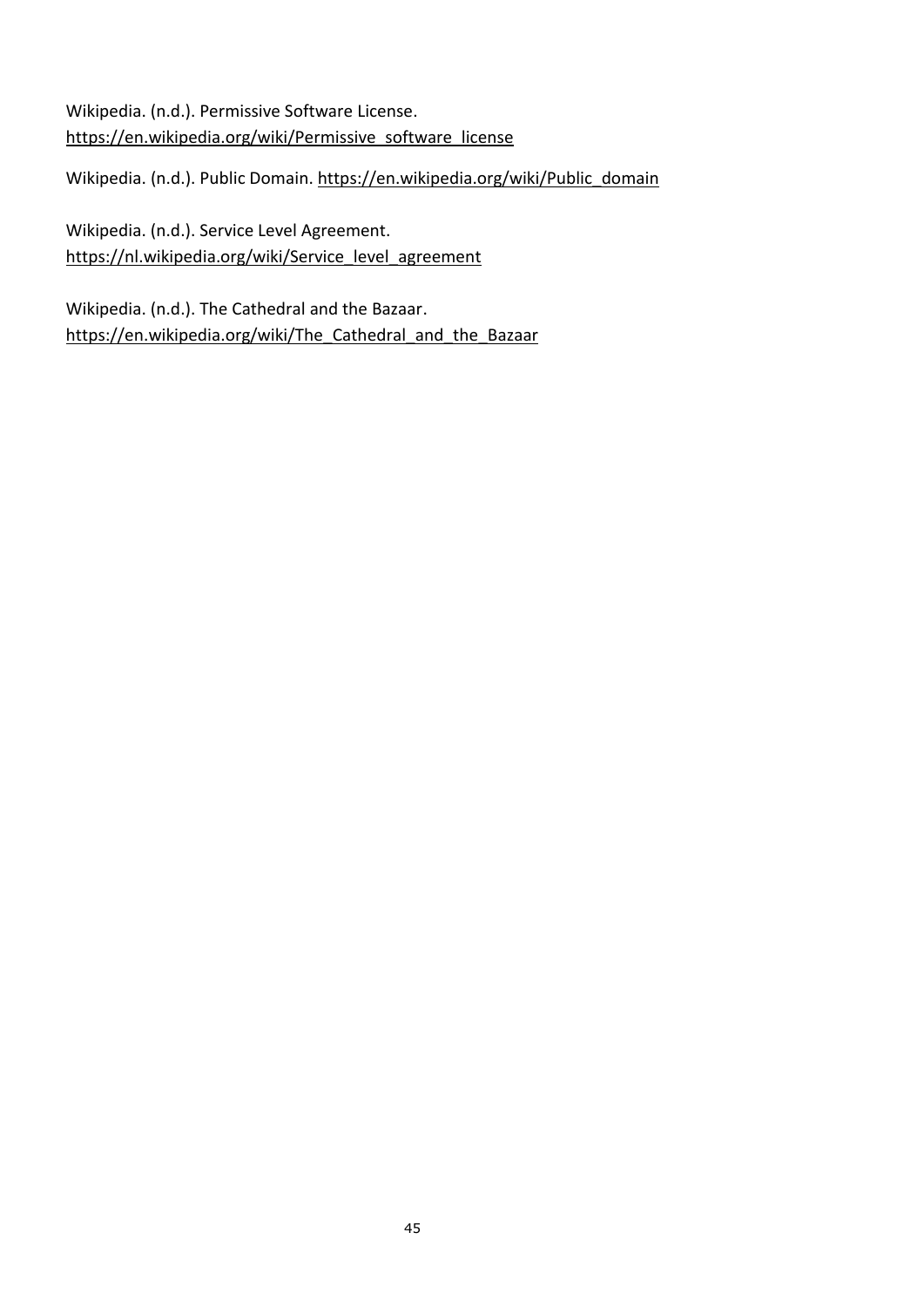## **Annex I**

## **A schematic comparison of the governance of more traditional FIs, Diem, Ethereum and Corda**

| <b>Aspects</b>               | <b>Financial institution</b>                                                                        | <b>Financial market Infrastructure</b>               | <b>Diem</b>                                                                                                                                                               | <b>Ethereum</b>                                                                                                               | Corda                                                                                                                                                   |
|------------------------------|-----------------------------------------------------------------------------------------------------|------------------------------------------------------|---------------------------------------------------------------------------------------------------------------------------------------------------------------------------|-------------------------------------------------------------------------------------------------------------------------------|---------------------------------------------------------------------------------------------------------------------------------------------------------|
| <b>Managerial governance</b> |                                                                                                     |                                                      |                                                                                                                                                                           |                                                                                                                               |                                                                                                                                                         |
| <b>Financial supervision</b> | requires authorisation and is subject<br>to financial supervision                                   | Supervision of underlying financial<br>institutions. | Not yet subject to financial supervision.<br>Diem is awaiting approval by FINMA. This An FI that wishes to use Ethereum<br>is a precondition for the start-up of<br>Diem. | Not subject to financial supervision supervision, but, through<br>must mitigate all risks and is<br>responsible for doing so. | Corda is not subject to direct<br>outsourcing, must indirectly<br>comply with laws and<br>regulations for companies that<br>are subject to supervision. |
| Shareholder structure        | Tradable on an exchange and<br>shareholders have voting rights.                                     | Not applicable, no one owns an FMI                   | All Diem members are represented in<br>the Diem Association                                                                                                               | Ethereum has no shareholders                                                                                                  | Corda Association has control.                                                                                                                          |
| Board structure              | Management Board and Supervisory<br><b>Board</b>                                                    | Not applicable                                       | Diem Association and Diem Board                                                                                                                                           | Group of core developers<br>determines network updates.<br>Miners decide on adoption.                                         | Corda Association                                                                                                                                       |
| Nomination committee         | Members of MB and SB are approved<br>by the shareholders                                            | Not applicable                                       | Not specified                                                                                                                                                             | None                                                                                                                          | Not specified                                                                                                                                           |
| Remuneration committee       | Remuneration of MB and SB proposed<br>by the remuneration committee and<br>approved by shareholders | Not applicable                                       | Not specified                                                                                                                                                             | None<br>Currency owners benefit from price<br>Not specified<br>rises. Miners benefit from<br>transaction fees                 |                                                                                                                                                         |
| Risk/Audit committee         | A risk and audit committee forms part<br>of the corporate governance                                | Not applicable                                       | An audit function is present. No<br>independent audit committee is<br>specified.                                                                                          | None                                                                                                                          | Not specified                                                                                                                                           |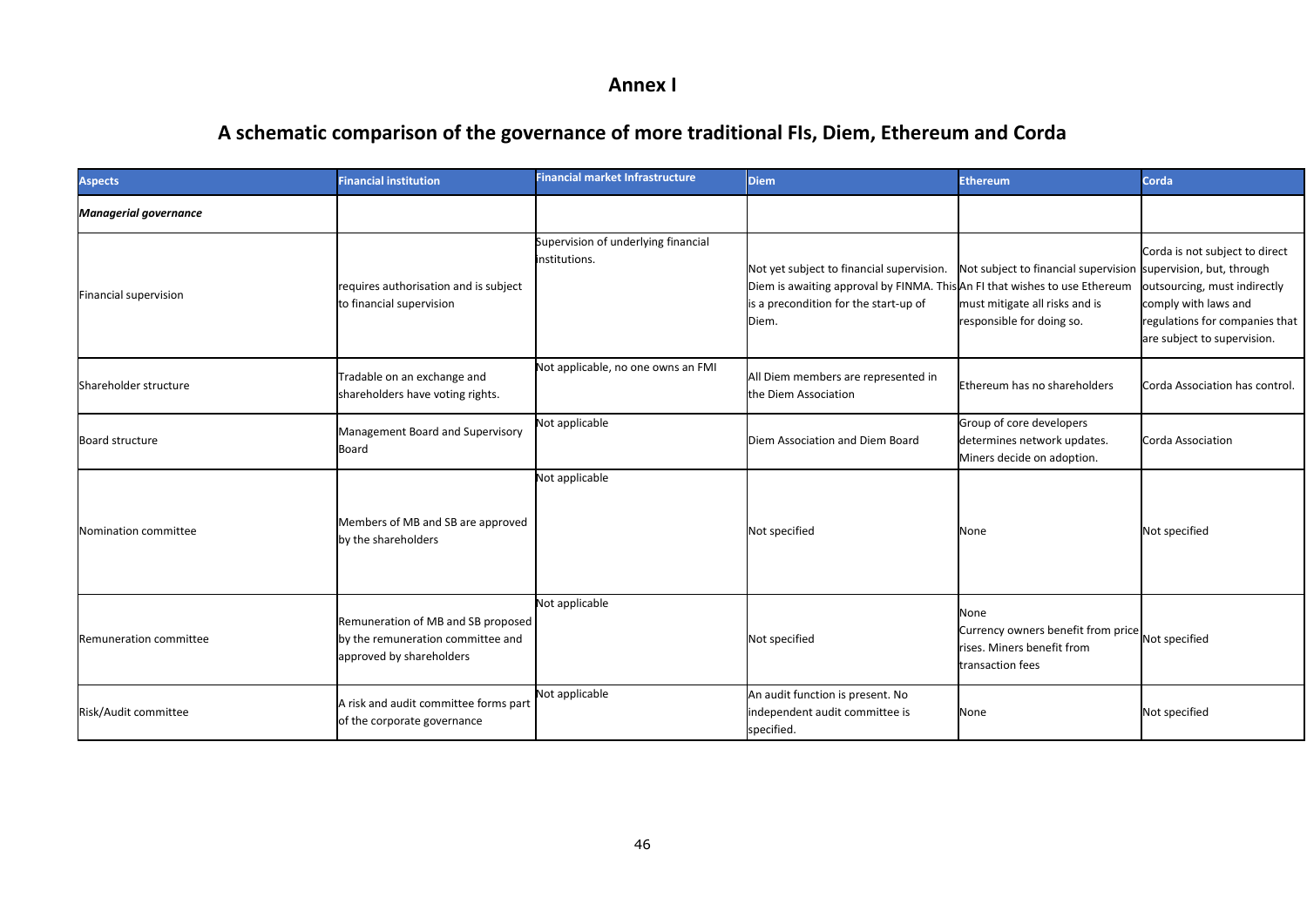| Control framework                                                            | Various frameworks such as COSO,<br>COBIT, NIST or guidelines of EBA and<br>ESMA.                                                       | Not applicable                                                                 | Control measures built into protocols.                                                                                                                                                      | Control measures built into<br>protocols.                                                                                                           | Control measures built into<br>protocols.                                                                                                                   |
|------------------------------------------------------------------------------|-----------------------------------------------------------------------------------------------------------------------------------------|--------------------------------------------------------------------------------|---------------------------------------------------------------------------------------------------------------------------------------------------------------------------------------------|-----------------------------------------------------------------------------------------------------------------------------------------------------|-------------------------------------------------------------------------------------------------------------------------------------------------------------|
| Outsourcing                                                                  | Service level agreements and<br>monitoring                                                                                              | Not applicable                                                                 | Onboarding process for new Diem<br>members with contracts. Initial<br>investment is 10 million.                                                                                             | There are no contracts or service<br>level agreements.                                                                                              | Onboarding process for new<br>users of the Corda network                                                                                                    |
| Shareholder rights                                                           | Shareholders' rights enshrined in law,<br>including voting rights at shareholder<br>meetings and right to part of future<br>cash flows. | Not applicable                                                                 | The rights and obligations of the<br>members of the Diem Association are<br>contractually specified                                                                                         | No shareholders                                                                                                                                     | The rights and obligations of<br>members of the Corda<br>Association are contractually<br>specified                                                         |
| Open source                                                                  | No                                                                                                                                      | Not applicable                                                                 | Yes, corporate model                                                                                                                                                                        | Yes, bazaar model and benevolent<br>dictator                                                                                                        | Yes, corporate model                                                                                                                                        |
| Change management process                                                    | Formal change management process<br>including responsibility for approving<br>new software versions                                     | Concensus required between FI's for<br>protocol changes used for data exchange | New versions of Diem software are<br>approved by the Diem Association                                                                                                                       | The community proposes software<br>improvements. These are approved<br>by the core developers. The miners<br>decide whether to use the<br>software. | New software is approved by<br>R3. The Corda Association<br>determines which software<br>version is used.                                                   |
| <b>Business model</b>                                                        | All costs are covered by fee income                                                                                                     | Not applicable                                                                 | All costs of members' transaction<br>processing are covered by fee income. It reimbursed by means of<br>is unclear whether part of the fee<br>income also goes to the Diem<br>organisation. | The costs of mining/staking are<br>transaction fees and the issuance<br>of new Ethers. There is a bounty<br>programme for developers.               | Part of the fee income is used<br>to reimburse the notary's<br>transaction approval costs and<br>part goes to the Corda<br>Association to defray its costs. |
| AML, KYC, WWFT<br>Anti-Money Laundering and Anti-Terrorist<br>Financing Act. | Internal compliance function                                                                                                            | Not applicable                                                                 | Internal compliance function in the Diem Compliance on the network<br>Association                                                                                                           | periphery in the exchange offices.                                                                                                                  | Compliance function in<br>members of the Corda network                                                                                                      |
| <b>Operational governance</b>                                                |                                                                                                                                         |                                                                                |                                                                                                                                                                                             |                                                                                                                                                     |                                                                                                                                                             |